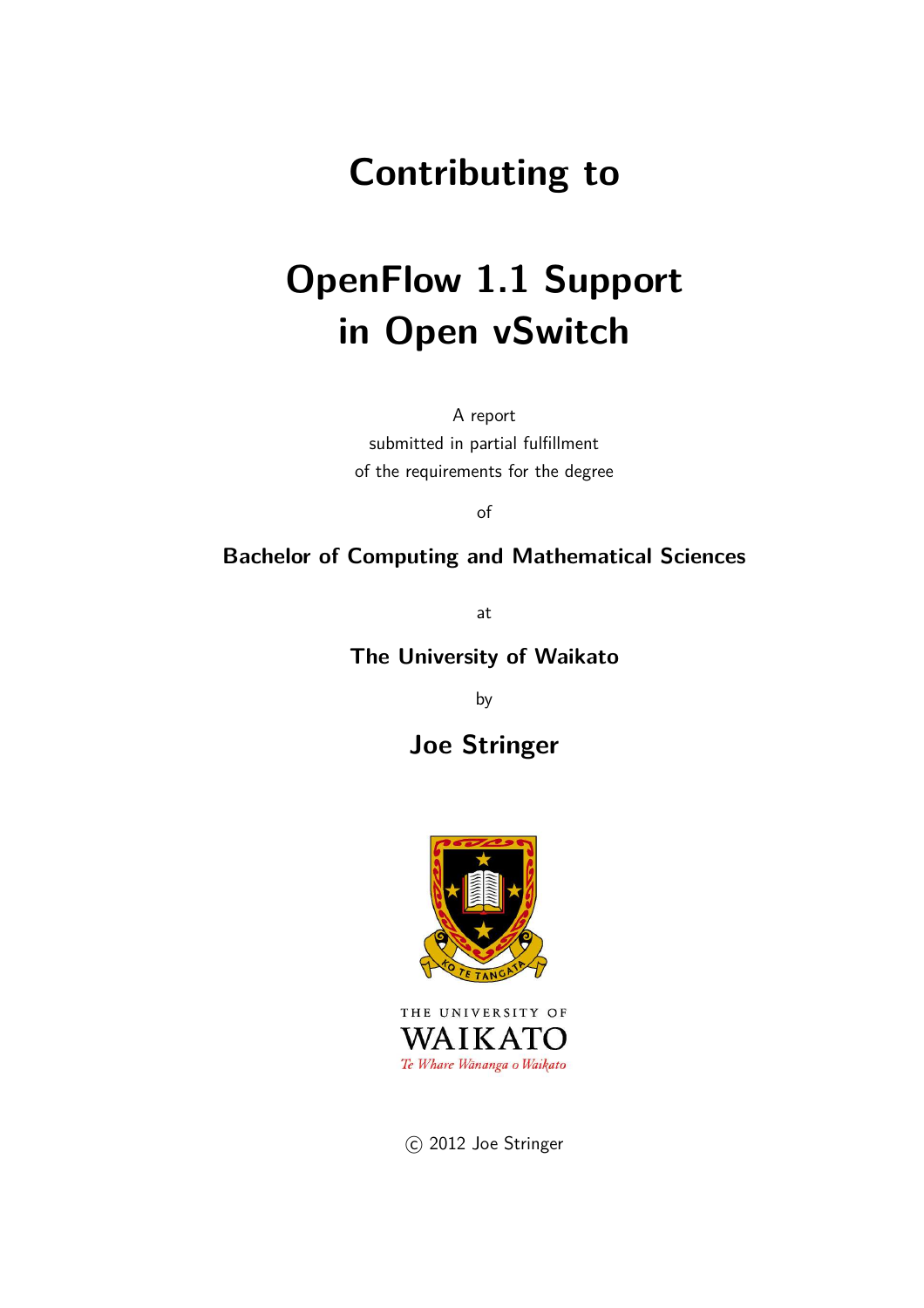## **Abstract**

Open vSwitch is a production-quality software switch. It provides high-performance packet-forwarding in virtualised environments. One of the many protocols it supports is OpenFlow, which allows dynamic configuration of network behaviour. Newer versions of OpenFlow have recently been released, adding support for important protocols such as MPLS and IPv6. However, the support for OpenFlow in Open vSwitch is not in sync with the current standards.

At the end of 2011, a call for assistance was posted on the Open vSwitch mailing-list, requesting that the OpenFlow community contribute towards support for newer versions of the protocol. This report describes the process of responding to this call, contributing to an open source project, and working towards providing network researchers with a more flexible platform for their experiments.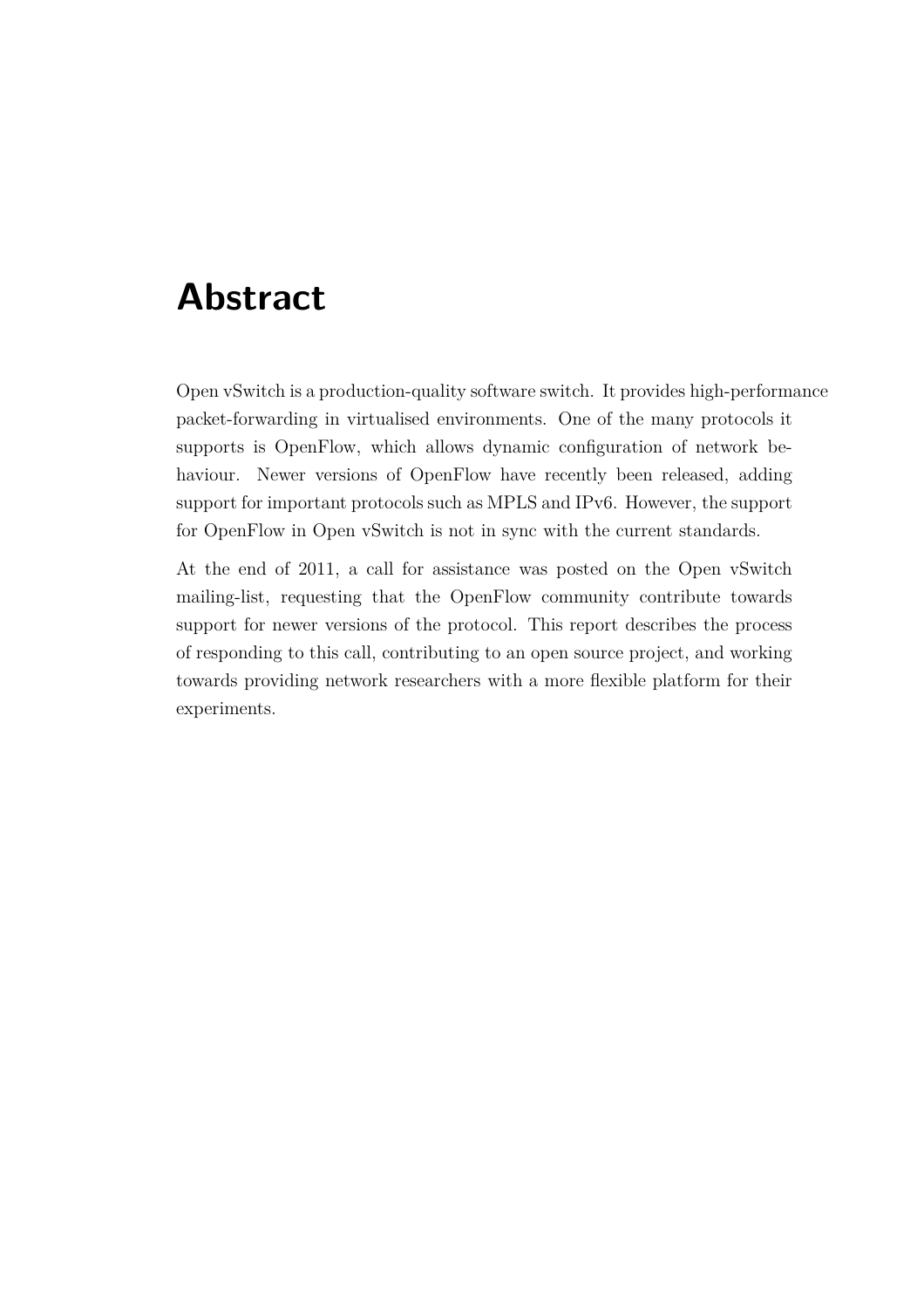## **Acknowledgements**

I would like to take the time to thank the following people for their guidance and support during this project: Richard Nelson, for his supervision of this project; Josh Bailey and the folks at Google, for introducing me to softwaredefined networking; Ben Pfaff, for his continued patience with my enquiries and patch submissions; Justin Pettit, Jesse Gross, Isaku Yamahata, and the rest of the Open vSwitch community, for their help and assistance with reviewing and discussing implementation details; Brendan Jones and Shane Alcock, for their input into this report; And all of the great bunch at WAND, for providing many memorable times.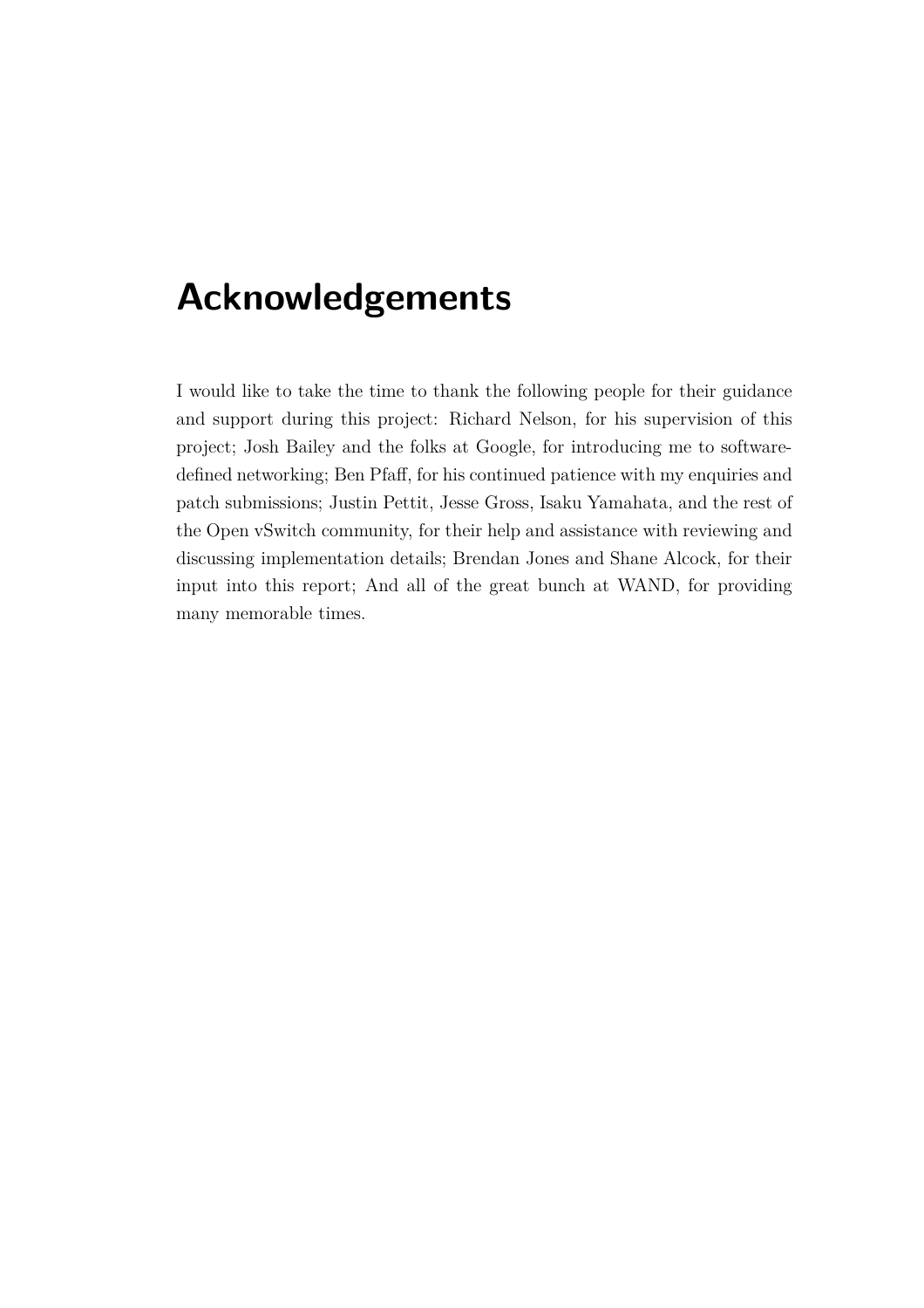## **Contents**

| 1              |       | Introduction                                                           | $\mathbf{1}$            |
|----------------|-------|------------------------------------------------------------------------|-------------------------|
|                | 1.1   |                                                                        | $\overline{2}$          |
|                | 1.2   |                                                                        | $\overline{2}$          |
|                | 1.3   |                                                                        | 3                       |
| $\overline{2}$ |       | <b>Background</b>                                                      | $\overline{\mathbf{4}}$ |
|                | 2.1   |                                                                        | $\overline{4}$          |
|                | 2.2   |                                                                        | $\overline{5}$          |
|                | 2.2.1 | Prior OpenFlow Implementations                                         | $\overline{5}$          |
|                | 2.3   |                                                                        | 6                       |
|                | 2.3.1 |                                                                        | $\overline{7}$          |
|                | 2.4   | OpenFlow Testing Framework                                             | $\overline{7}$          |
| 3              |       | <b>Development Process</b>                                             | 9                       |
|                | 3.1   |                                                                        | 9                       |
|                | 3.1.1 |                                                                        | 10                      |
|                | 3.1.2 | Learning the Architecture                                              | 11                      |
|                | 3.2   |                                                                        | 12                      |
|                | 3.2.1 |                                                                        | 12                      |
|                | 3.2.2 |                                                                        | 13                      |
|                | 3.3   |                                                                        | 14                      |
|                | 3.3.1 |                                                                        | 14                      |
|                | 3.4   |                                                                        | 15                      |
|                | 3.4.1 | Preparing to submit $\ldots \ldots \ldots \ldots \ldots \ldots \ldots$ | 15                      |
|                | 3.4.2 |                                                                        | 16                      |
|                | 3.4.3 |                                                                        | 17                      |
| 4              |       | <b>Existing Architecture</b>                                           | 19                      |
|                | 4.1   |                                                                        | 19                      |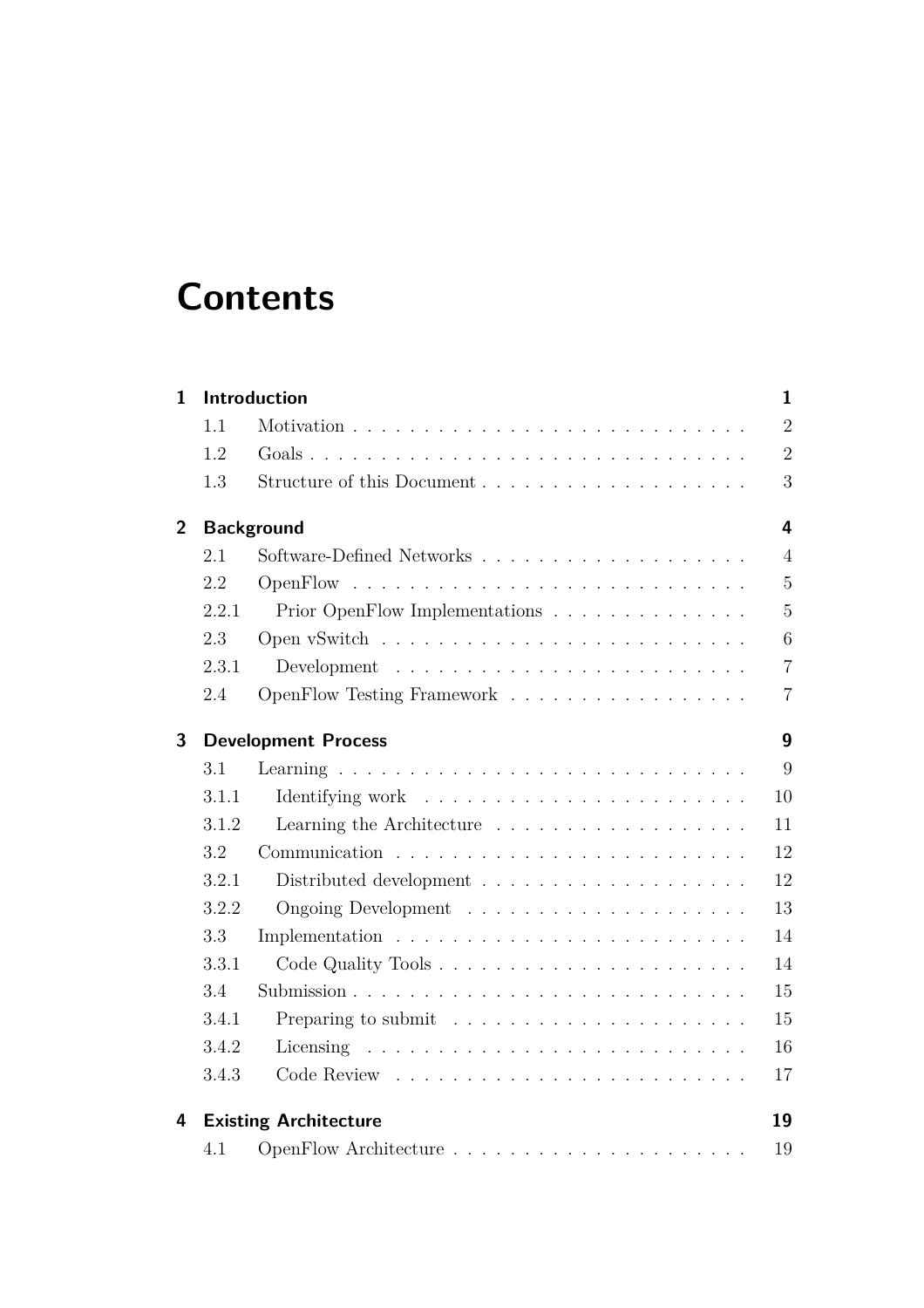| 4.1.1 |                                                                                                                                                                                                                                                  | 19                                                       |
|-------|--------------------------------------------------------------------------------------------------------------------------------------------------------------------------------------------------------------------------------------------------|----------------------------------------------------------|
| 4.1.2 |                                                                                                                                                                                                                                                  | 20                                                       |
| 4.1.3 |                                                                                                                                                                                                                                                  | 21                                                       |
| 4.1.4 |                                                                                                                                                                                                                                                  | 21                                                       |
| 4.2   |                                                                                                                                                                                                                                                  | 22                                                       |
| 4.2.1 |                                                                                                                                                                                                                                                  | 23                                                       |
| 4.2.2 |                                                                                                                                                                                                                                                  | 23                                                       |
| 4.3   |                                                                                                                                                                                                                                                  | 25                                                       |
|       |                                                                                                                                                                                                                                                  | 26                                                       |
| 5.1   | Arbitrary Ethernet Address Masking                                                                                                                                                                                                               | 26                                                       |
| 5.2   | Metadata<br><u>. A serie a la caractería de la caractería de la caractería de la caractería de la caractería de la caractería de la caractería de la caractería de la caractería de la caractería de la caractería de la caractería de la ca</u> | 28                                                       |
| 5.2.1 |                                                                                                                                                                                                                                                  | 29                                                       |
| 5.2.2 |                                                                                                                                                                                                                                                  | 29                                                       |
| 5.3   | SCTP Support $\ldots \ldots \ldots \ldots \ldots \ldots \ldots \ldots \ldots$                                                                                                                                                                    | 31                                                       |
| 5.3.1 |                                                                                                                                                                                                                                                  | 33                                                       |
| 5.4   |                                                                                                                                                                                                                                                  | 35                                                       |
| 5.4.1 |                                                                                                                                                                                                                                                  | 35                                                       |
| 5.4.2 |                                                                                                                                                                                                                                                  | 36                                                       |
|       |                                                                                                                                                                                                                                                  | 38                                                       |
| 6.1   |                                                                                                                                                                                                                                                  | 38                                                       |
| 6.2   |                                                                                                                                                                                                                                                  | 39                                                       |
|       |                                                                                                                                                                                                                                                  | 40                                                       |
|       |                                                                                                                                                                                                                                                  | Implementation<br><b>Conclusion</b><br><b>References</b> |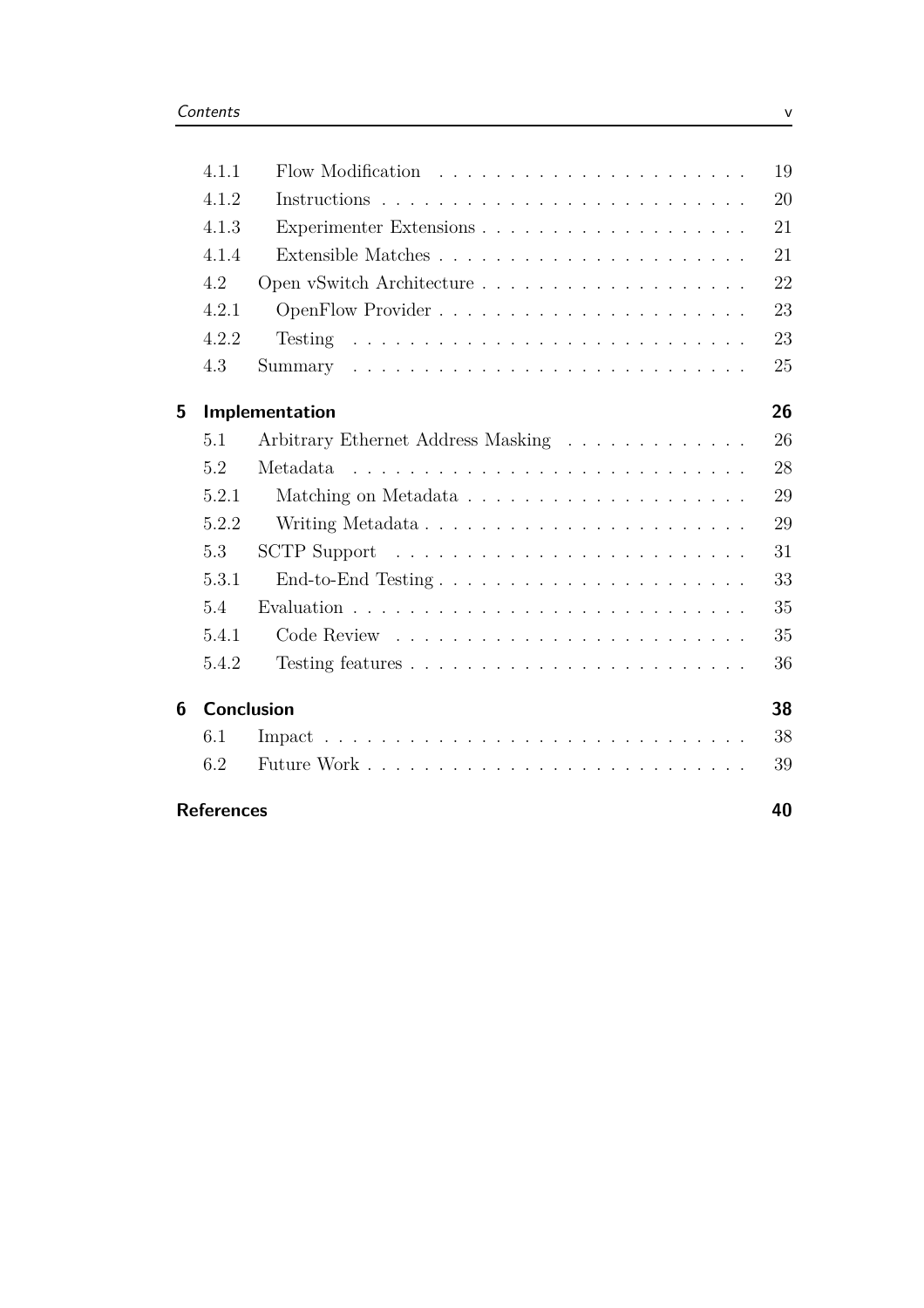## **List of Abbreviations**

- <span id="page-5-4"></span>**API** Application Programming Interface
- <span id="page-5-5"></span>**CPqD** Centro de Pesquisa e Desenvolvimento
- <span id="page-5-3"></span>**FIB** Forwarding Information Base
- <span id="page-5-10"></span>**HBO** Host Byte Order
- <span id="page-5-6"></span>**IETF** Internet Engineering Task Force
- <span id="page-5-8"></span>**IRC** Internet Relay Chat
- <span id="page-5-16"></span>**KVM** Kernel-based Virtual Machine
- <span id="page-5-14"></span>**lksctp** Linux Kernel SCTP
- <span id="page-5-1"></span>**LSR** Label-Switched Router
- <span id="page-5-15"></span>**LXC** Linux Containers
- <span id="page-5-9"></span>**NBO** Network Byte Order
- <span id="page-5-11"></span>**NXM** Nicira Extensible Match
- <span id="page-5-12"></span>**OXM** OpenFlow Extensible Match
- <span id="page-5-7"></span>**RFC** Request For Comments
- <span id="page-5-0"></span>**SCTP** Stream Control Transmission Protocol
- <span id="page-5-2"></span>**SDN** Software-Defined Networks
- <span id="page-5-13"></span>**VM** Virtual Machine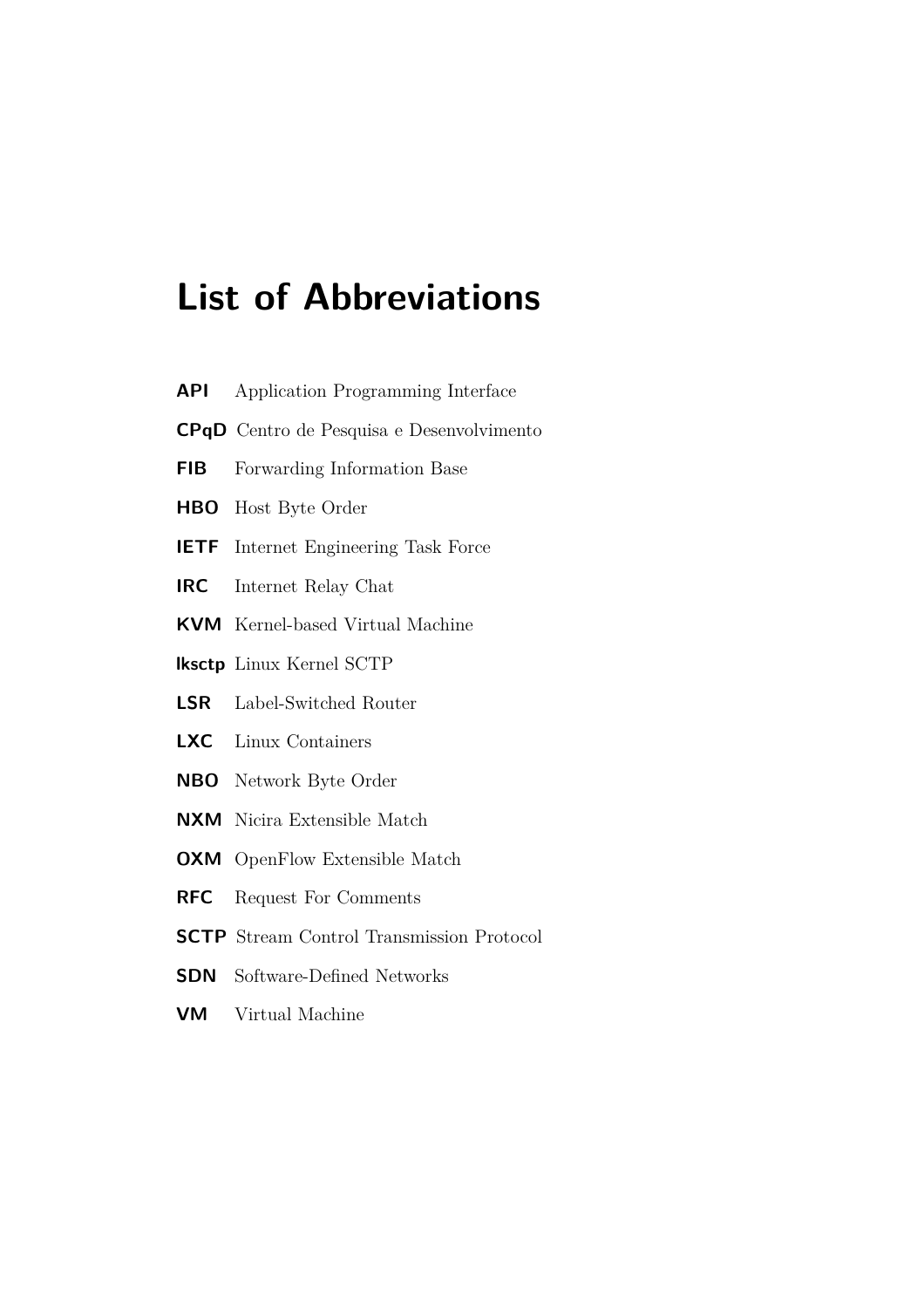# **List of Figures**

|                                                                                                | -20 |
|------------------------------------------------------------------------------------------------|-----|
|                                                                                                |     |
|                                                                                                |     |
|                                                                                                |     |
| 5.2 SCTP test setup $\ldots \ldots \ldots \ldots \ldots \ldots \ldots \ldots \ldots \ldots 33$ |     |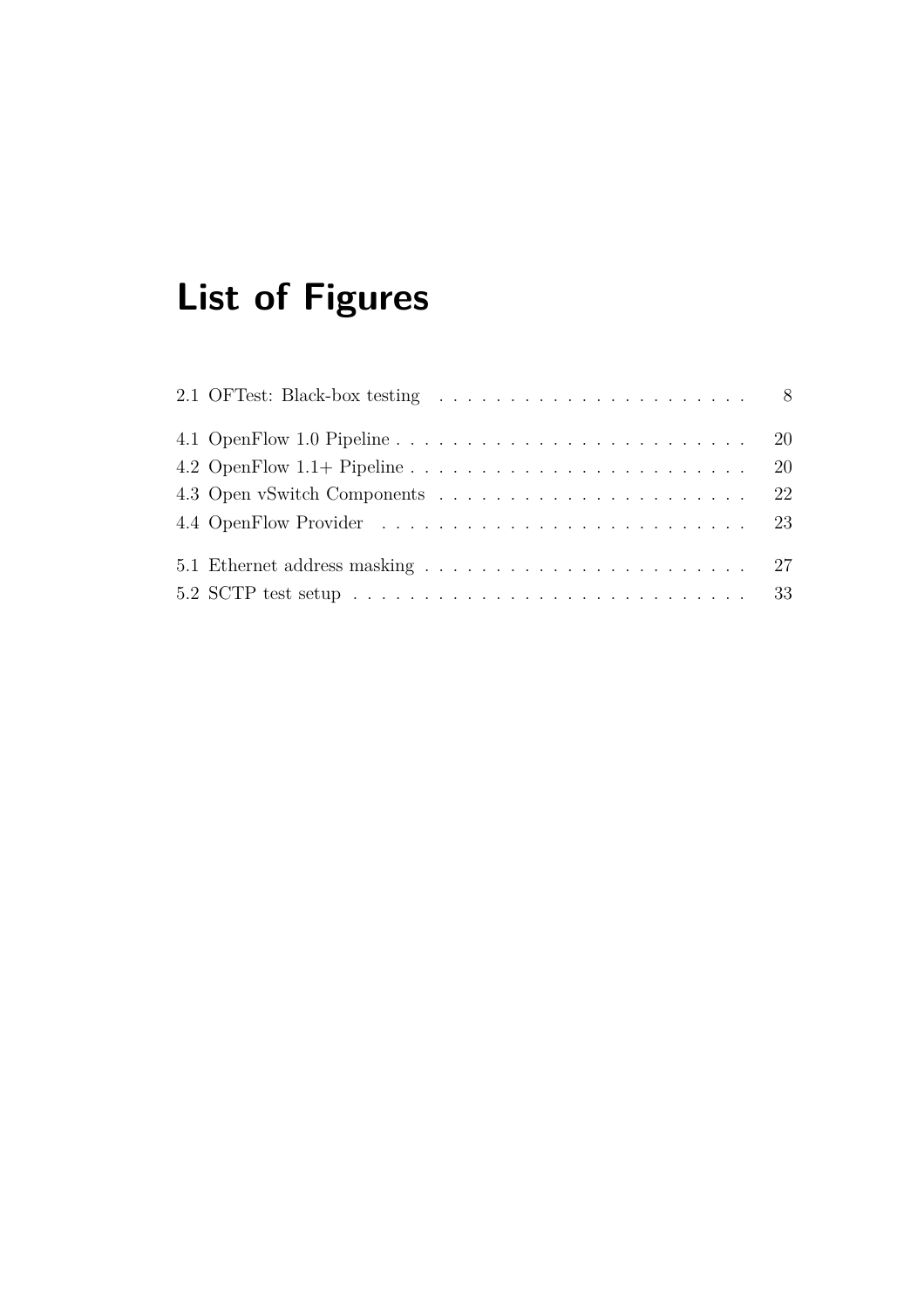## **List of Tables**

|  |  |  |  |  |  |  |  |  |  |  |  |  |  |  |  |  |  |  |  |  |  |  |  |  |  |  |  | -35 |  |
|--|--|--|--|--|--|--|--|--|--|--|--|--|--|--|--|--|--|--|--|--|--|--|--|--|--|--|--|-----|--|
|--|--|--|--|--|--|--|--|--|--|--|--|--|--|--|--|--|--|--|--|--|--|--|--|--|--|--|--|-----|--|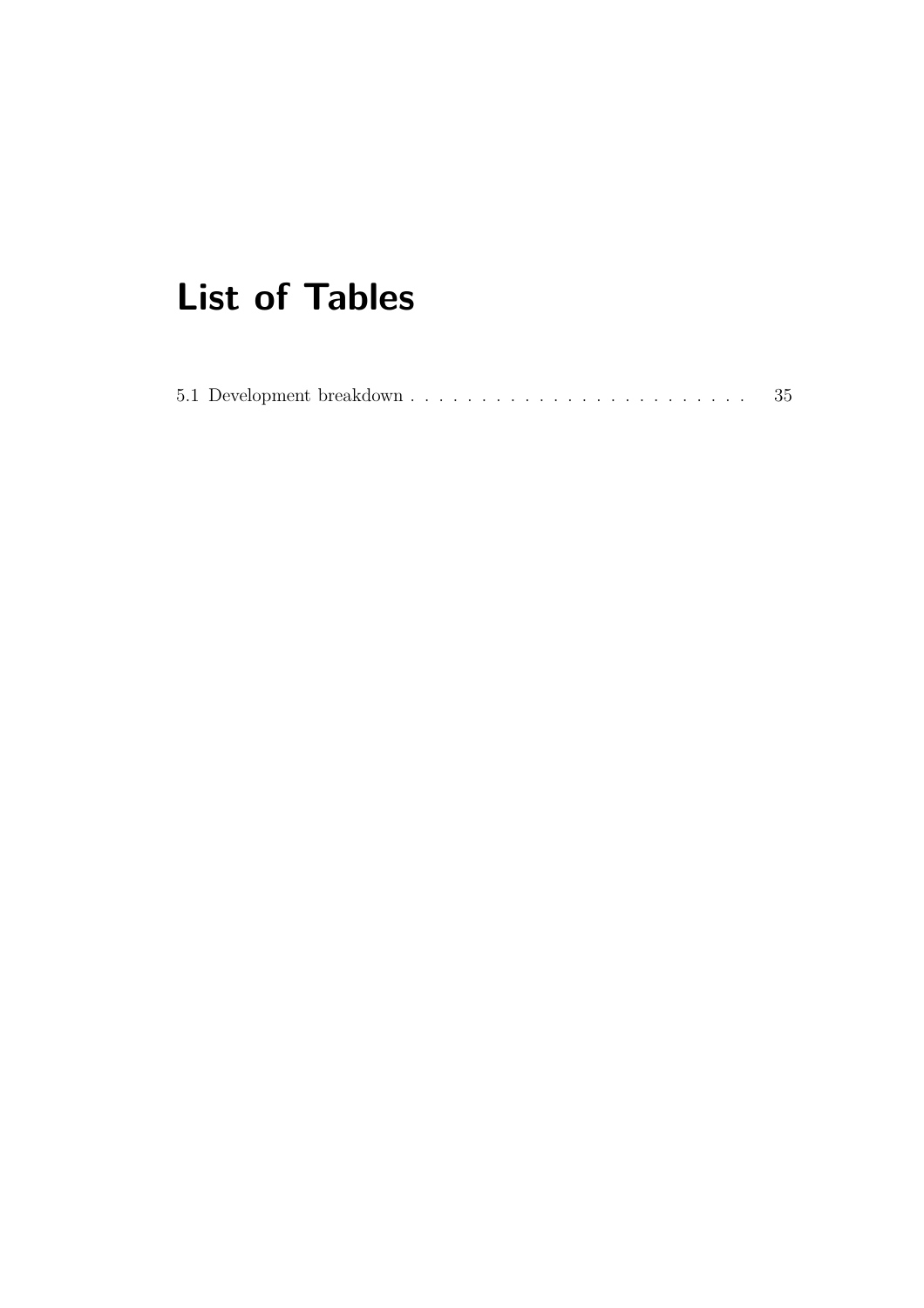## <span id="page-8-0"></span>**Chapter 1**

## **Introduction**

Computer networks have become critically important to our lives—the internet pervades the lives of billions worldwide. For network researchers, this provides a mixed blessing: On one hand, innovation and experimentation on networks is more relevant than ever; on the other hand, the scale of installed network hardware sets limitations on the impact that researchers can make in the field.

Traditionally, network hardware has been implemented as monolithic boxes with limited configurability. The "Clean Slate" group [\(Stanford University,](#page-49-0) [2012\)](#page-49-0) have spent the past five years working towards providing a more open, research-fr[iendly platform for managing network behaviour—OpenFlow \(](#page-48-0)McKeown et al., [2008\)](#page-48-0). This movement has attracted global interest, most notably with Google announcing its use of OpenFlow to increase network utilisation and reduce operating costs (Hölzle, [2012](#page-48-1)).

Open vSwitch [\(Pfaff et al.](#page-49-1), [2009\)](#page-49-1) sits at the meeting point of this open networking movement and the recent trend towards increased computer virtualisation. As a software switch that has been designed from the ground up for performance in data center environments, it too has garnered much interest; during the course of this project, the company behind Open vSwitch, Nicira, was acquired by VMware for US\$1.26 billion [\(Herrod, 2012](#page-48-2)).

The availability of these technologies and the open background for them provides a compelling field for research and development. Applications which have previously only been possible through the use of proprietary network hardware are becoming increasingly accessible. One such application is that of a Label-Switched Router [\(LSR\)](#page-5-1)—a particular type of network switch that is used in the core of the internet to simplify traffic management.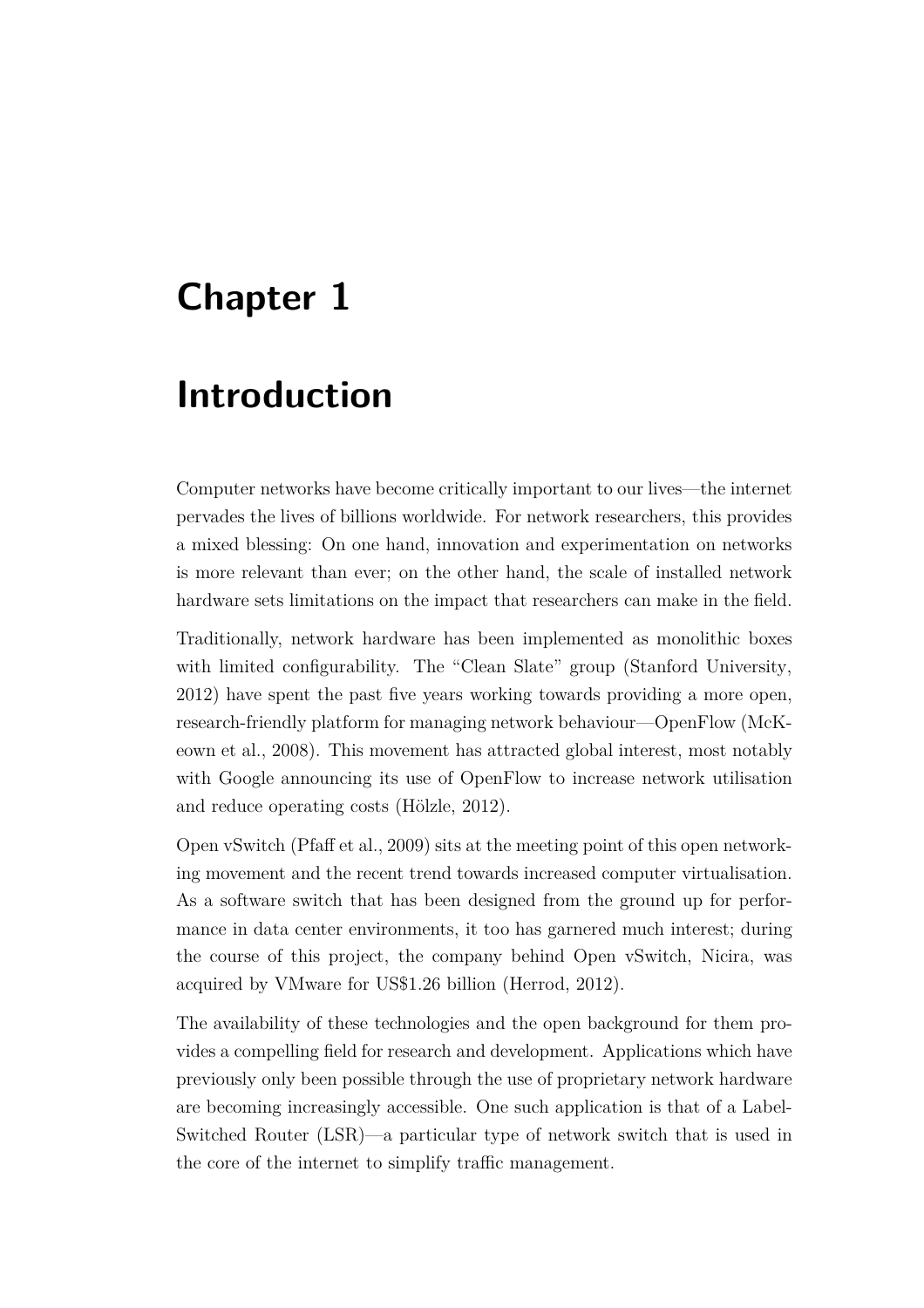### <span id="page-9-0"></span>**1.1 Motivation**

The motivation for this project arose from the proof-of-concept OpenFlowbased [LSR](#page-5-1) platform developed by [Kempf et al.](#page-48-3) [\(2011](#page-48-3)). The use of custom hardware and unstandardised extensions to OpenFlow in that work presents a barrier for research. The custom extensions used by [Kempf et al.](#page-48-3) have since been included in the official OpenFlow 1.1 standard [\(OpenFlow.org, 2011\)](#page-49-2), and more recently, Google has presented 'Project W'—a project to make the open source [LSR](#page-5-1) work more accessible.

One of the required components for Project W is Open vSwitch. Late in 2011, a call for assistance was posted on the openvswitch-dev mailing-list, seeking support from the community to write code to support OpenFlow 1.1 and above [\(Pfaff, 2011\)](#page-49-3). *Contributing to OpenFlow 1.1 Support in Open vSwitch* is a response to this call for assistance, as a step towards providing a more accessible open source [LSR.](#page-5-1) The contributions of this project will also act to benefit the networking research community by improving the foremost implementation of OpenFlow.

### <span id="page-9-1"></span>**1.2 Goals**

Prior work in this area has required specific hardware and software configurations, which limits the accessibility of the work. To provide lasting value for the research community, this project should focus on contributing work into the upstream codebase rather than providing another proof of concept.

Three OpenFlow 1.1 features were selected for this project to focus on:

- Arbitrary ethernet address masking
- Attaching metadata to a flow
- Adding support for Stream Control Transmission Protocol [\(SCTP\)](#page-5-0)

For each of these features, it should be verified that the implementation is accurate to the OpenFlow specification. At the minimum, unit tests should be developed to prove that the resulting switch behaviour is as expected. Any additional [testing—for example, using the OpenFlow testing framework \(](#page-47-1)Ericsson Research, [2011a](#page-47-1))—provides additional assurance of the protocol compliance.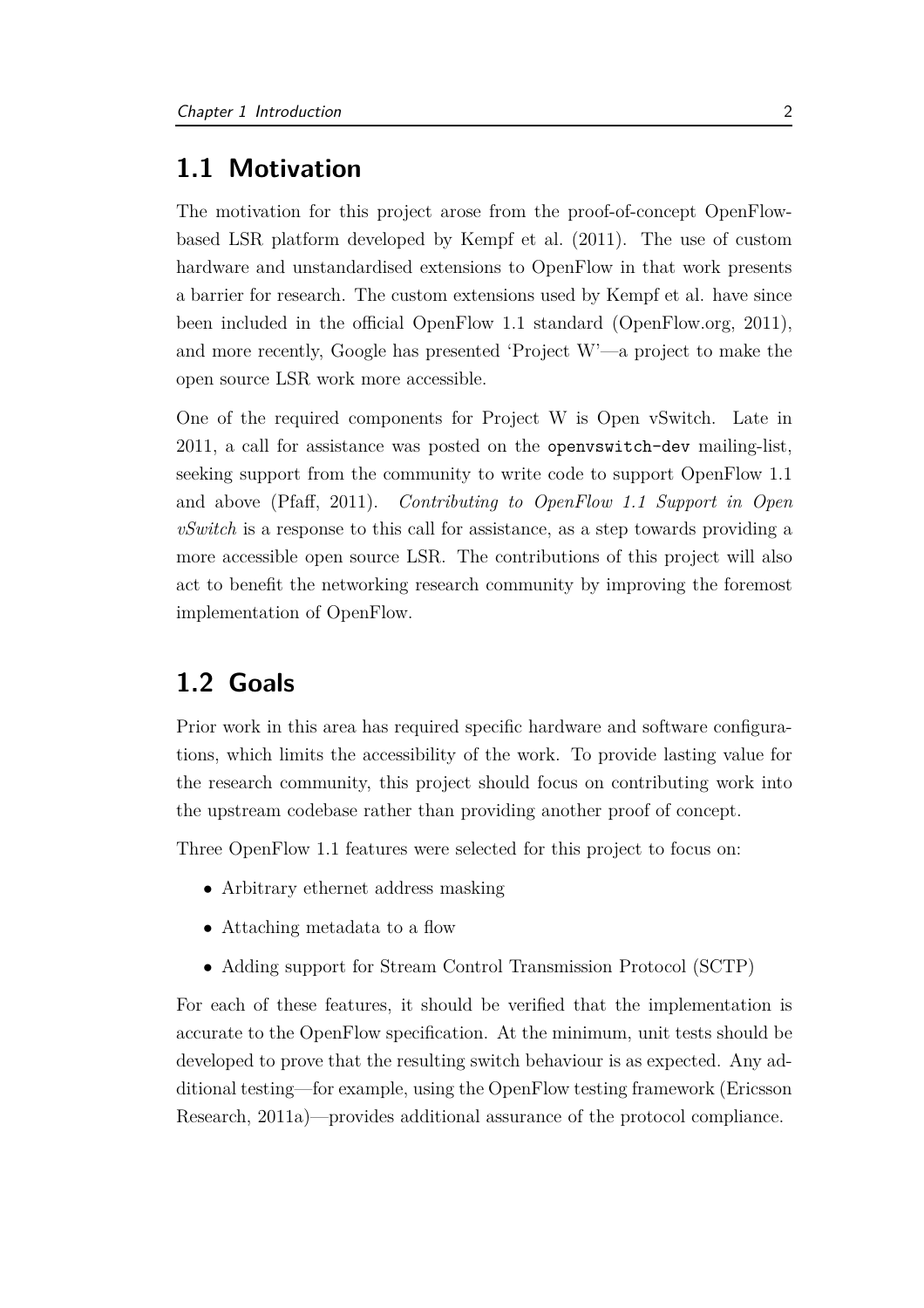## <span id="page-10-0"></span>**1.3 Structure of this Document**

- Chapter [2](#page-11-0) introduces the concept of Software-Defined Networks [\(SDN\)](#page-5-2), and provides background on OpenFlow and Open vSwitch.
- Chapter [3](#page-16-0) describes the development cycle of committing to an open source project, with particular reference to Open vSwitch.
- Chapter [4](#page-26-0) briefly explains aspects of OpenFlow which are relevant to this project and describes the architecture of Open vSwitch.
- Chapter [5](#page-33-0) discusses the implementation of the OpenFlow 1.1 features specifically targeted in this project and evaluates the success of this project.
- Chapter [6](#page-45-0) discusses the contributions of this project and possible future additions.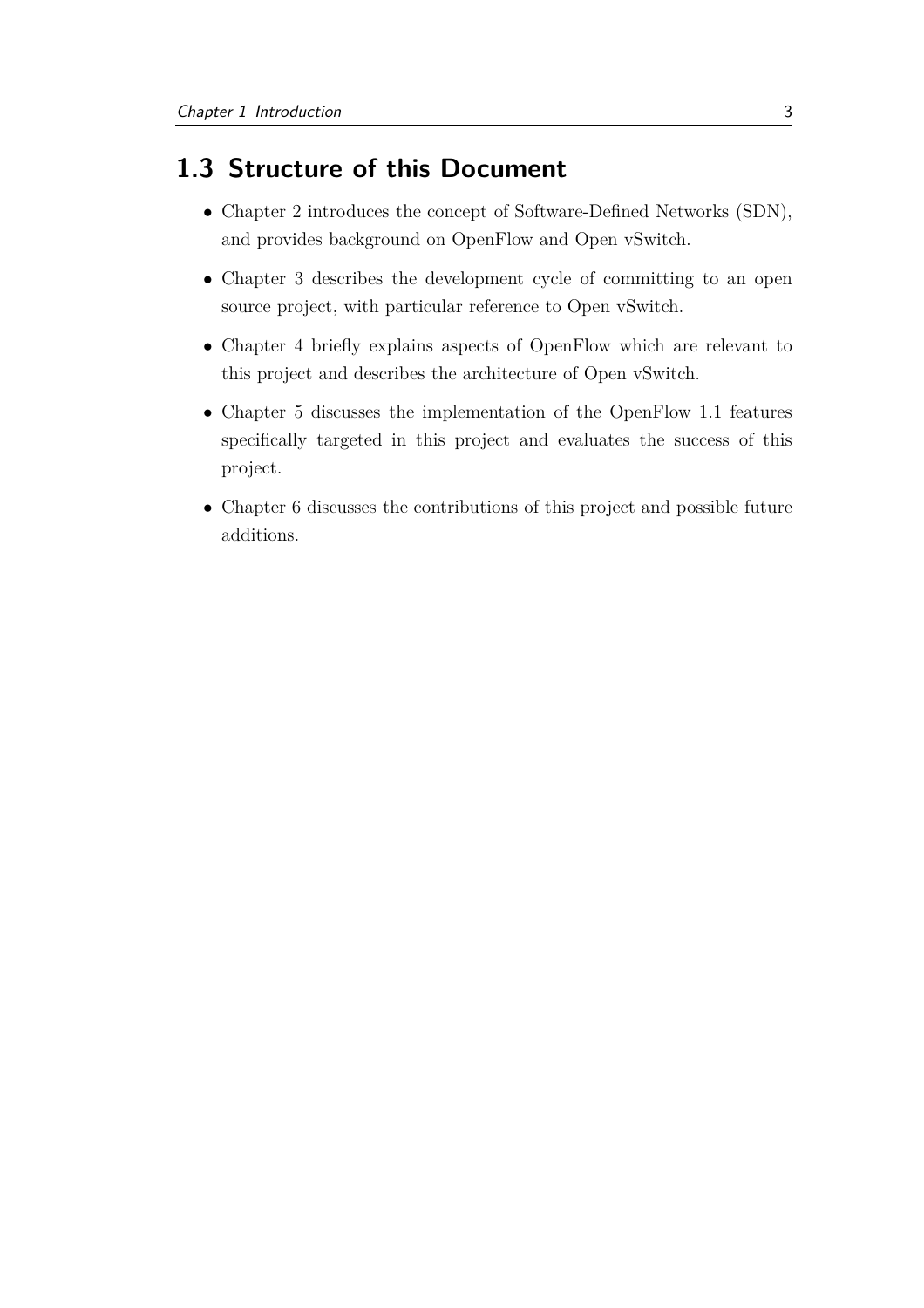## <span id="page-11-0"></span>**Chapter 2**

## **Background**

This chapter explores the work that this project is based upon; What [SDN](#page-5-2) is and how OpenFlow is related. Previous implementations of OpenFlow are explored, which provides some context for the work on Open vSwitch. Finally, this chapter discusses the plans for developing and testing the functionality proposed in this report.

### <span id="page-11-1"></span>**2.1 Software-Defined Networks**

The core concept of [SDN](#page-5-2) is quite simple: to be able to configure network behaviour in software. As network hardware stands today, each *switch* or *router* (hereafter *forwarding element*) holds its own configuration and view of global network state. Distributed protocols exist to share this state between forwarding elements, but these operate separately on each forwarding element. It is common for forwarding elements to hold state which is inconsistent with that of its neighbours. Under the [SDN](#page-5-2) paradigm, this state can be held separately from the device. A common case is for a single entity to hold a consistent view of the network and distribute this state to individual forwarding elements. SDN makes a clear abstraction between the layer that makes decisions about how packets should be forwarded (the *controller*) and the layer that forwards packets (the *datapath*).

The *controller* keeps track of connectivity information. It builds a map of the network by gathering information about neighbouring devices. Based on this map, it constructs a set of optimal routes for forwarding traffic. The controller then assembles flow entries—a tuple of a packet classifier (match) and how to forward the packet (action). These flow entries are then written to the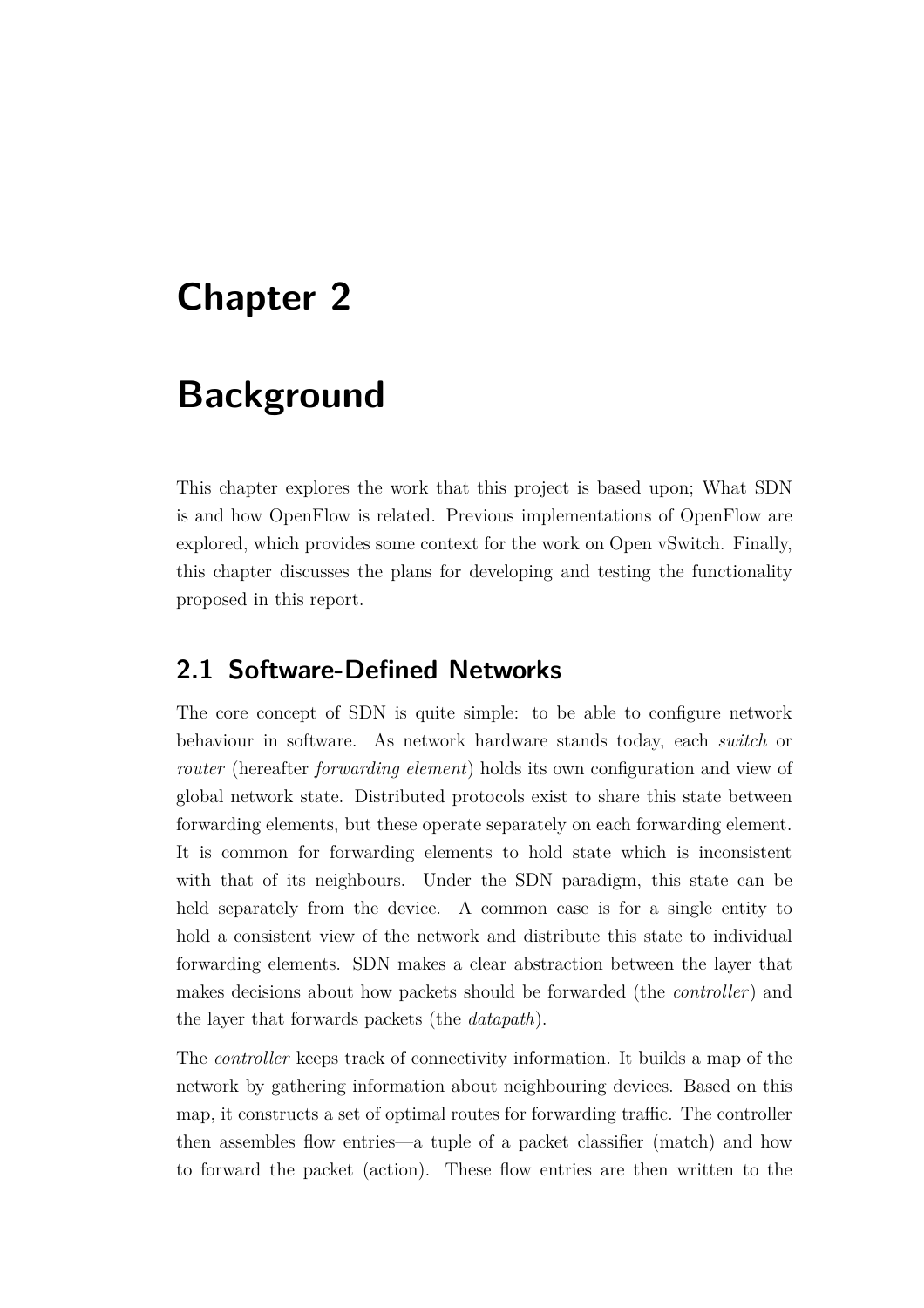Forwarding Information Base [\(FIB\)](#page-5-3)—a lookup table used by the datapath.

The *datapath* is the layer that deals with forwarding individual packets. It holds a lookup table for the flow entries, known as the [FIB.](#page-5-3) Each time a packet enters the datapath, it classifies the packet and performs a lookup in the [FIB](#page-5-3) to determine how to forward the packet—for instance, send the packet out a port. This logic is kept simple to minimise the processing time for each packet.

### <span id="page-12-0"></span>**2.2 OpenFlow**

OpenFlow is a protocol which follows the [SDN](#page-5-2) paradigm. [McKeown et al.](#page-48-0) describe OpenFlow as an [API](#page-5-4) for the datapath of network hardware, which provides basic building blocks for implementing more complicated functionality in the controller. The canonical use of OpenFlow involves using a simple, commodity switch as the datapath and hosting the controller on a standard PC.

Due to the abstraction between forwarding and control, the network performance of the forwarding element is not degraded by hosting the controller remotely [\(Bianco et al., 2010](#page-47-2)). Software applications can be created to generate rules to determine network behaviour, while providing little performance overhead. This suggests that OpenFlow could viably be used in production environments as a replacement for traditional network management.

#### <span id="page-12-1"></span>**2.2.1 Prior OpenFlow Implementations**

There have been several OpenFlow software switches developed to date. The initial version from [Stanford University](#page-49-0) was developed to provide a reference that other implementations could follow. This switch was updated for each new version of the specification, to understand the new structures and features; however it did not include implementations of all optional features in later versions of the protocol. It was the reference for implementations up to OpenFlow 1.0, but has not been kept in sync with later releases of the specification.

This implementation has been used as a base for several projects: Indigo, a hardware-specific implementation [\(Big Switch Networks, 2011\)](#page-47-3); an Open-Flow 1.1-only switch [\(Ericsson Research](#page-47-4), [2011b\)](#page-47-4); and OpenFlow 1.2 and 1.3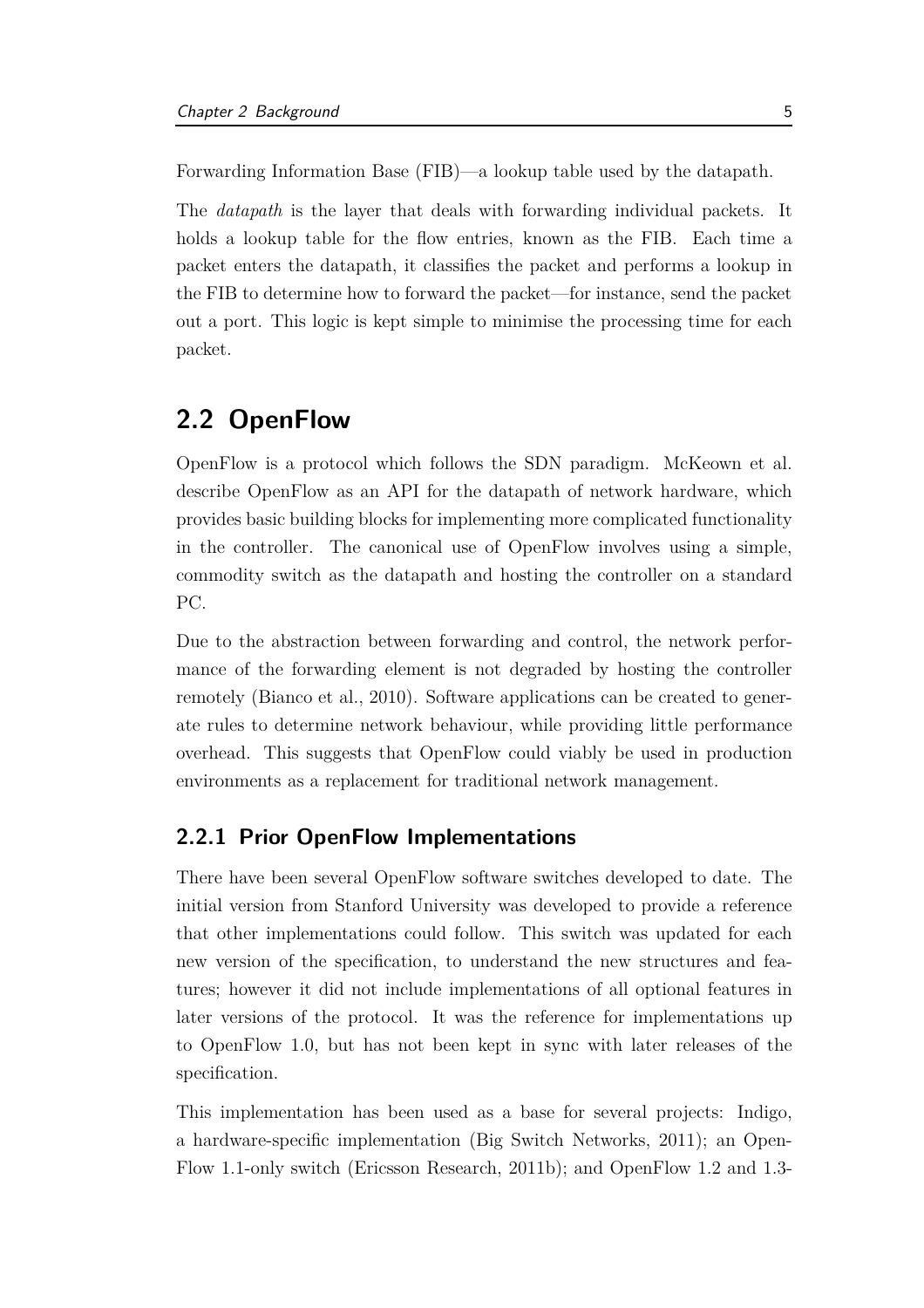only versions [\(CPqD,](#page-5-5) [2012](#page-47-5)). Each of these only targets a single version of the OpenFlow specification, and with the exception of Indigo, have no ability to hook in with hardware. Indigo itself is only targeted for physical switch platforms.

The call for assistance from the Open vSwitch developers outlined plans to support multiple versions of OpenFlow at run-time, unlike previous implementations [\(Pfaff, 2011](#page-49-3)). [Erlang Solutions](#page-48-4) have since released an implementation which also does this, however that project focuses on flexibility over performance. As such, the development of further OpenFlow support in Open vSwitch will provide value to the research community above the existing implementations.

### <span id="page-13-0"></span>**2.3 Open vSwitch**

Open vSwitch is an open source software switch (datapath) with support for several major protocols including OpenFlow. The codebase is currently over 100,000 lines of C code, contributed by 75 developers. [Pfaff et al. \(2009\)](#page-49-1) introduced Open vSwitch as an alternative to Linux bridge, for providing highperformance switching between Virtual Machines.

The architecture of Open vSwitch is designed such that hardware vendors can write modules that interface with their own physical switches. This allows Open vSwitch to hardware-accelerate switching functionality, and provide the device with OpenFlow support without requiring the vendor to implement OpenFlow. As of this publication, it is known that at least five commercially available switches already support Open vSwitch in this manner.

Due to the large community backing of Open vSwitch, it can be reasonably expected that the codebase will continue to be maintained well into the future. The review process for submitting code is fairly rigorous, which makes it more difficult to get code accepted upstream; however, this provides a useful guarantee of code quality. As this project seeks to provide lasting benefit to the research community, the assurance regarding code quality makes Open vSwitch a good fit for implementing an open source [LSR.](#page-5-1)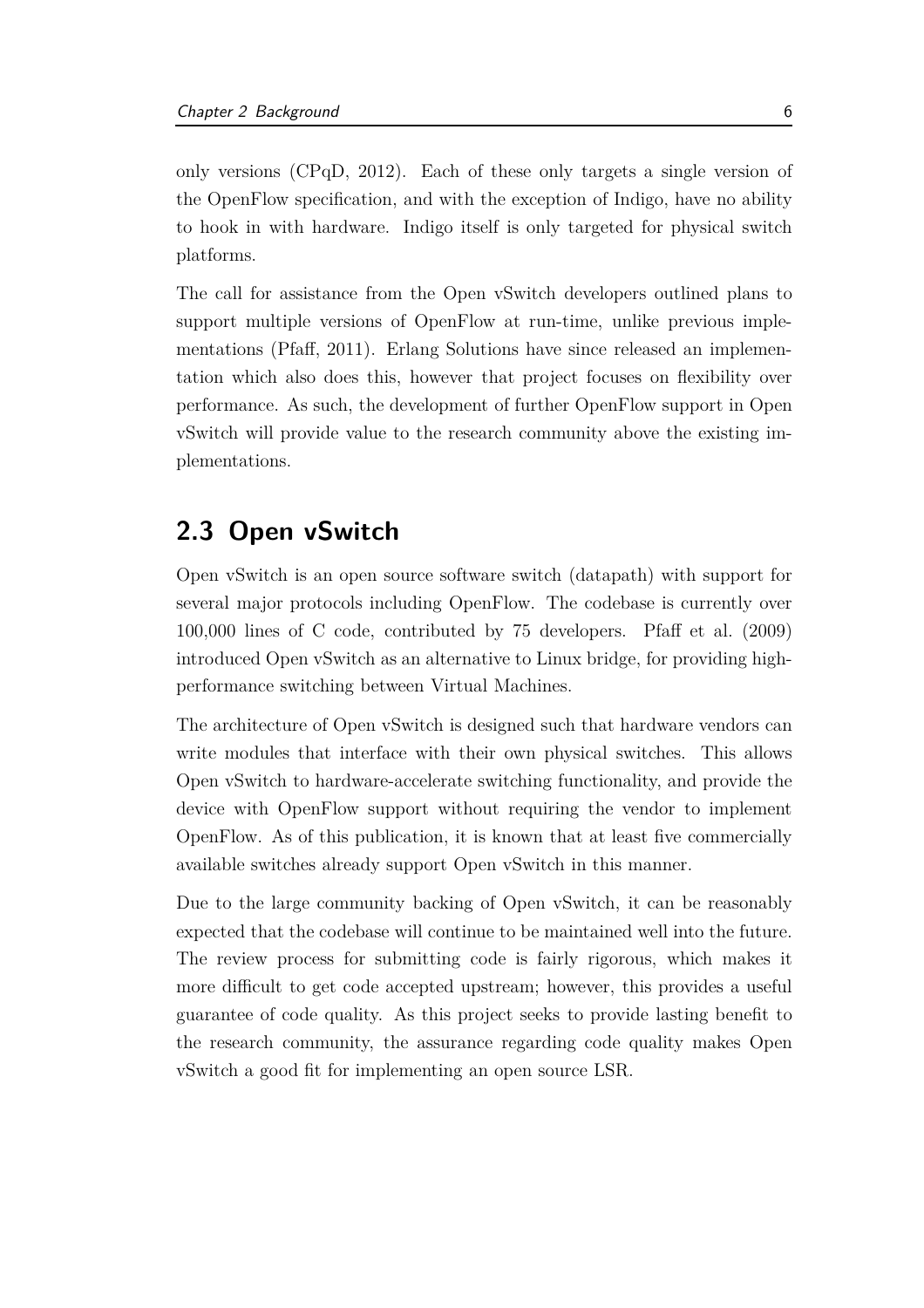#### <span id="page-14-0"></span>**2.3.1 Development**

Each version of OpenFlow is incompatible with the others; both the controller and the datapath must communicate using the same version. Previous implementations of OpenFlow 1.1 in the datapath have not been written to speak multiple versions of OpenFlow at run-time, which limits researchers to only using controller software that matches the same version of OpenFlow. While this reduces the development time for new protocol support, it also creates division in the base of available OpenFlow software.

The approach outlined for Open vSwitch from the openvswitch-dev mailinglist was to instead support multiple versions of OpenFlow at run-time. The plan for this is to create generic structures that abstract the protocol differences from the core code, then implement the specific protocol handlers separately. For each new version of OpenFlow, a new parser will need to be added and taught how to convert to and from the internal format. The benefit from this approach is that Open vSwitch can be used in a wider range of environments than datapaths that only support a single version.

In addition to this, the plan specifies that newer features should be backported to the older protocol, by adding them as experimenter extensions. This approach will allow Open vSwitch to interoperate with a wide range of software and hardware configurations. Section [4.1.3](#page-28-0) describes the usage of this OpenFlow feature in this project.

### <span id="page-14-1"></span>**2.4 OpenFlow Testing Framework**

Just as there multiple versions of the reference OpenFlow switch have been developed, there have also been multiple versions of a matching test framework, known as OFTest [\(Big Switch Networks, 2012\)](#page-47-6). This framework is written in Python, and conducts black-box testing of a switch: It surrounds a datapath, controlling all of the inputs and outputs. Figure [2.1](#page-15-0) shows this relationship between OFTest and the datapath that it tests. OFTest acts as the controller for the datapath by sending OpenFlow messages to it, and also connects to the ports on that datapath to send packets through it. The behaviour of the switch can then be evaluated against the OpenFlow standard.

Tests are conducted independently by conducting the following: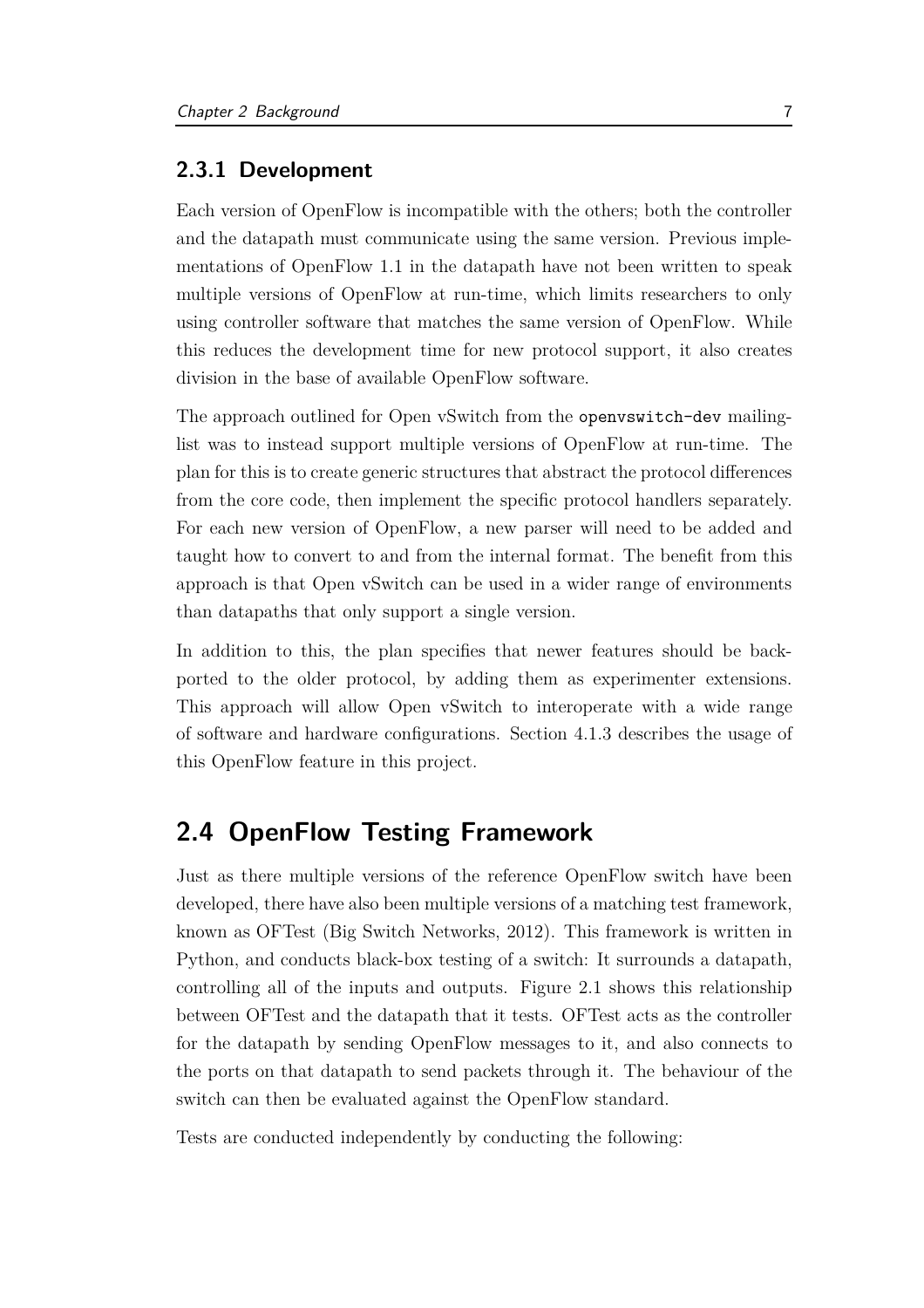<span id="page-15-0"></span>

**Figure 2.1:** OFTest: Black-box testing

- Reset the rules on the test switch
- Install new flow entries into the datapath
- Send packets through the datapath ports
- Observe the behaviour

This provides an external test for protocol compliance—a level of guarantee about interoperability with other OpenFlow implementations. It is aimed at providing OpenFlow developers with a simple 'plug-and-play' environment that is easy to set up and use. Section [5.4.2](#page-43-0) will discuss the use of OFTest to evaluate this project, and the issues faced in this process.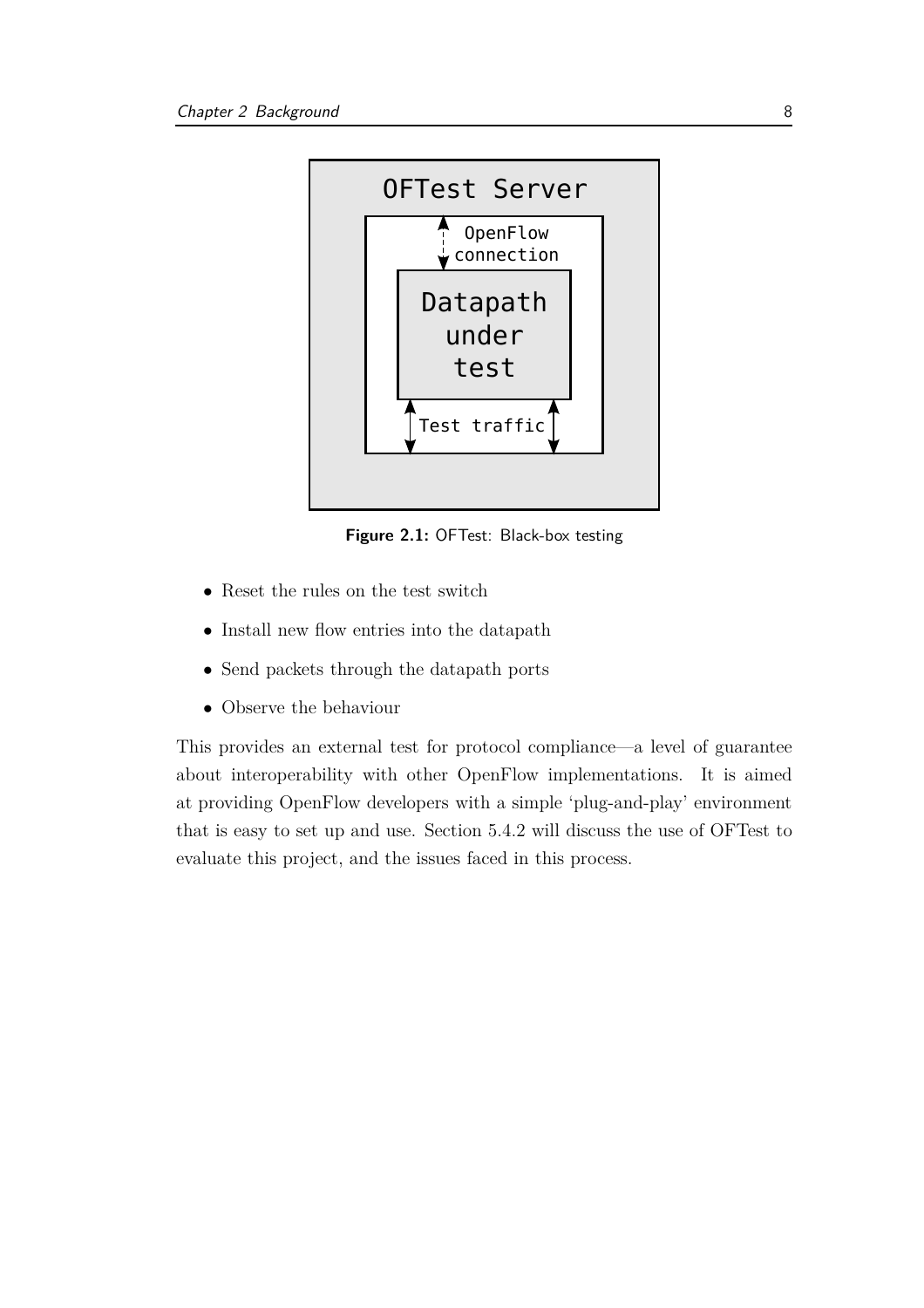## <span id="page-16-0"></span>**Chapter 3**

## **Development Process**

Contributing code to an open-source codebase requires additional skills on top of the basic skillset of a programmer. While the ability to reason about programs, select appropriate data structures and write quality code are all very useful skills, these need to be supplemented with a social understanding of the project's ecosystem.

This chapter describes the considerations that a potential contributor (hereafter *the contributor*) needs to make when undertaking work on open source software. This will include general commentary on each particular aspect of the development process, followed by examples of how the aspect is managed in Open vSwitch. This will provide insight into the processes involved with a large community consisting of dozens of contributors, and should be widely applicable in any software development community.

The general development process can be broken down into a cycle involving the following activities:

- *Learning* about how to contribute
- *Communicating* plans for contributing
- *Implementing* the functionality
- <span id="page-16-1"></span>• *Submitting* the work upstream

### **3.1 Learning**

There are a few steps that the contributor must take to learn how to contribute to an open source project. Learning about what modifications are being sought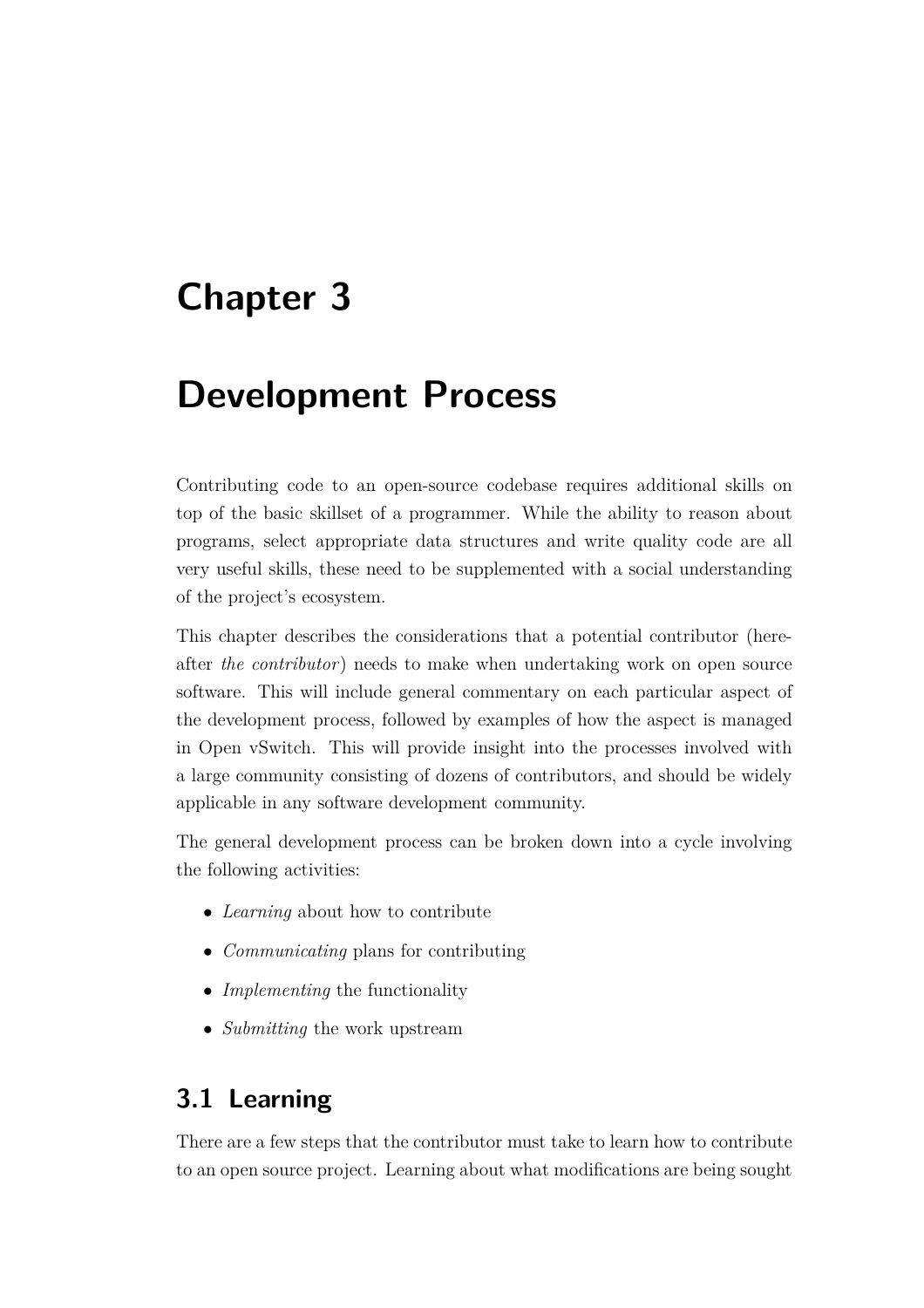after, and the desired approach for this implementation is one step. Once it has been established what contributions that the contributor will make, the architecture must be examined and learnt. This provides the basis for the work to be carried out.

#### <span id="page-17-0"></span>**3.1.1 Identifying work**

This step can be split into two parts. The first of these is negotiating with other developers about what tasks to work on, preventing duplicate efforts; the second is to understand what is expected of the final implementation of the feature. In the case of implementing a standardised protocol, this involves studying the specification to ensure that the work accurately reflects the intended behaviour.

Deciding which feature to work on is the first step in making a contribution. It is recommended that new contributors select something reasonably small at first, so that progress can be made without becoming overwhelmed with the scale of the codebase. With Open vSwitch, the call for assistance provides a useful basis for feature selection. As one becomes more familiar with a codebase, it becomes easier to consider and understand the effects of implementation decisions on other areas of the code.

In any project that has a large number of active developers, there are likely to be several features being worked on at a given time. To avoid duplicate efforts, it is important to make contact with the lead developers and determine whether there is already a developer allocated to the feature. In the case of Open vSwitch, the developer mailing list is the central point for such communication [\(Open vSwitch, 2012b\)](#page-48-5). The contributor expresses interest in developing a particular feature, and other developers provide feedback about whether the feature is already under development. This may also include some indication as to how they would prefer the work to be carried out.

When a decision has been made with regard to the feature to focus on, there is a process of learning the requisite implementation details of the feature. This may involve searching for literature on the subject—reading papers, specifications and [IETF](#page-5-6) Request For Comments [\(RFC\)](#page-5-7)s. In the case of implementing OpenFlow features, the primary source of information is the specification distributed by the Open Networking Foundation. Additionally, many of the features make reference to protocols which are defined elsewhere, so it is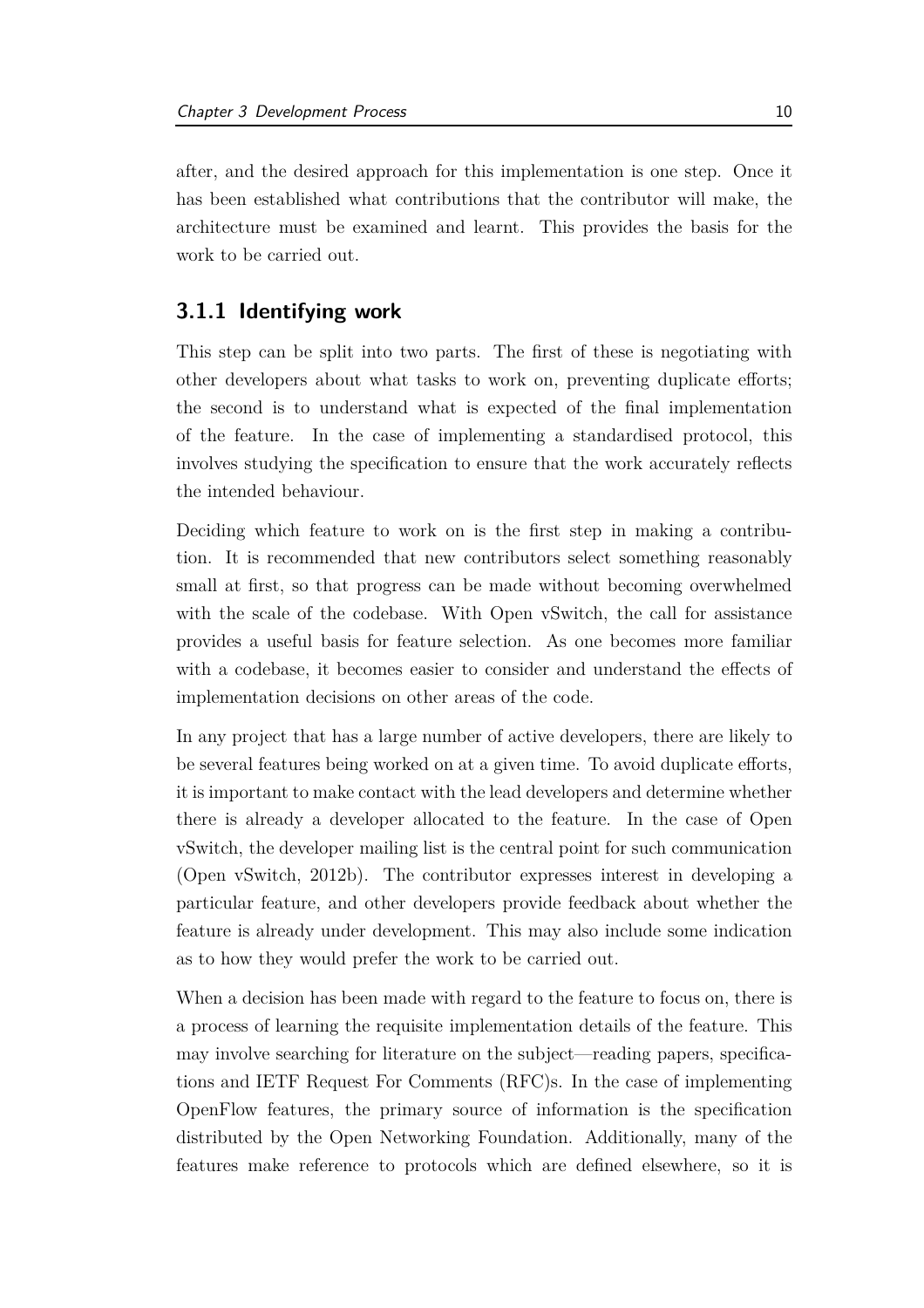<span id="page-18-0"></span>important to have an understanding of the operation of these protocols.

#### **3.1.2 Learning the Architecture**

Having investigated what modifications should be made to the codebase, the contributor must learn about how to make these changes. Several factors affect the significance of this step. For some idea of the scope, one could consider how many lines of code there are, or the number of files in the codebase. For a more accurate gauge of the effort required for this task, it is worth looking at the quality of documentation—to what degree it exists and how accurate it is.

There is no single accepted format for the documentation of a project. Most codebases have some form of web presence—particularly open-source ones but even so, the documentation may not be found on the website. In Open vSwitch, the developers have opted to distribute documentation with the codebase, and make these accessible from the main website [\(Open vSwitch,](#page-48-6) [2012a\)](#page-48-6). The descriptions of the abstraction layers are found in the PORTING file, which is targeted towards developers interested in porting the codebase to additional platforms. This is augmented by the descriptions of design decisions made when developing Open vSwitch, which is detailed in the DESIGN file. Both of these files are found in the root directory of the codebase.

Even when there are design documents distributed with the project, they may not provide the level of detail required to implement a feature. The PORTING guide gives a useful overview of the Open vSwitch architecture, but it does not mention the specifics of how the existing components parse OpenFlow messages or how these messages are implemented. One example is the meta-flow structure which assists with parsing OpenFlow matches at run-time. Such structures can be learnt by searching for components which interact with them and investigating the interactions, and through communication with the upstream developers.

Lastly, the nature of working on a fairly new codebase is that the internal data structures have not been fully stabilised yet. Prior to this project, much of the internal representation of data was based directly on the OpenFlow 1.0 structures. Over the course of this project, the internal structures were adapted to allow for differing representations and additional features. Most notably, the internal representation of OpenFlow actions was introduced as a superset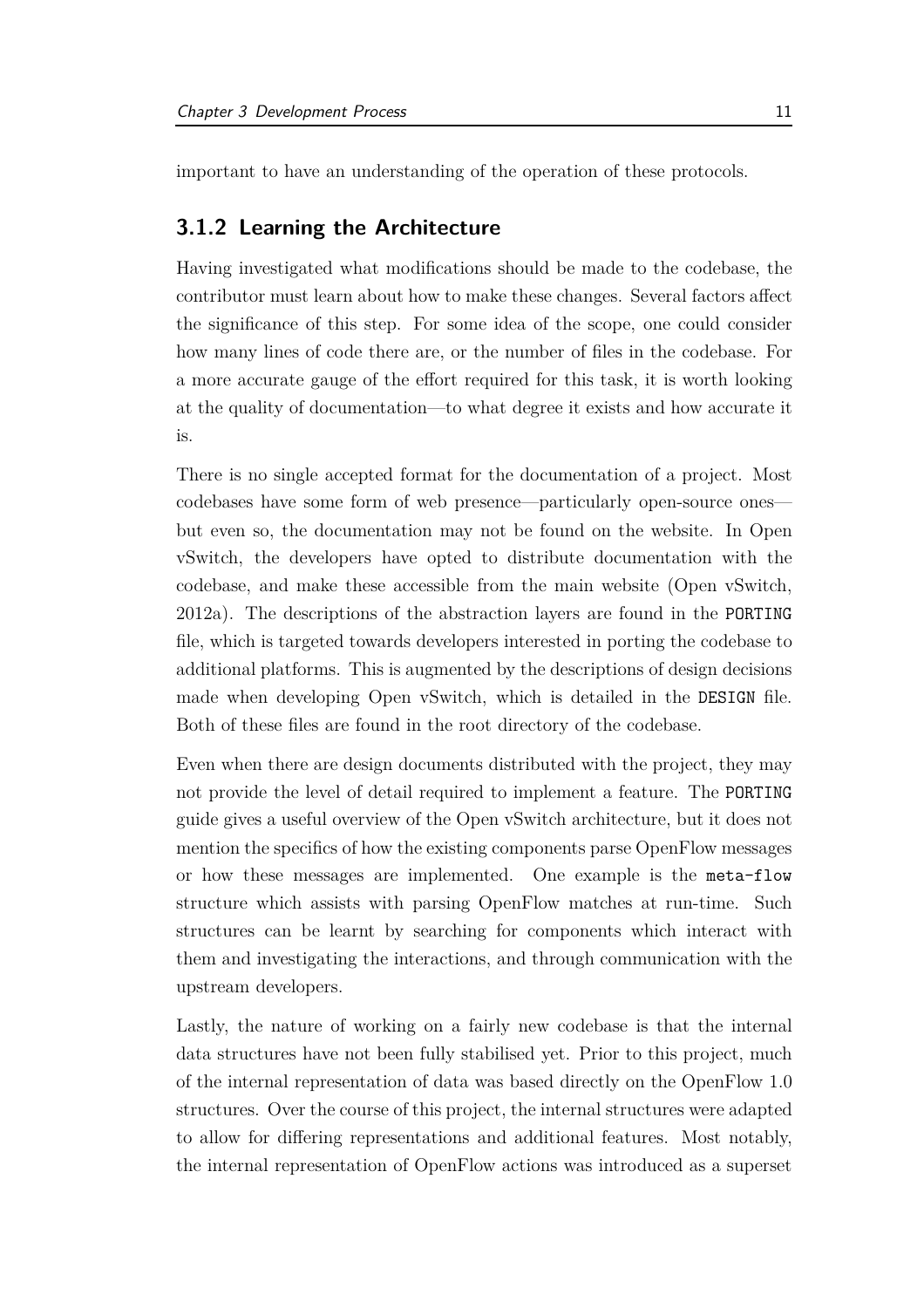of the OpenFlow 1.1 actions and instructions so that Open vSwitch could dynamically support multiple versions of OpenFlow at runtime. Such evolution in the codebase will affect the implementation of both new and existing features. As such, the contributor needs to follow developments throughout the entire project codebase to determine the effect that they may have on the proposed code modifications.

### <span id="page-19-0"></span>**3.2 Communication**

Learning to communicate appropriately is one of the most important aspects of contributing to an open source codebase. Healthy communication can lead to a streamlined development pipeline and less wasted effort. These provide positive reinforcement and improve the pace of community contributions. This is particularly important with a large project such as Open vSwitch, which receives upwards of twenty posts on the developer mailing-list per day. Any of these could affect the implementation of a feature that the contributor is working on.

#### <span id="page-19-1"></span>**3.2.1 Distributed development**

With any existing development community, new contributors need a support structure to help them to develop effectively on the codebase. This structure provides information about the architecture, insight into design decisions, and commentary on developments. When working with a distributed development team, the ability to use other contributors as a resource is hindered by the geographic spread of the community.

Typically, open-source codebases with a significant number of contributors have a large variation in development locations. [Bird and Nagappan \(2012](#page-47-7)) investigated the geographic distribution of two major open-source communities, Firefox and Eclipse. They found that around a third of major contributions were made by developers on different continents for Firefox versions 1.5 and 2.0. Eclipse was far less distributed, but still involved two continents for a majority of the work.

In Open vSwitch, the majority of commits are contributed by Nicira in California. As the software continues to be developed, major contributions have begun coming in from other locations. For the work described later in this document,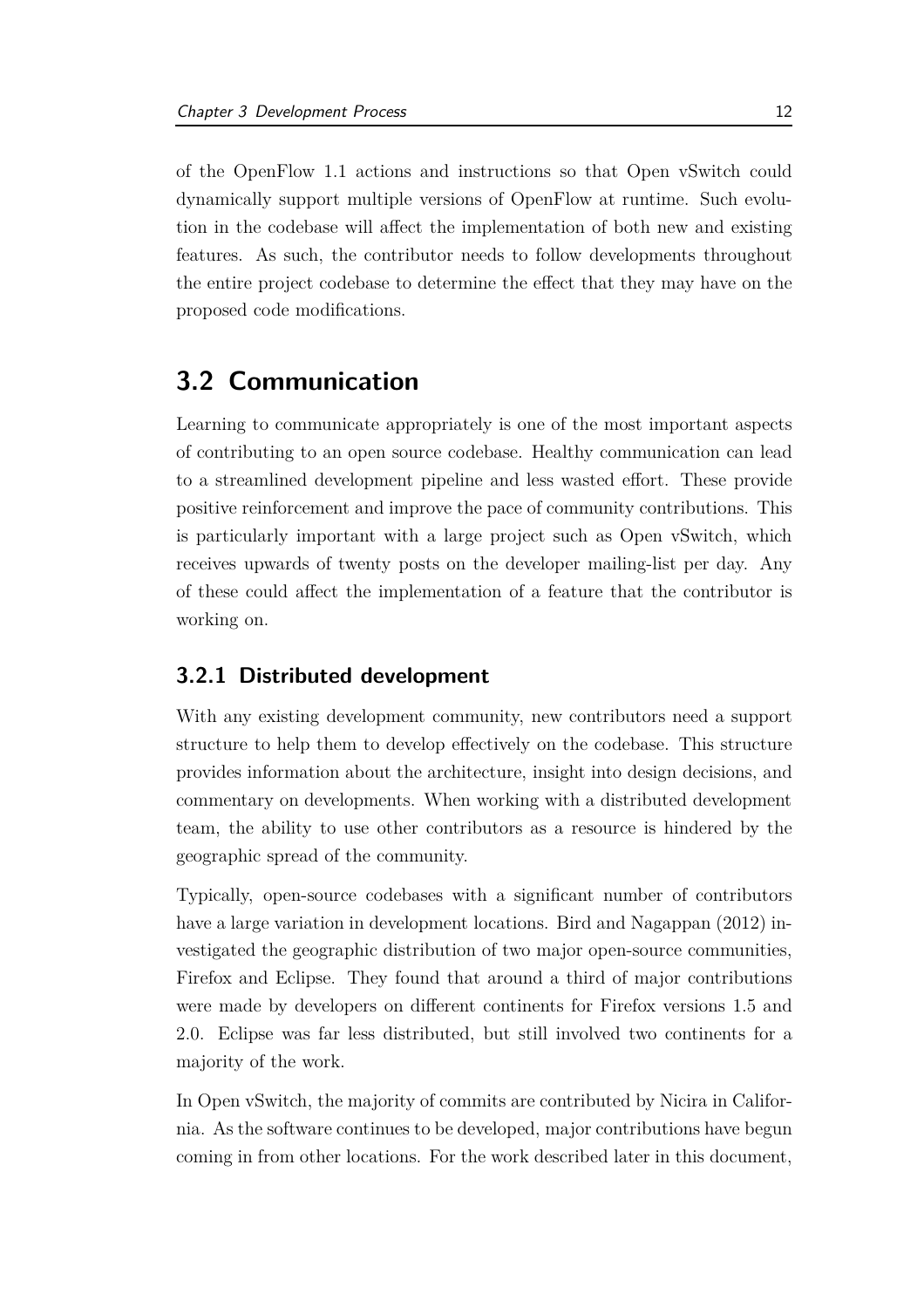the majority was developed in NZST  $(UTC+12)$ , while corresponding with California in PDT (UTC-7) and Japan JST (UTC+9).

These timezone differences have a considerable effect on how developers can schedule their workflow. While the direct implementation work can be carried out at any time, discussion with developers on the implementation can only occur during set times of the day. The common case for this project involved using the [IRC](#page-5-8) channel for urgent communication in the morning NZST, or using the mailing list for more detailed discussion on implementation or code quality. To set reasonable expectations for what defines a timely response, it is recommended to be aware of what times of the day are business hours for other developers. Upstream developers may take a day or more to respond to messages that are posted to the mailing-list. As such, it is also recommended for the contributor to have additional tasks to work on while waiting for responses.

#### <span id="page-20-0"></span>**3.2.2 Ongoing Development**

Every development community will have a commonly agreed means for communication. Common forms are the mailing list, bug tracking systems and [IRC](#page-5-8) channels. For Open vSwitch, the primary communication platform is the mailing lists. There is a list specifically for development discussion, which is separate from the general user discussion. Bug reports are also posted on a Debian Linux bug tracker, but there is no public bug tracker specifically set up for Open vSwitch. To ensure that they reach the attention of the appropriate developer, bug reports are expected to be reported to either the developer list or the Debian tracker.

It is important as a contributor to actively watch the development activity to promote co-operation between developers on related features. Every feature described in this report was affected by other activity on the list. Examples include new abstractions introduced in the core codebase, commentary on related features, and general development guidelines. In particular, the write-metadata feature—described in Section [5.2.2—](#page-36-1)was based upon another patchset from the community.

Active participation on the mailing-list also allows for the contributor to provide assistance to other developers. Some of the work submitted from this project influenced other development. For example, the initial write-metadata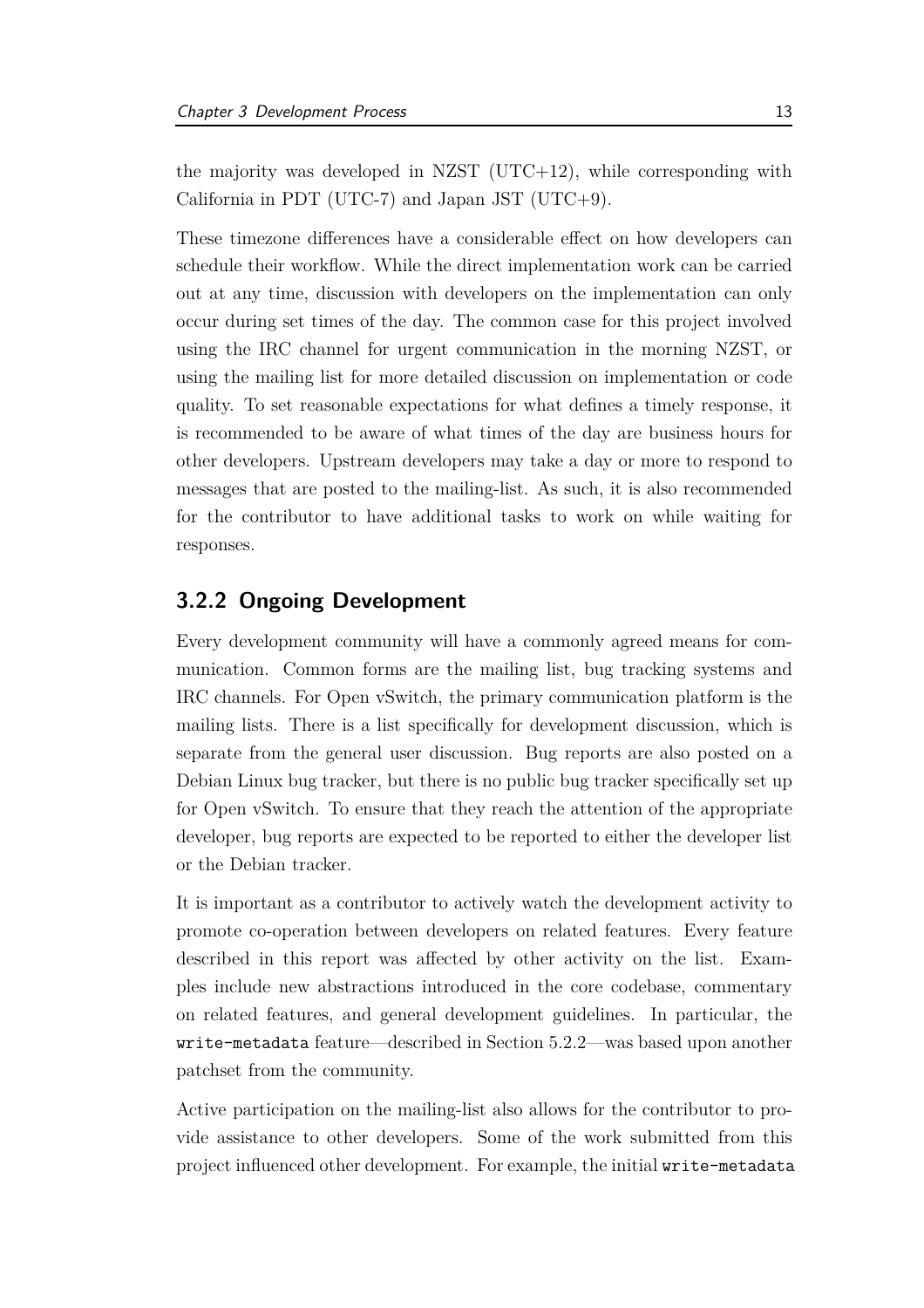patch provided a model for others to implement similar features [\(Pfaff, 2012a\)](#page-49-4). The discussions following the post provided additional insight into the preferred approach for implementation. This is useful to the contributor to improve the understanding of the codebase.

### <span id="page-21-0"></span>**3.3 Implementation**

There are several ways to verify the code that the contributor has created is of acceptable quality to be included upstream. Perhaps the most indicative is to write a comprehensive set of tests to verify that the behaviour is as expected. Often, software projects will have additional criteria to keep the code maintainable and find unexpected bugs. The Open vSwitch codebase includes a guide for submitting patches which clearly outlines the quality criteria for code submissions. The minimum expectations are that the code:

- builds correctly,
- does not break any existing tests,
- changes a single feature,
- and updates the user documentation.

This section will cover the expectations for proving the functionality of the implementation, which will be followed by a discussion of its presentation in Section [3.4.](#page-22-0)

#### <span id="page-21-1"></span>**3.3.1 Code Quality Tools**

For code to be accepted upstream, it must first meet particular quality criteria. As code submissions can be sent by a programmer of any skill level, it is useful to have tools to verify the quality of the code. This assists the contributor in improving code programming practice, and assists upstream developers by providing independent verification of code correctness. Two tools are used by Open vSwitch developers for this purpose: Sparse and GNU AutoTest.

Sparse is an open-source static code analyser for C. It is a frontend for popular compilers that provides additional information about the use of memory address space and other resources. In Open vSwitch, this program is used to detect some potential bugs such as mixed byte ordering. When dealing with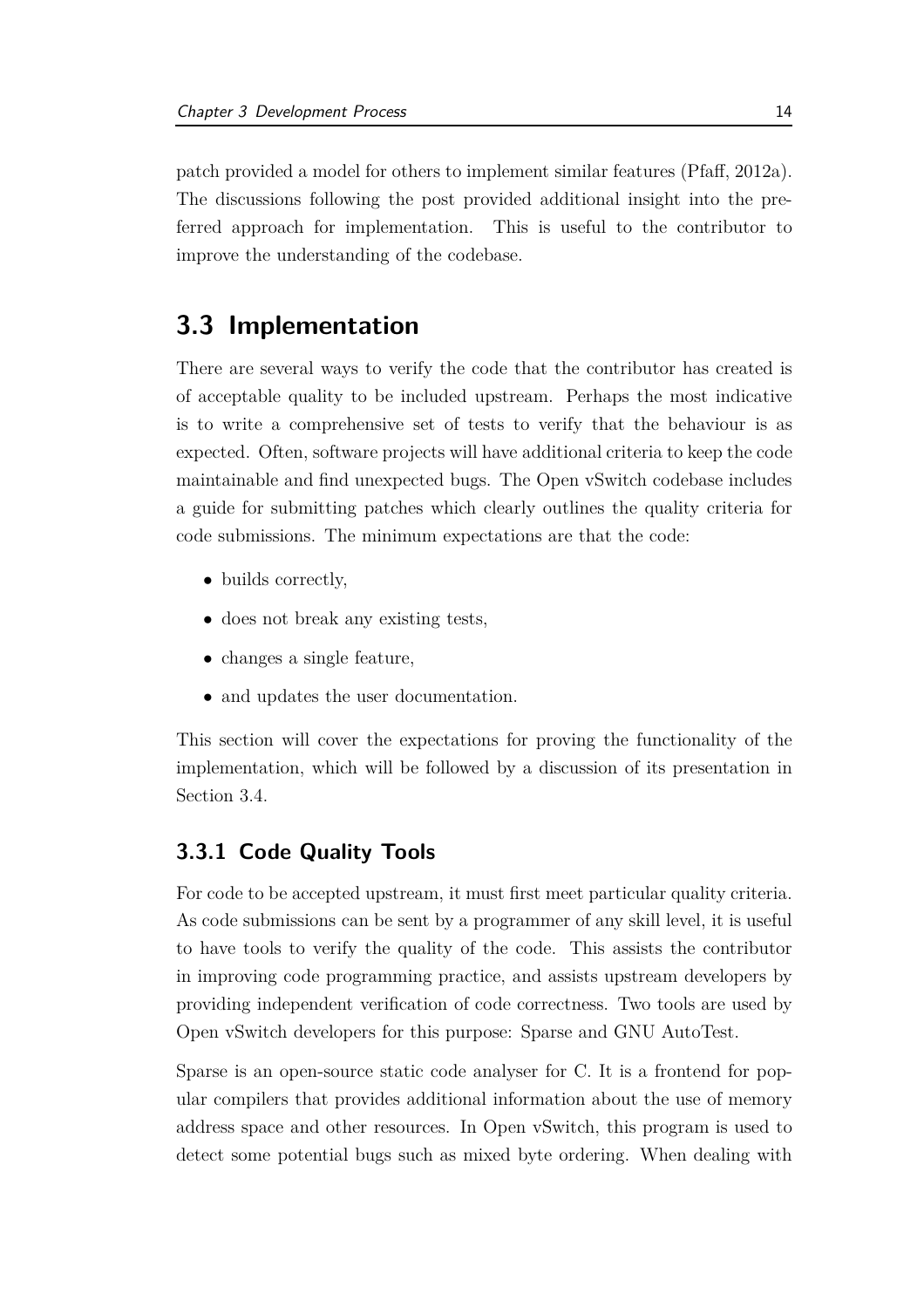network packets, the endianness of data on the wire is often different from that of the host—referred to as Network Byte Order [\(NBO\)](#page-5-9) and Host Byte Order [\(HBO\)](#page-5-10). Open vSwitch differentiates these types by defining its own types for [NBO](#page-5-9) values (ovs beXX), and using standard UNIX types for [HBO](#page-5-10) (uint XX); however, the base data type of each of these is the integer. Typical compilers will not detect errors where a developer is directly copying values between [NBO](#page-5-9) and [HBO](#page-5-10) variables without swapping the endianness. Sparse is built to highlight these difficult-to-detect mistakes.

AutoTest is a framework for generating platform-specific test scripts. Developers create AutoTest scripts which define general information about a test, how to run the test, and what the expected output is. The Open vSwitch codebase uses AutoTest as the basis for most of its unit tests. When adding functionality to the code, developers are expected to create additional tests to prove the behaviour of the additions is correct. This also allows developers to verify that there have been no regressions when further changes are made to the codebase.

When a feature has been written and appropriate test cases have been created, the contributor must then prepare the work for review. Firstly, it must be checked that the patch compiles successfully against a fresh copy of the codebase. This can reveal build errors where the contributor has neglected to include all of the relevant modifications in the patch. Following this, the code should be regression-tested. Running make distcheck in Open vSwitch will perform these two tasks in a single step.

### <span id="page-22-0"></span>**3.4 Submission**

There are several considerations for the submission of a patch beyond the code implementation. Broadly, this section will describe them in terms of modifications required by the contributor, licensing considerations and feedback from upstream maintainers.

#### <span id="page-22-1"></span>**3.4.1 Preparing to submit**

The Open vSwitch codebase includes a style guide which defines the format which is expected for code before it is to be accepted upstream. In practice, this is unlikely to be an issue if the developer follows the existing style from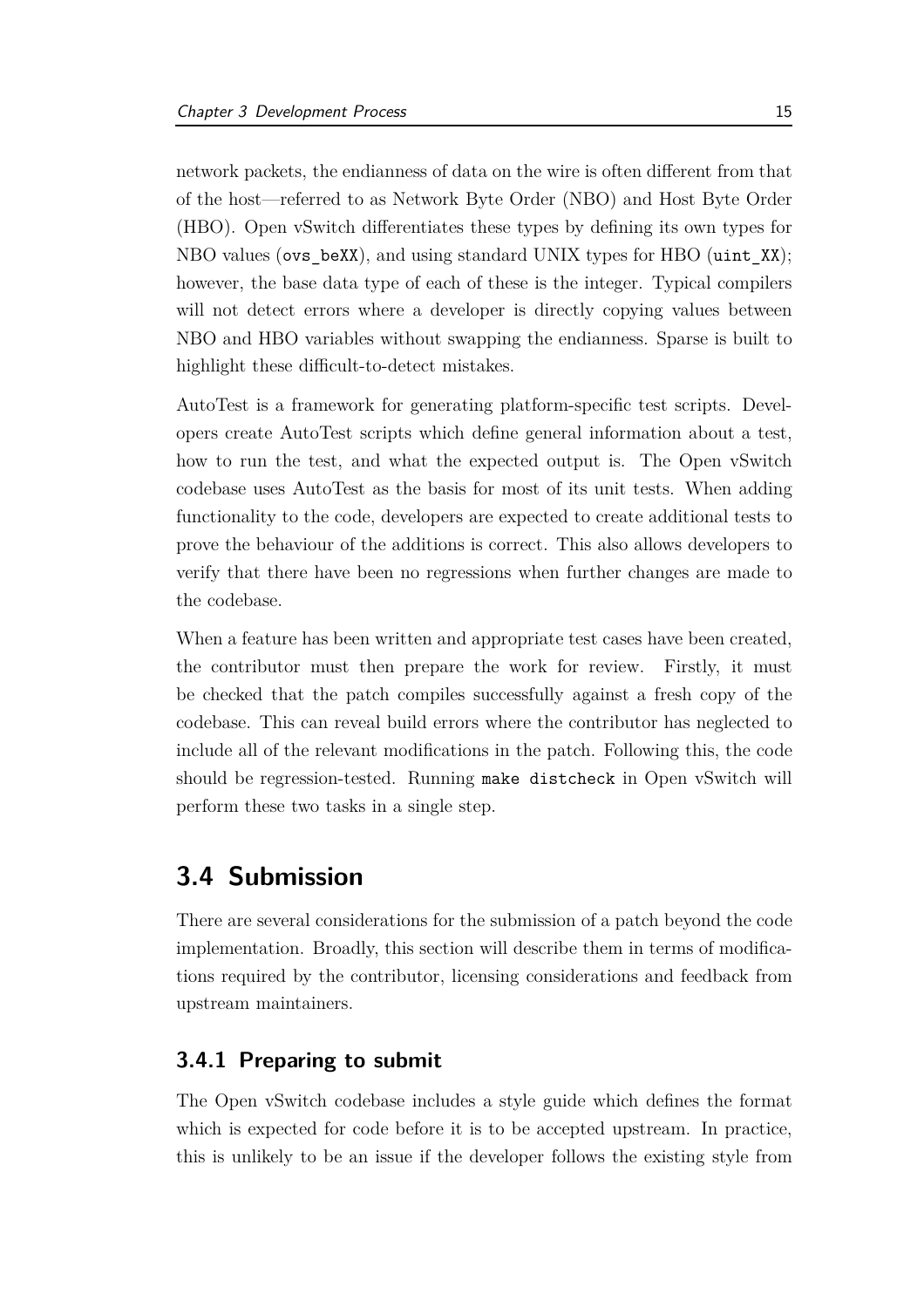code surrounding his modifications. Given a sensible patch, the upstream developers are unlikely to decline to review based on style but it is likely to draw attention away from the functionality.

When the patch modifies or introduces new user-facing features, it is also expected that the user documentation is updated. For each of the userspace utilities provided by Open vSwitch, there are Unix-style manual pages describing the features of the utility and the syntax for using it. A submission that does not include or update the manual pages will not be accepted upstream. It is important that the behaviour described by the manual is accurate to the behaviour of the application.

Patches must also be signed off by the contributor, to indicate that the code can be submitted to the project without breaching the licensing terms. It is a public record of the contribution. The usual case is where the contributor has written the code, although it may include cases where code from another source has been included under a compatible license—as described in Section [3.4.2.](#page-23-0)

Lastly, it is expected that any new patches are based on the latest development code branch. It is good practice to fetch the latest version of the development codebase before applying the candidate patch and performing regression testing. This is because the latest code may modify the components that the candidate patch depends on. This is particularly important for projects which have a high volume of code contributions.

#### <span id="page-23-0"></span>**3.4.2 Licensing**

Open-source applications are defined as such based on the license under which they are distributed. On occasion, it may be sensible to include another project's code in a patch so as to reduce duplicate efforts. This allows the contributor to take advantage of a stable existing codebase rather than reimplementing a new—and potentially buggy—solution. In this case however, it is essential to be aware of the license restrictions on the codebases involved.

In this project, the primary example of needing to include external code is the CRC32c checksum implementation for userspace support of [SCTP.](#page-5-0) To reimplement a checksum algorithm is a risk-prone undertaking and would require a large amount of effort to write correctly. As such, it is sensible to look for existing implementations that could be included in the Open vSwitch source.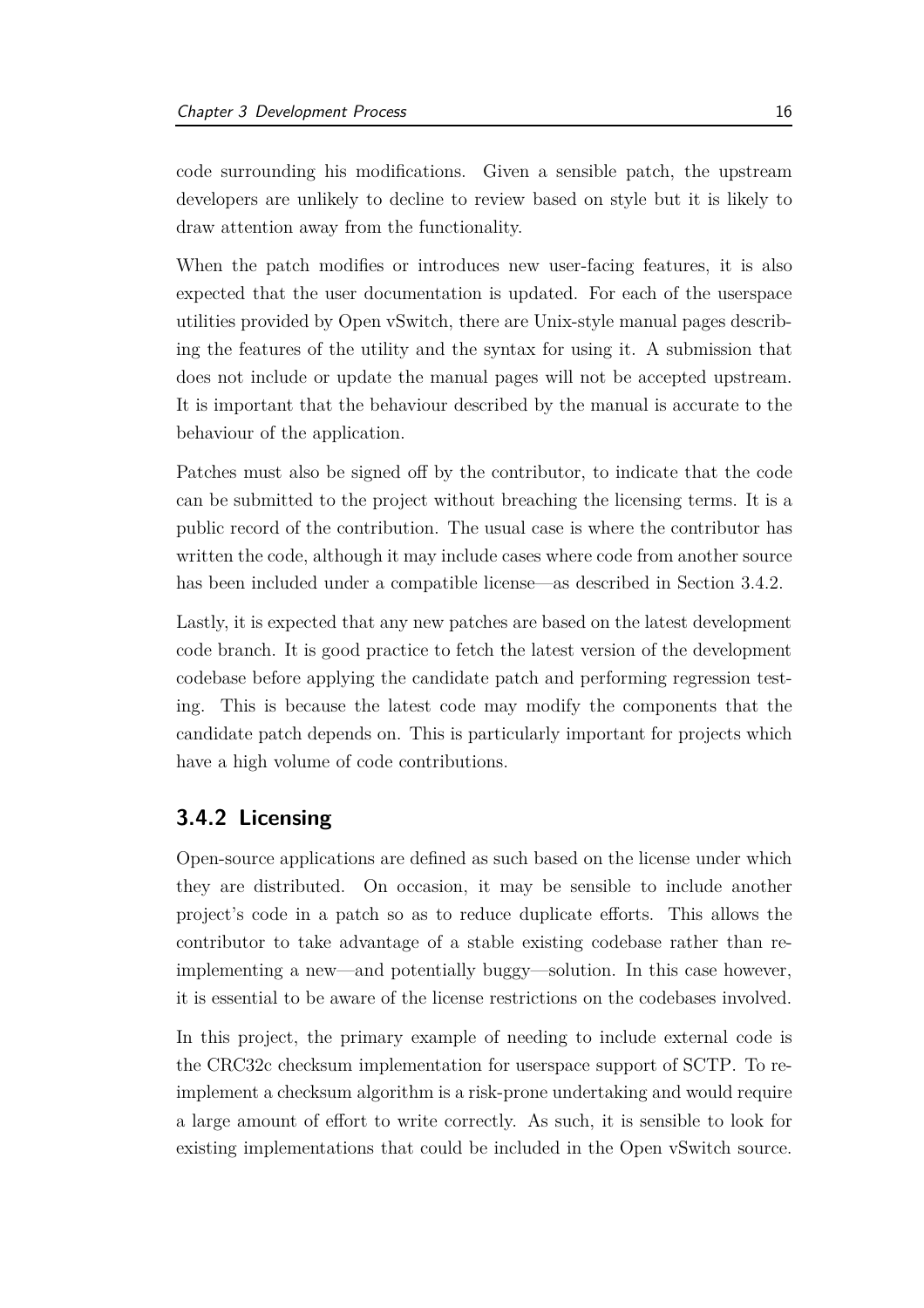Several open-source kernels include copies of the CRC32c algorithm for use by their own [SCTP](#page-5-0) implementations. Each of these has its own license, some of which are compatible with the Open vSwitch license and some which are not. Ultimately, the FreeBSD implementation was chosen, due to its licensing compatibility with the Apache version 2 license that most of Open vSwitch uses.

#### <span id="page-24-0"></span>**3.4.3 Code Review**

The review process is the last step in the development cycle. For Open vSwitch, this step involves the contributor posting the candidate patches to the openvswitch-dev mailing-list, and receiving feedback from other developers. This step provides an additional assurance of code quality for the codebase.

There are some measures of code quality that cannot be measured using static code analysis or written tests. One such measure is of the effect on the architecture of the system. The core developers of a project are able to provide insight into how a particular work interacts with the larger codebase. As maintainers of the code, it is in their interests to ensure that code follows the intended design of the system. Conversely, if they allow code that breaks down the design or behaves unexpectedly, then this will increase the work required in the future to keep the system bug-free.

For the contributor, the most beneficial aspect of this step is an opportunity to discuss implementation with direct reference to code. Although questions can be asked on [IRC](#page-5-8) or on mailing-lists without a patch submission, the lack of context can introduce ambiguities in communication. When the contributor submits a patch, this is a chance for the upstream developers to educate the contributor on how the work should be carried out.

The review process commonly repeats multiple times until the upstream developers are content with the proposed changes. If the contributor is persistent and willing to respond to feedback, then each round of review will bring the code closer to acceptance upstream.

#### **Kernel code**

Open vSwitch also includes a kernel module for Linux in its distribution, which has been included in the main distribution since version 3.3 [\(Calleja](#page-47-8), [2012\)](#page-47-8). The review process for this code is more rigorous—the patch must also satisfy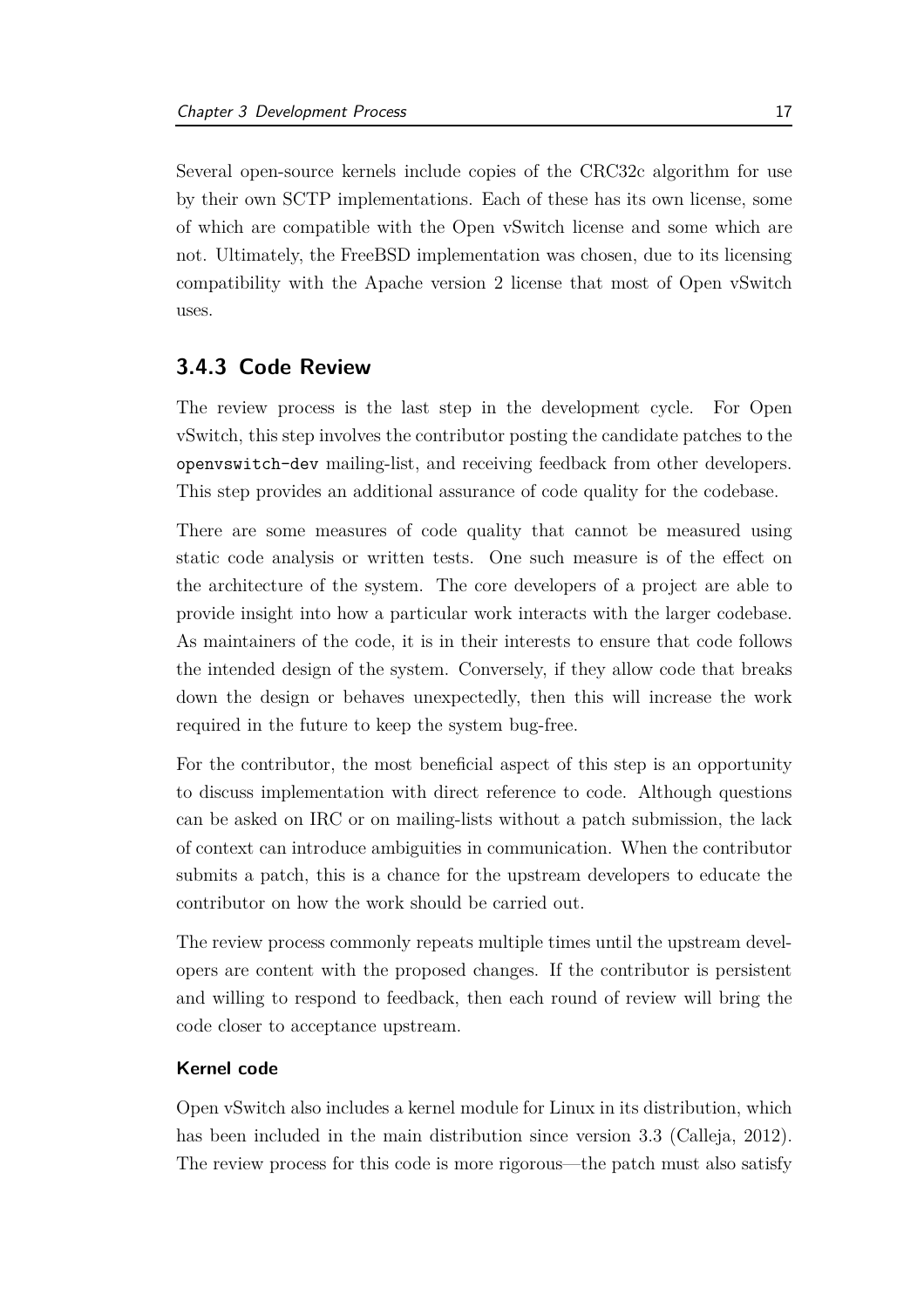a further 24 patch submission criteria [\(Riel, 2006](#page-49-5)), and will be seen by multiple other developers. As such, features that require work in this area will undergo additional scrutiny from the Open vSwitch developers, to reduce the effort required to later get the code included in Linux. The [SCTP](#page-5-0) feature described in Section [5.3](#page-38-0) requires work in this area.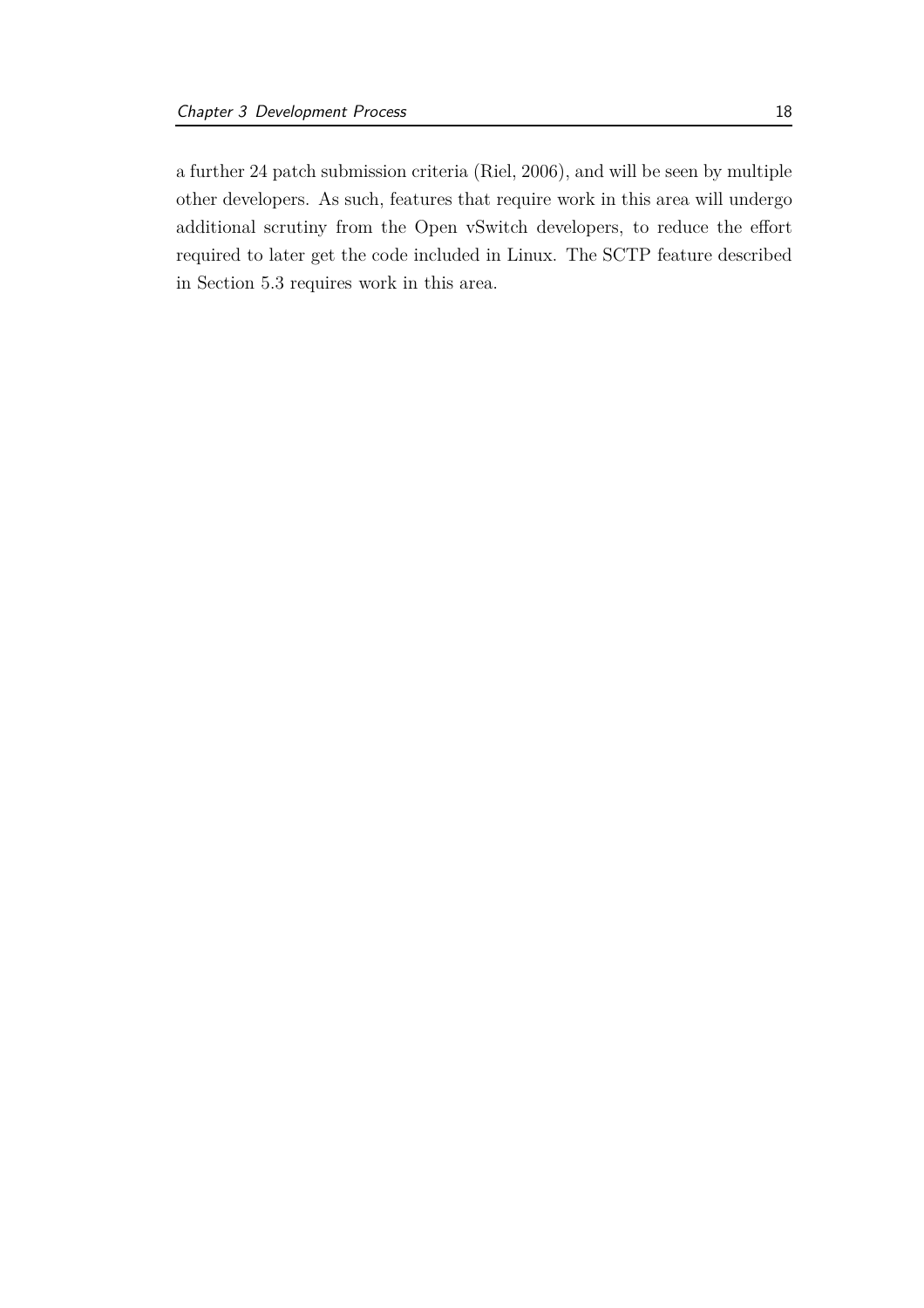## <span id="page-26-0"></span>**Chapter 4**

## **Existing Architecture**

Chapter [2](#page-11-0) discussed the concepts underlying this project: [SDN,](#page-5-2) OpenFlow, and the approach to extending Open vSwitch. The overview of these concepts is essential for understanding how this project fits into the larger work, but does not provide enough detail to understand the proposed changes. This chapter describes some of the implementation details that this project relies upon; the inner workings of OpenFlow switches in general, and the way that Open vSwitch reflects these. This provides a basis for the modifications detailed in Chapter [5.](#page-33-0)

### <span id="page-26-1"></span>**4.1 OpenFlow Architecture**

Prior descriptions of forwarding elements in this document refer to the forwarding of individual packets. However, to place one flow entry into the [FIB](#page-5-3) for each packet that passes through the datapath would be inefficient. As such, packets are usually classified into *flows* based on attributes such as the source, destination and protocol being used. All packets with the same values in these limited fields is handled by a single rule.

#### <span id="page-26-2"></span>**4.1.1 Flow Modification**

In the OpenFlow 1.0 specification, the datapath's [FIB](#page-5-3) is presented as a single logical table. The table has a list of *flow entries* describing the flow to *match* on, and a set of *actions* to perform on packets that match. At the bare minimum, an OpenFlow switch must support actions to either forward or drop the packet; there are also provisions for modifying the packet and queueing. When a packet is received, the headers are parsed and used to find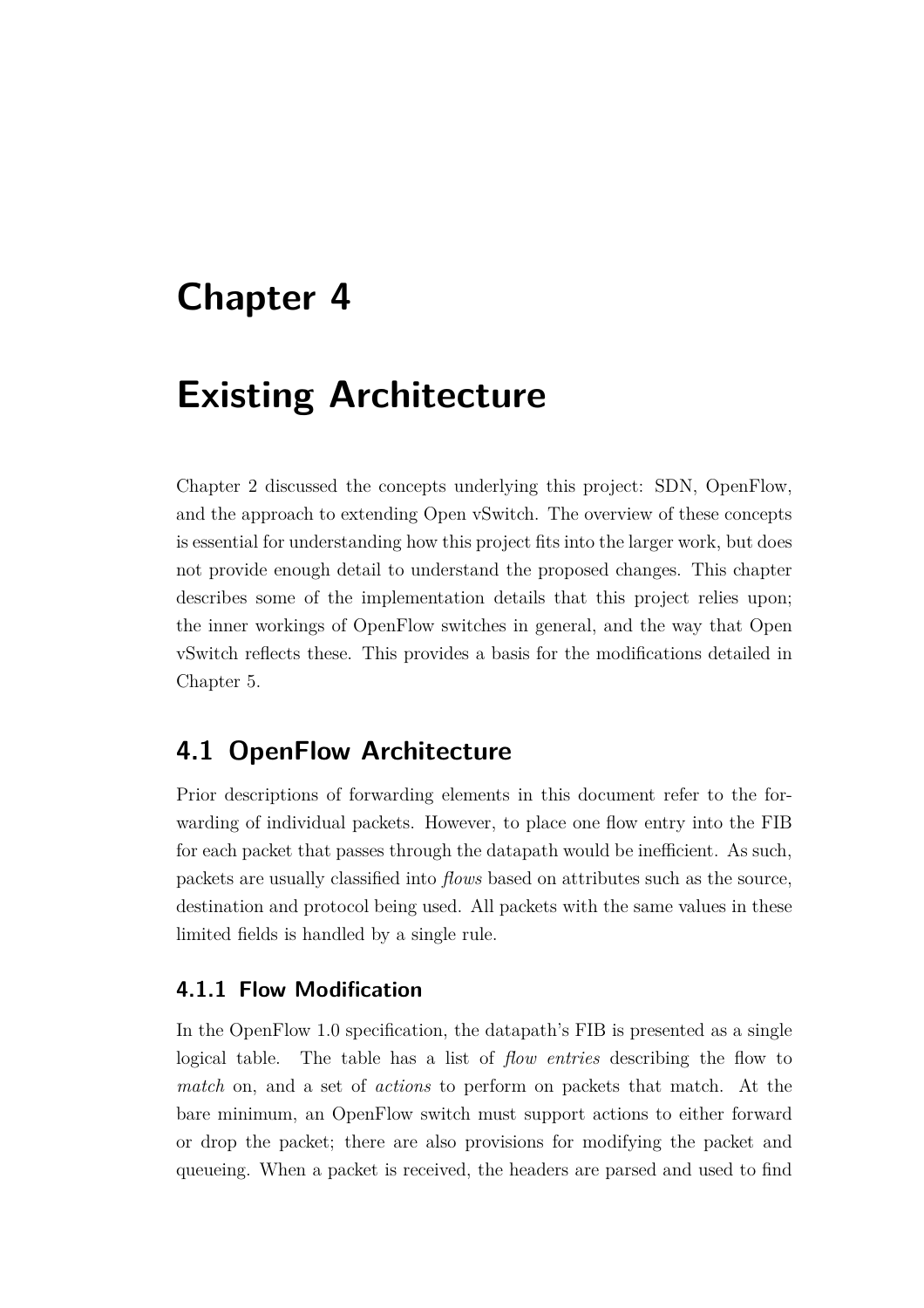<span id="page-27-1"></span>

**Figure 4.1:** OpenFlow 1.0 Pipeline

a matching flow entry. The actions for that flow entry are then immediately applied in order. The default action if there is no flow entry is to forward the packet to the controller so that it can create a flow entry to match the packet. Figure [4.1](#page-27-1) contains a simplified representation of the OpenFlow 1.0 pipeline. The arrow represents a packet being received by the datapath. When the packet is received, fields from the packet are looked up in the table to find the associated action. The action is then taken—for instance, forwarding out a particular port.

#### <span id="page-27-0"></span>**4.1.2 Instructions**

In OpenFlow 1.1, the datapath is expanded to support multiple tables. The pipeline processing begins at the first table, and may finish processing after a single table (as with OpenFlow 1.0), or may be configured to continue processing on another table.

<span id="page-27-2"></span>

Figure 4.2: OpenFlow 1.1+ Pipeline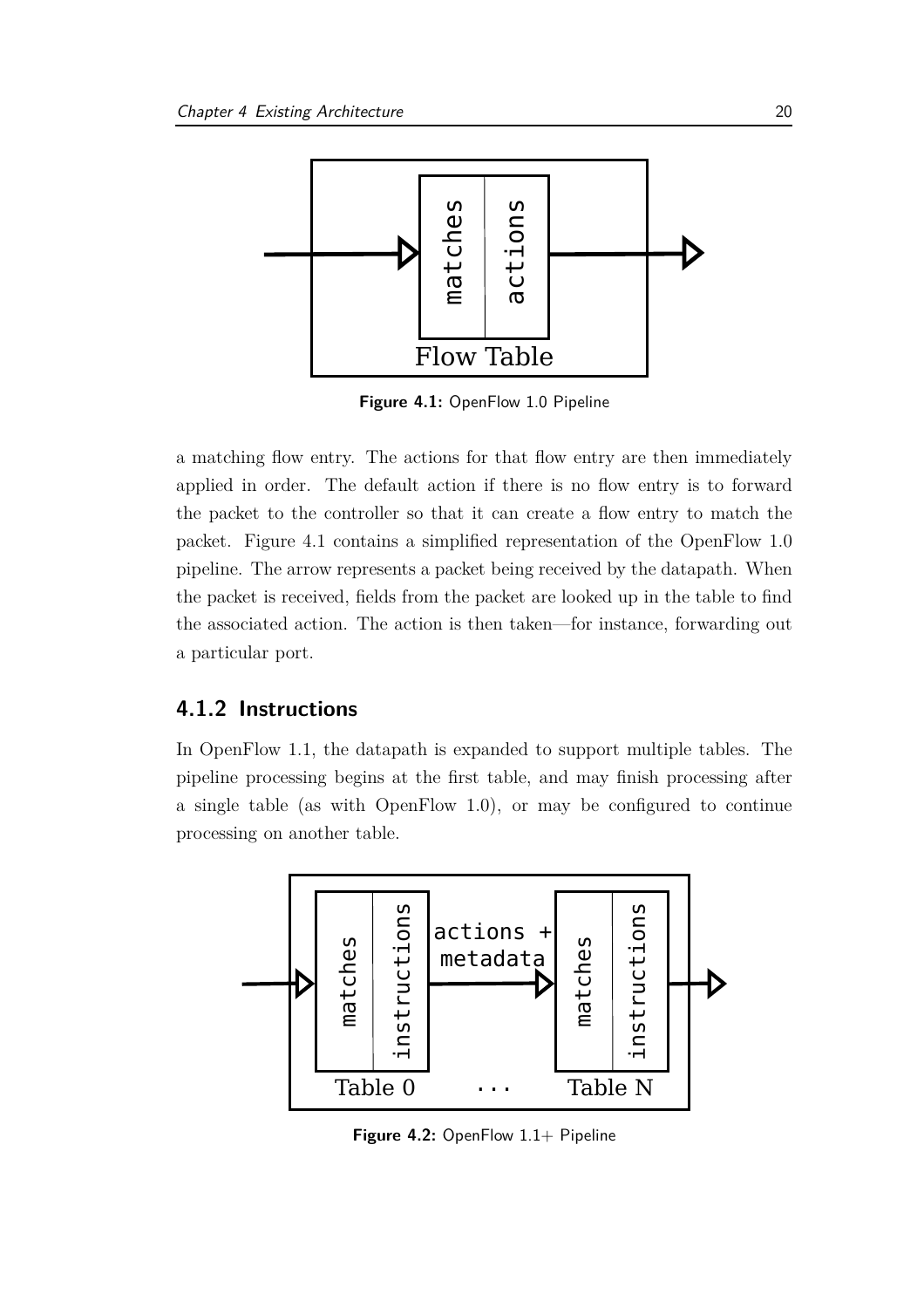*Instructions* in OpenFlow 1.1 allow configuration of this processing behaviour. They take the place of actions in a flow entry, providing a superset of the functionality. Instructions may have actions attached, in which case they specify how those actions are to be performed; for instance, the *Apply-Actions* instruction performs the attached actions immediately—in the same manner as OpenFlow 1.0. Other instructions provide for attaching actions or data to a packet, and moving the processing immediately to any later table. Figure [4.2](#page-27-2) displays the pipeline for OpenFlow 1.1 and above. As with the OpenFlow 1.0 pipeline, the fields from a packet are looked up in a table, starting with the first. The table will provide instructions for further processing. This may forward to a later table, or it may immediately apply a set of actions. If the packet is forwarded to another table, then actions and data can also be attached to the packet as it goes through the pipeline.

#### <span id="page-28-0"></span>**4.1.3 Experimenter Extensions**

As a protocol developed in the research community, OpenFlow has always had an inherent focus towards assisting experimentation. Early development of the specification was done in the open. By version 0.89, there were provisions specifically for allowing vendor extensions, later known as *Experimenter Extensions*.

The experimenter extensions support consists of standardised structures for adding new matches, actions and instructions [\(OpenFlow.org, 2011\)](#page-49-2). This allows researchers to develop functionality to be included in subsequent versions of the specification. Vendors and researchers may use this feature to build upon the existing feature-set from the standard protocol. Many of the features from Nicira's extensions to OpenFlow 1.0 have become standardised in later versions of the specifications. One such example is the *extensible matches*, which are used by all of the features described in Chapter [5.](#page-33-0)

#### <span id="page-28-1"></span>**4.1.4 Extensible Matches**

Extensible matches provide researchers with additional flexibility for modifying flow entries. In OpenFlow 1.0 and 1.1, flow modification messages contain fields for every type of match that the protocol supports. When constructing these messages, the match entries for all of these features must be sent, even if the flow entry only matches on a single field. Extensible matches allow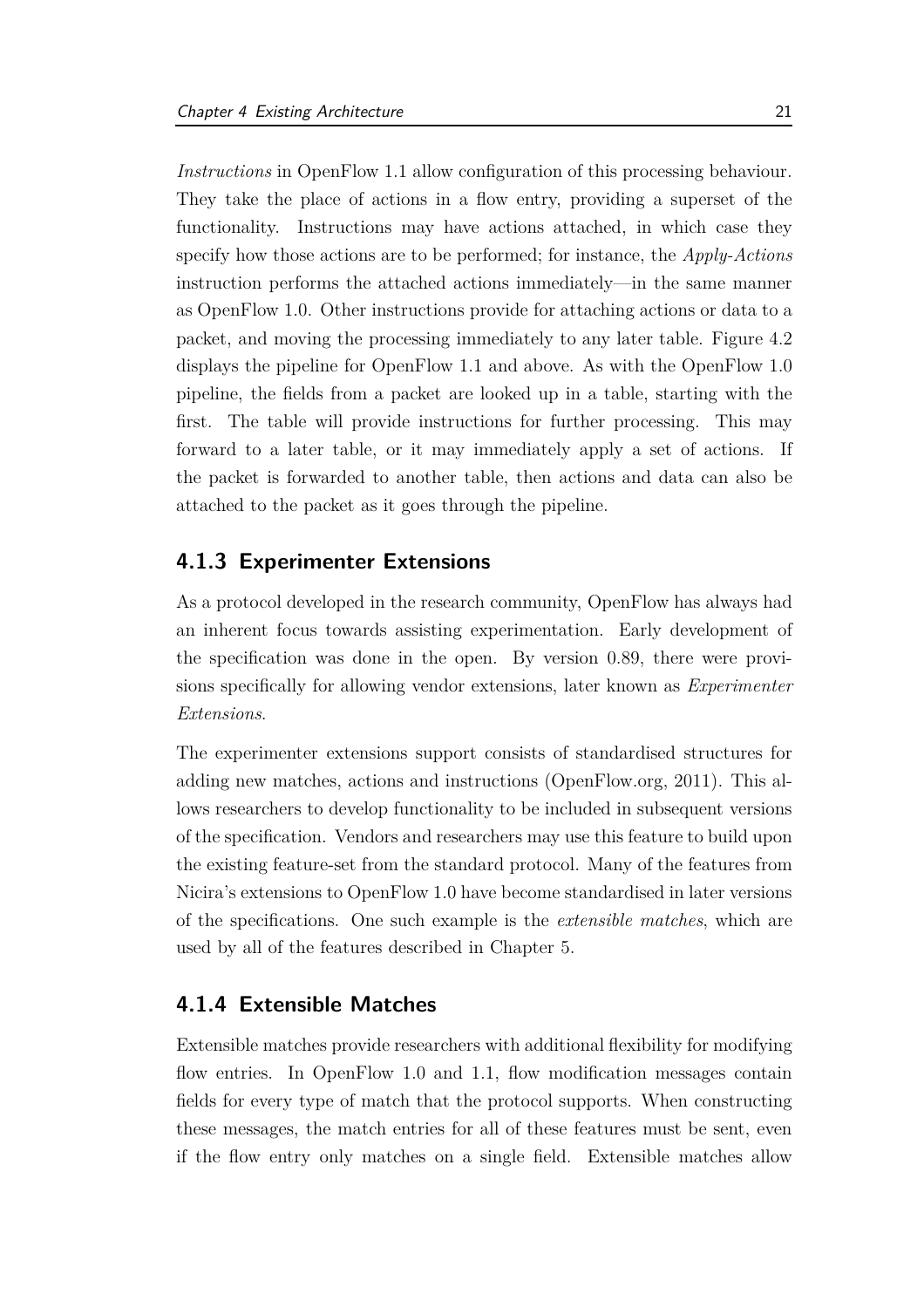these messages to only include relevant matches. This feature was introduced in Open vSwitch as Nicira Extensible Match [\(NXM\)](#page-5-11), and was standardised in OpenFl[ow 1.2 as OpenFlow Extensible Match](#page-48-7) [\(OXM\)](#page-5-12) [\(](#page-48-7)Open Networking Foundation, [2012](#page-48-7)). To support new features on all versions of OpenFlow, these structures will need to be updated.

### <span id="page-29-0"></span>**4.2 Open vSwitch Architecture**

The internal structure of Open vSwitch consists of the following components:

- ovs-vswitchd: the daemon process that stores state,
- netdev-provider: provides network device information,
- ofproto: brokers OpenFlow connections,
- ofproto-provider: implements OpenFlow functionality.

Figure [4.3](#page-29-1) shows the relationship between these components. ovs-vswitchd is the main userspace program, which stores and retrieves state from a database. The netdev-provider handles interaction with network devices, which is done by interfacing with the running kernel. ofproto communicates with the OpenFlow controller, and passes messages down to the ofproto-provider. Finally, ofproto-provider is the component which understands and implements OpenFlow—parsing the messages and installing rules to forward flows.

<span id="page-29-1"></span>

**Figure 4.3:** Open vSwitch Components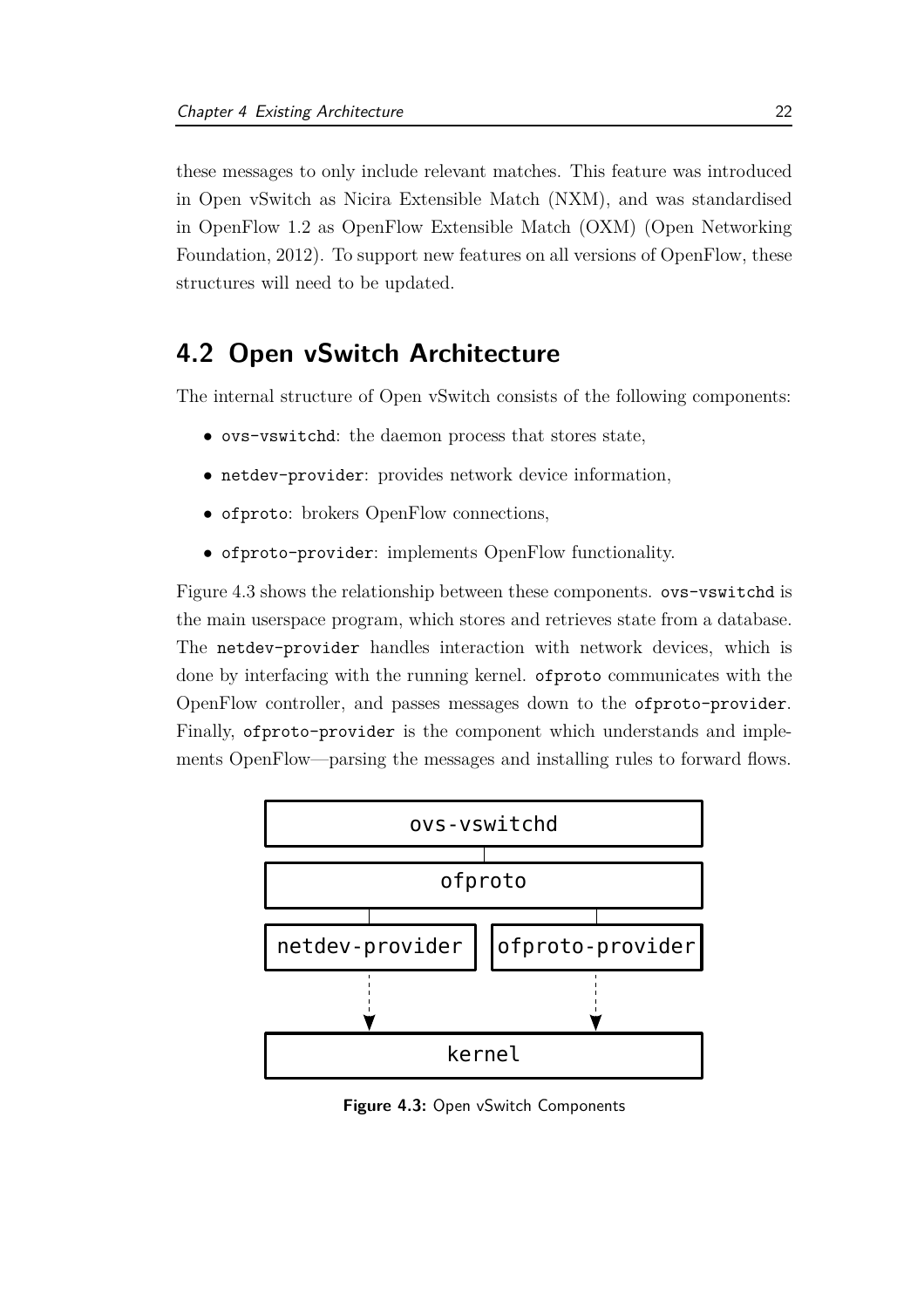#### <span id="page-30-0"></span>**4.2.1 OpenFlow Provider**

This project focuses on implementing features in the OpenFlow provider. Figure [4.4](#page-30-2) shows the primary functions of this component. The *parser* takes OpenFlow messages from the higher level, and converts them to the internal flow entry format. This flow entry is then written to the *datapath*, which performs the forwarding of packets.

The OpenFlow provider distributed with Open vSwitch contains two datapaths: one in userspace, and one in the Linux kernel. These datapaths make use of a shared OpenFlow implementation for features which they do not directly support. The default behaviour is that Open vSwitch will attempt to use the kernel DataPlane for forwarding, as this is faster—packets do not need to cross the userspace/kernelspace divide. In cases where the kernel implementation does not provide particular OpenFlow functionality, it will revert to using the userspace library.

#### <span id="page-30-1"></span>**4.2.2 Testing**

Open vSwitch includes an extensive test-suite for over 1000 individual features. The testing of OpenFlow features can be broken up into the two main functions from the OpenFlow provider—parser and DataPlane. The parsing tests just check that the OpenFlow messages can be understood and converted into the

<span id="page-30-2"></span>

**Figure 4.4:** OpenFlow Provider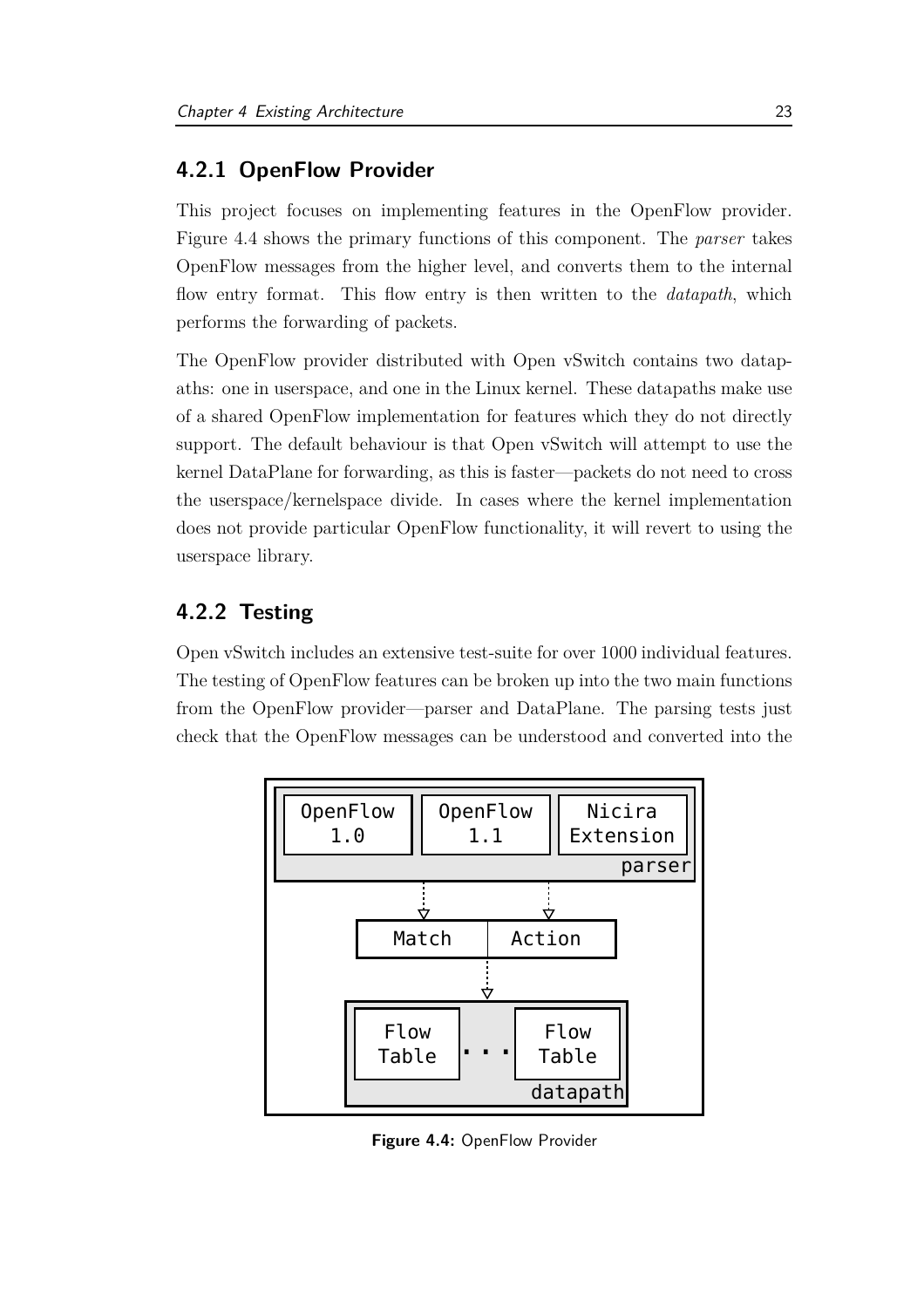internal format; the DataPlane tests ensure that the functionality of these messages matches the specification. These tests are written with reference to the internal workings of Open vSwitch, known as white-box testing.

#### <span id="page-31-0"></span>**Testing the Parser**

Open vSwitch includes a commandline tool called ovs-ofctl that can parse OpenFlow messages and print text reflecting the purpose of the message. The contributor specifies the hex bytes of the message as input, then ovs-ofctl parses the message as though it had been received from the controller.

For a test case, a test's expected output will initially be set to expect an error message for the feature being tested. This shows that Open vSwitch will notify the controller when a message is sent that uses an unsupported feature. When support for the feature is written, the contributor adds the new feature to the print component. Subsequently, the contributor updates the expected output to the new feature to show that the parser recognises the new feature.

#### **Testing Functionality**

The functionality of a feature is tested in a different manner: by setting up a copy of Open vSwitch and sending packets through it to determine whether the behaviour is as expected. Unlike the OpenFlow Testing Framework described in Section [2.4,](#page-14-1) these tests build upon knowledge of the internal structures to test that the behaviour is correct. The test script starts Open vSwitch and carries out the following:

- 1. Send a *flow modification* message including the new match and an action
- 2. Send a packet which satisfies the match criteria
- 3. Verify that the specified action is carried out

Between the parsing tests and the functionality tests, the Open vSwitch test suite covers the interpretation of OpenFlow messages and implementation of their behaviour. The use of this test suite to test the features implemented in this project is discussed further in Chapter [5.](#page-33-0)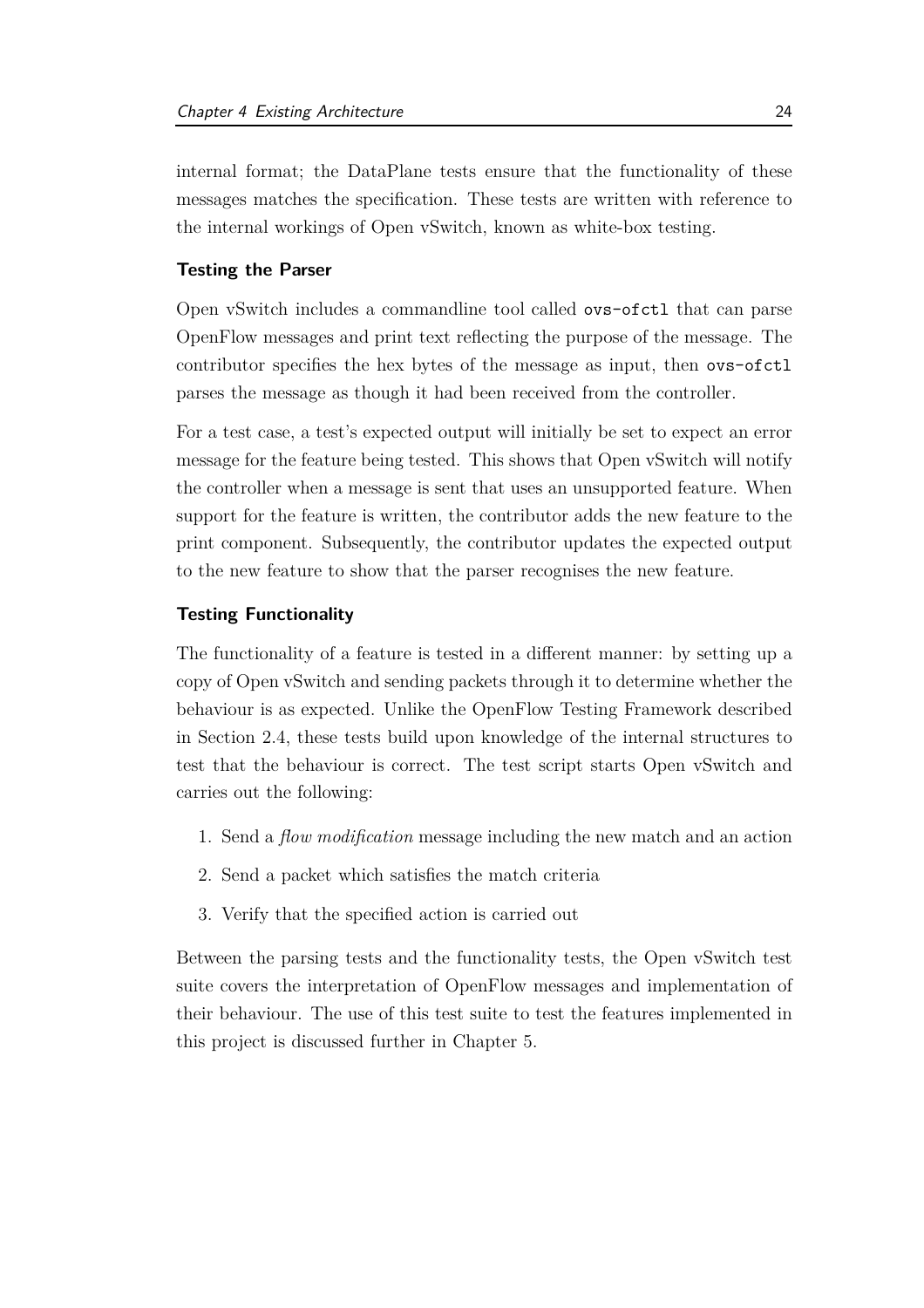## <span id="page-32-0"></span>**4.3 Summary**

This chapter has described the internal structure of how OpenFlow switches and in particular, Open vSwitch—provides packet-forwarding functionality. The next chapter will build upon this knowledge to describe the work carried out in contribution to OpenFlow 1.1 support in Open vSwitch.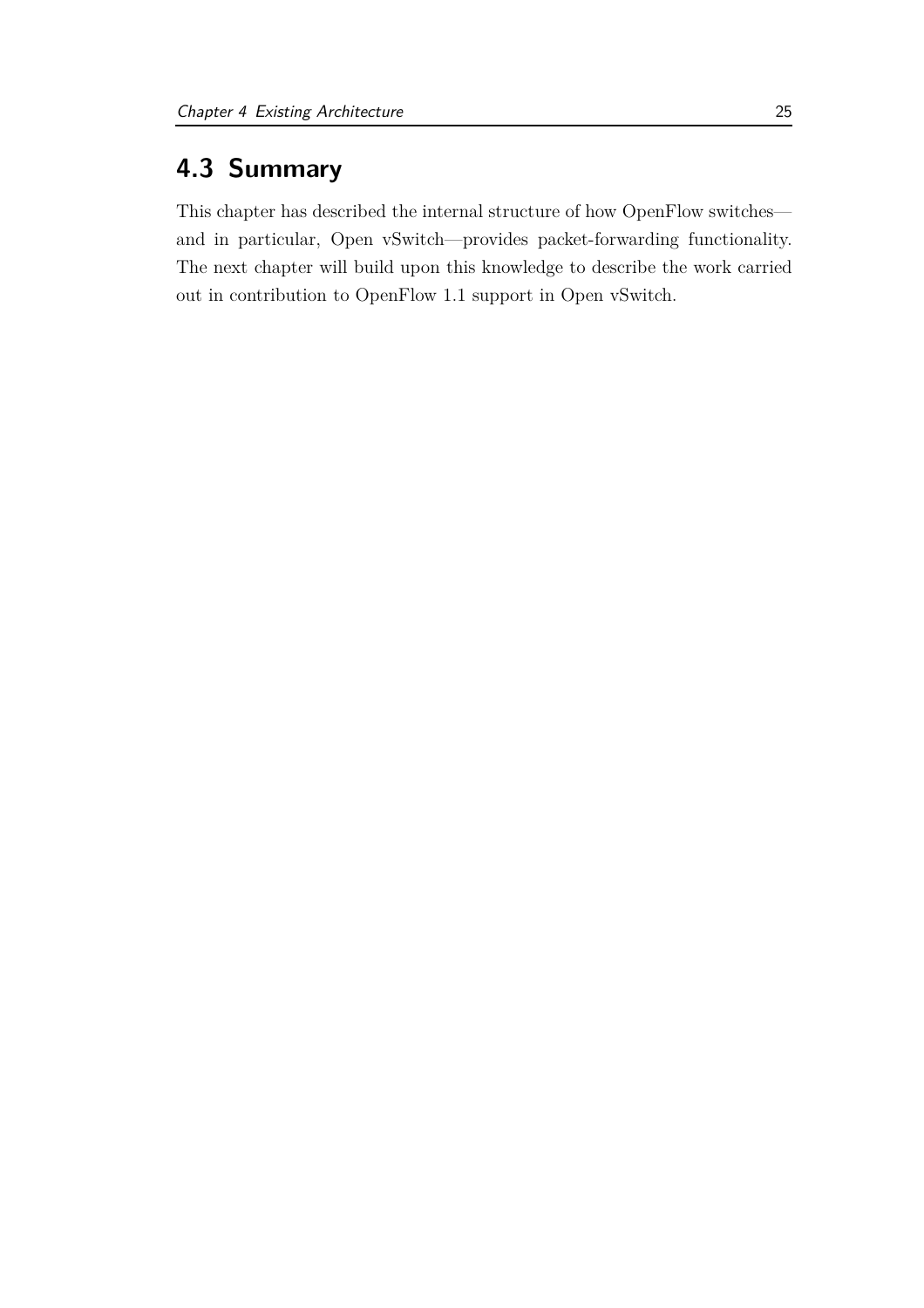## <span id="page-33-0"></span>**Chapter 5**

## **Implementation**

This chapter explores the work carried out for this project: support for arbitrary ethernet address masking, attaching metadata to flows, and implementing support for the Stream Control Transmission Protocol. Each feature is explained separately in the following manner: the feature is described in context of network research—what the feature is and how it can be used. The approach for implementation of the feature is then described with reference to Open vSwitch architecture. Each section will conclude with a description of how the feature was evaluated. Finally, this chapter will evaluate the success of this work based on the original goals.

### <span id="page-33-1"></span>**5.1 Arbitrary Ethernet Address Masking**

In IP-based networks, it is common to use an address comparison method known as *address masking*. This allows forwarding elements to use part of an address to direct network traffic. The OpenFlow 1.1 specification adds this feature for use with ethernet addresses [\(OpenFlow.org, 2011](#page-49-2)). When the controller adds a flow entry to the Forwarding Information Base [\(FIB\)](#page-5-3), it specifies an address and a bitmask to match on. Then, when a packet enters the pipeline, the forwarding element checks that the specified mask bits are the same between the flow entry address and the packet's address. Figure [5.1](#page-34-0) shows an example of a positive ethernet address match. 0xFF specifies that the corresponding bits should be identical in the match address and the packet address. 0x00 specifies a wildcard; the corresponding bits need not match.

Traditionally, this functionality has not been provided by ethernet switches. In the interests of providing additional flexibility to researchers, the OpenFlow 1.1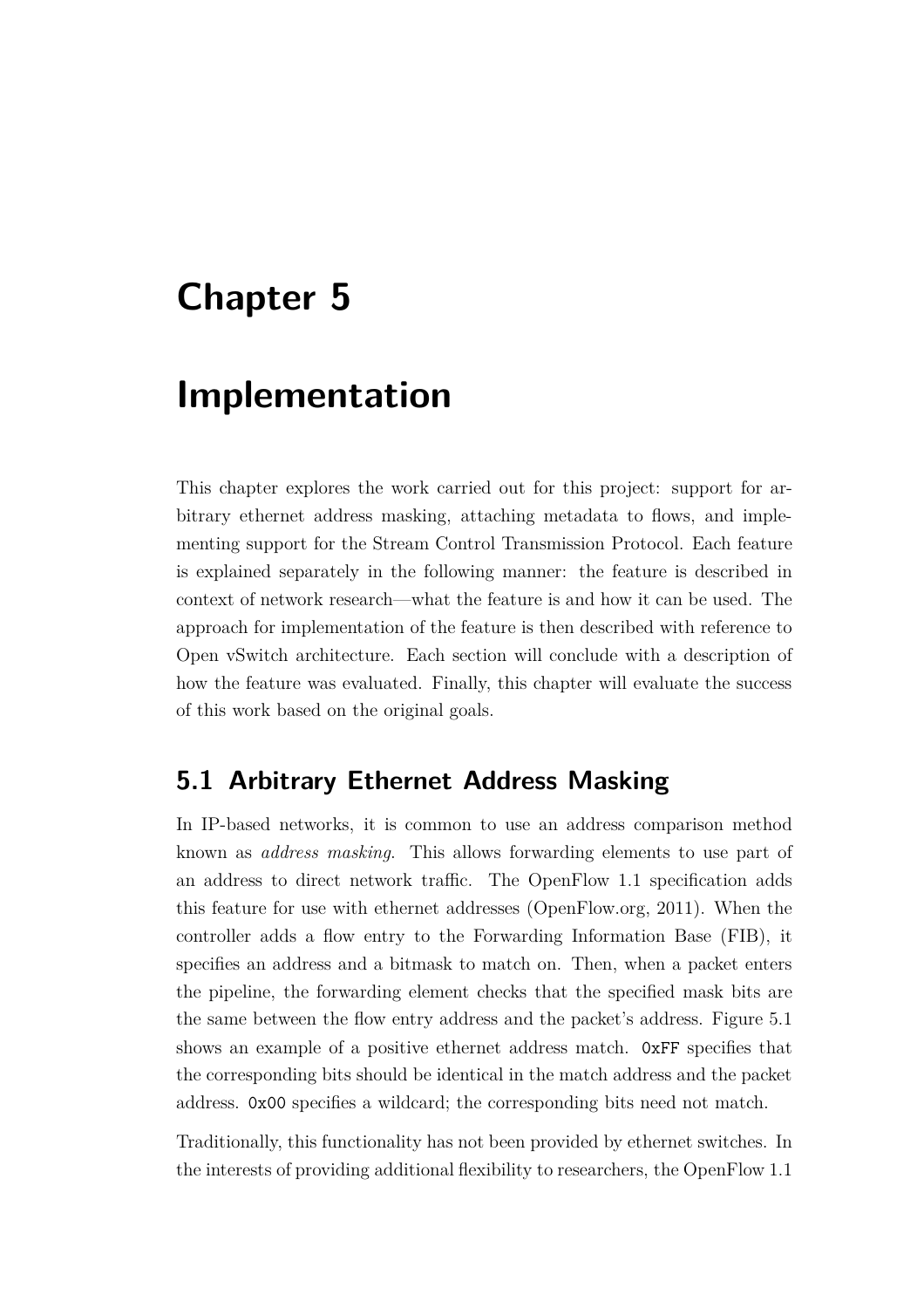<span id="page-34-0"></span>

**Figure 5.1:** Ethernet address masking

standard makes these addresses arbitrarily maskable. Particular sections of the ethernet address have significance, such as identifying the sending device or determining whether the address is globally unique [\(IEEE Computer Society,](#page-48-8) [2002\)](#page-48-8). This allows researchers to investigate the behaviour of particular devices in their networks.

Prior to this project, the Open vSwitch codebase provided limited functionality for masking ethernet addresses. As an OpenFlow 1.0 compliant switch, it allowed exact matching of ethernet source and destinations. Additionally, Nicira have added extensions to match the ethernet multicast bit—a section of the address that specifies whether the destination is a group of devices or just a single device.

The existing support for masking was implemented with a set of statically defined masks that indicate the following mask types:

- Mask all bits—Match a specific ethernet address
- Mask all bits except multicast—Match an ethernet address, but allow it to be directed at one or more destinations
- Mask the multicast bit—Match all traffic directed at multiple destinations
- Mask no bits—Do not match the address

The [NXM](#page-5-11) match message for ethernet source and destination addresses had a field to specify which of these masks should be applied. When the message was parsed, the enumerated mask value would be placed into the flow structure, which would be used by the classifier to dynamically apply the appropriate mask.

Rather than applying pre-determined flow masks, this feature allows for specific masks to be attached to the flow entry. The work carried out in the userspace datapath was primarily in the classifier and flow components. A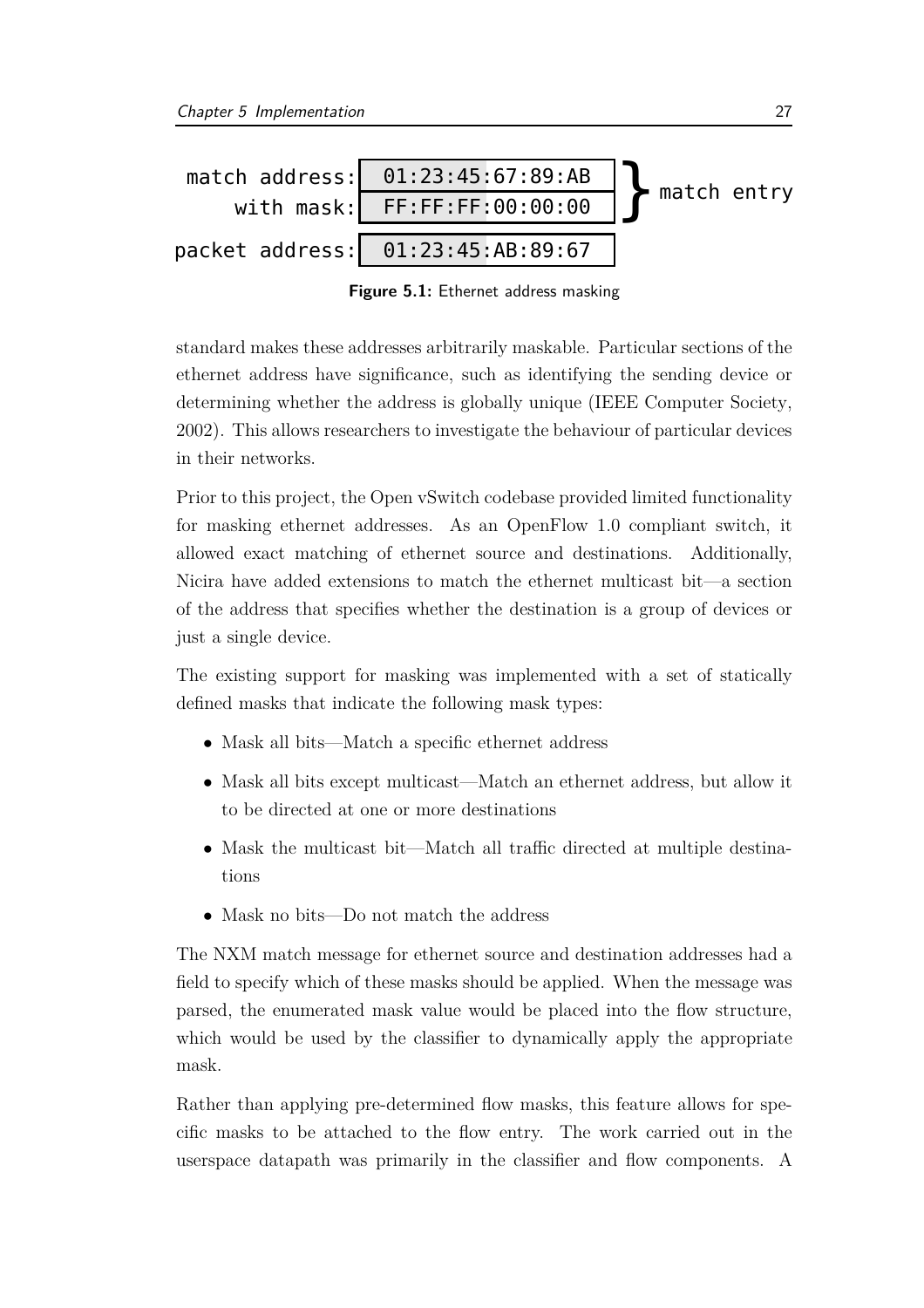new field was added to the flow structure to store the ethernet mask and the classifier was updated to use these new fields. In the OpenFlow parser, the [NXM](#page-5-11) message handler was modified to use the new mask field rather than the previous masks.

Additionally, many of these functions implemented their own bitwise operations to modify and compare multi-byte ethernet values. To reduce duplicate code and increase the readability of functions that use this code, it was deemed worthwhile to refactor it into separate functions.

The testing for this feature followed the description in Section [4.2.2.](#page-31-0) The ovs-ofctl tool was used to parse a flow modification message containing an ethernet address and a previously unsupported mask. For it to print out the address and mask correctly shows that the parser has correctly interpreted the message and placed it into the internal structures. The classifier tests were also updated to use the new mask structures, and confirm that rules which match on arbitrary ethernet masks would take action when the mask matched a packet being received.

The implementation of this feature was considered as an opportunity to explore the codebase and become familiar with the processes as described in Chapter [3.](#page-16-0) As the first feature written as part of this project, the implementation took longer than originally scheduled. These delays can be categorised into two areas: Inexperience with the large codebase, and lack of familiarity with the code submission process. The knowledge gained in these areas improved the development speed for the subsequent features.

### <span id="page-35-0"></span>**5.2 Metadata**

The *metadata* feature in OpenFlow 1.1 allows additional information to be attached to a packet as it passes through the forwarding pipeline. One table could perform classification of a packet based on particular protocol fields and pass this information to later tables. This data can then be used to perform actions later in the pipeline. A similar feature was previously introduced to BGP [\(Traina et al.](#page-49-6), [1996\)](#page-49-6). [Donnet and Bonaventure](#page-47-9) found that on average this feature was being used by half of the routes held by the sampled set of routers, and this number was increasing over the period they were monitored. This gives some indication of the value that a similar feature is providing to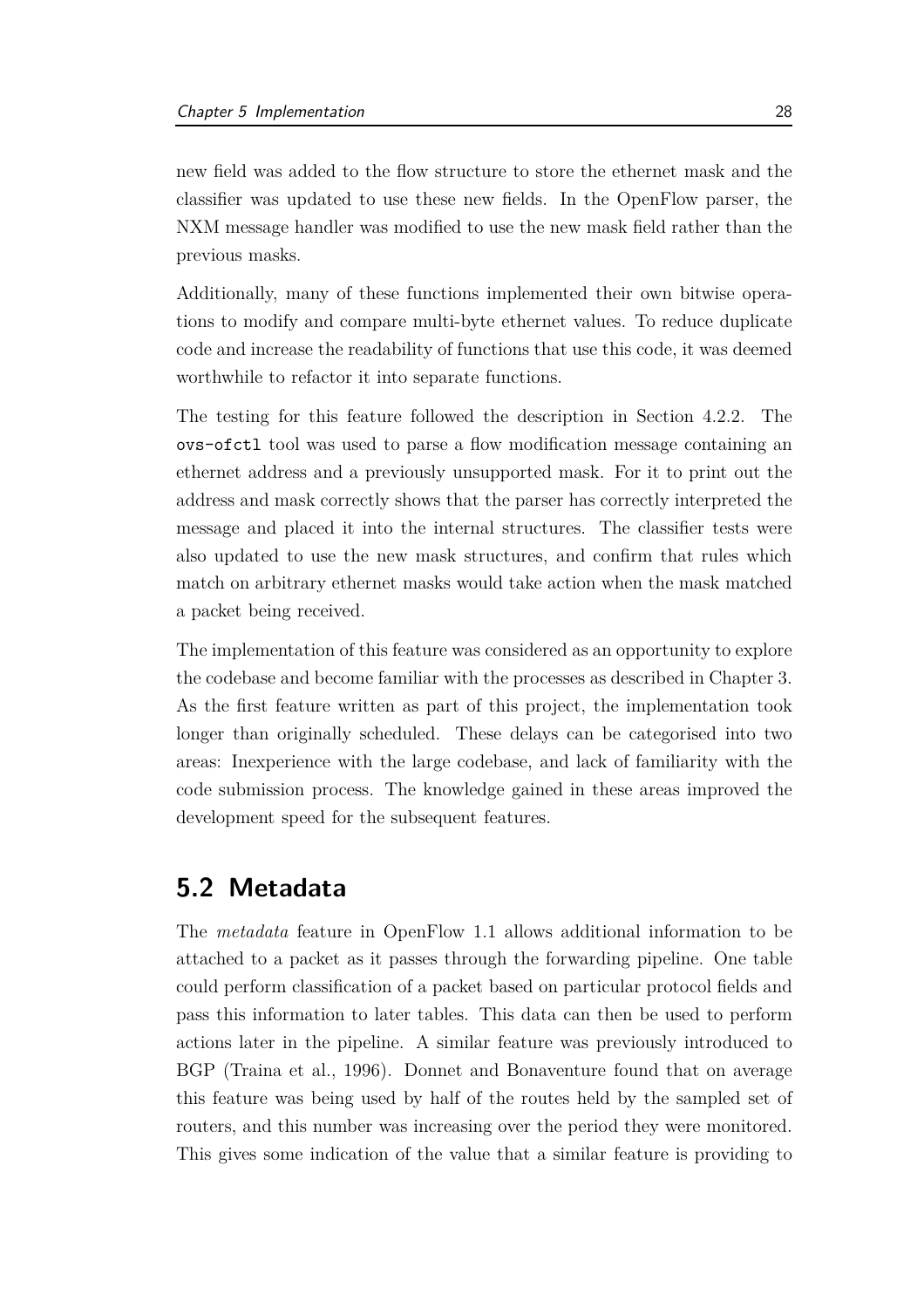<span id="page-36-0"></span>network administrators.

#### **5.2.1 Matching on Metadata**

The datapath implementation for matching on metadata is similar to that of ethernet matching—Add a field to the flow structure and update the functions which pack and unpack this structure. After the lessons learnt from the ethernet matching work, these areas were well understood. This increased the speed of implementation initially; however, the work required in the parser differed significantly. This was because the ethernet mask implementation had some existing code to extend, whereas the metadata feature did not build upon an existing feature.

The two standardised representations for metadata are the OpenFlow 1.1 match type and the [OXM](#page-5-12) type used in 1.2 and above. The parser for each of these representations was updated to handle the new field. In the case of the extensible match parser, the existing implementation only handled the [NXM](#page-5-11) format and any structures in the [OXM](#page-5-12) format that mirrored the [NXM](#page-5-11) counterpart. Prior to this project, the parser would only handle these messages if there was a representation in both formats. Duplicating the same structures for new features in both [NXM](#page-5-11) and [OXM](#page-5-12) provides no benefit, and is only used for older features for backwards compatibility. As such, it was deemed worthwhile to extend the extensible match support so that new [OXM](#page-5-12) structures could be used with the Nicira extension format.

To test the new field, some tests were written to send metadata match messages to the datapath and check that the parser recognises the messages correctly. This was done for each of the possible representations, including the use of the new [OXM](#page-5-12) metadata structure within a Nicira match message. Unfortunately, while the current version of Open vSwitch implements multiple tables internally, it does not support the OpenFlow 1.1 instruction to direct the pipeline to a later table. As such, the matching functionality of transferring metadata to another table was not unit-tested.

#### <span id="page-36-1"></span>**5.2.2 Writing Metadata**

The initial approach to writing metadata was performed using a Nicira action extension, NXAST REG LOAD. This extension allows modification of any field in the flow structure. Each field from the flow structure is represented by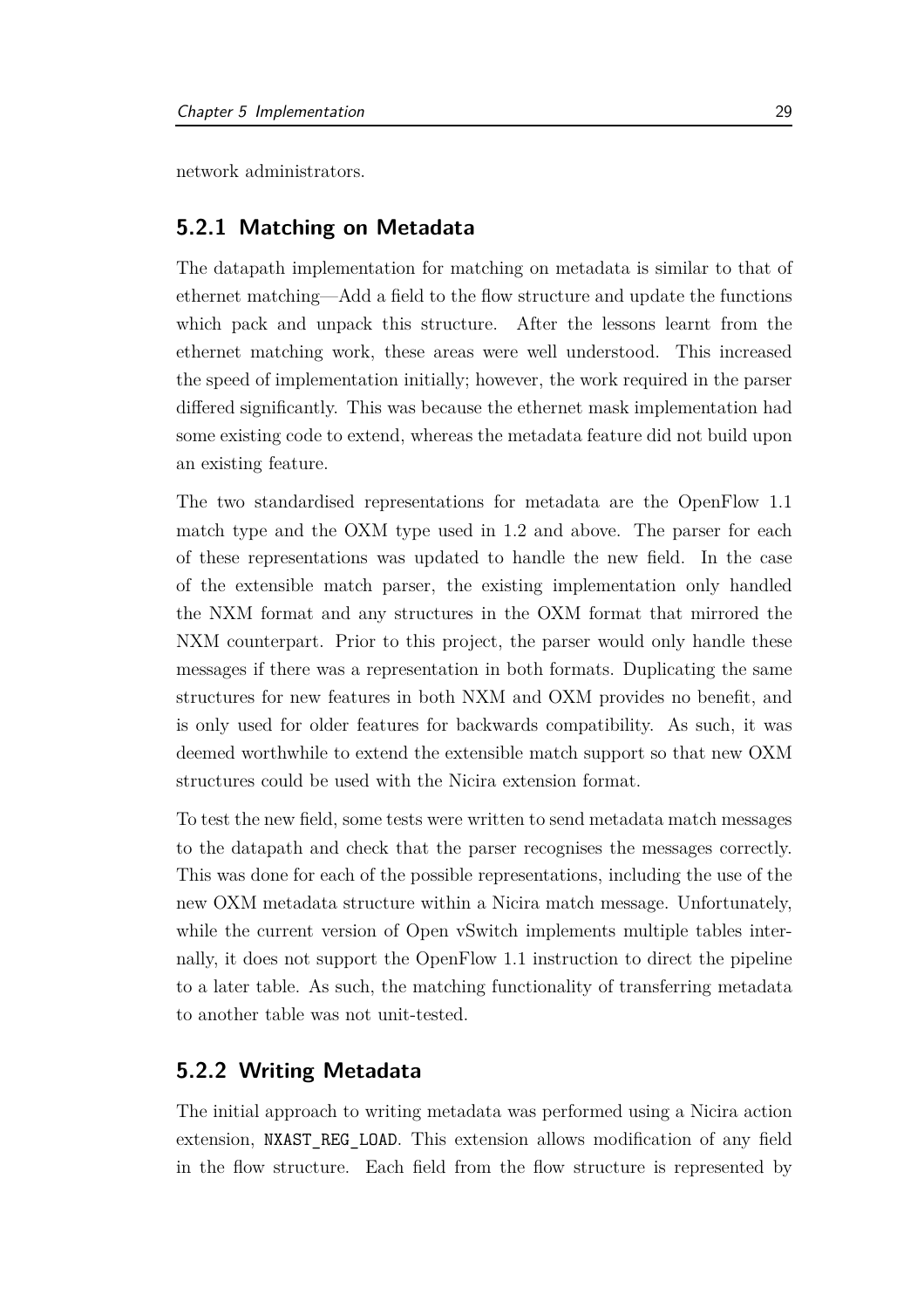a number, designated by the [NXM](#page-5-11) and [OXM](#page-5-12) implementation. This is used to identify which flow field that NXAST\_REG\_LOAD will change. This action made it possible to independently test metadata matching before developing the write-metadata instruction. Later, the behaviour of the write-metadata instruction could be compared against this to determine whether the behaviour was correct.

During the implementation of this feature, a new abstraction for actions was introduced internally. The new format abstracts away the difference between actions and instructions from the core code, leaving it up to the parser to translate these structures into specific OpenFlow versions. This keeps the datapath code simple, as it does not need to handle the specifics of which OpenFlow version is being used. Instead, the conversion between the internal format and particular OpenFlow versions is handled in the parser, as described in Section [4.2.](#page-29-0)

This approach to implementation has curious effects when combined with the outlined plan to support new features on OpenFlow 1.0 with Nicira extensions. The OpenFlow 1.1 specification defines the order in which instructions should be applied; however, actions do not have the same guarantee. This is further complicated when one considers that the same Nicira extension message could be attached to an OpenFlow 1.1 message in addition to the official instruction.

After a discussion with the Open vSwitch developers, it was determined that the best approach is to enforce specific rules regarding the action's position in a message [\(Pfaff](#page-49-7), [2012b\)](#page-49-7). OpenFlow 1.1 instructions that are implemented as Nicira extension actions must occur at the end of a flow modification message, and must appear in the correct order—as specified for OpenFlow 1.1 instructions in the specification. Furthermore, an OpenFlow 1.1 or higher message cannot contain the metadata action structure. Any flow modification message that does not comply with these restrictions should be responded to with an error message.

#### **Testing Metadata Writing**

Testing the write-metadata instruction is performed using the OpenFlow *packet-in* message. This message is usually used when a packet enters the datapath and there is no flow entry that matches it. In this case, the OpenFlow switch encapsulates the incoming packet and sends it to the controller with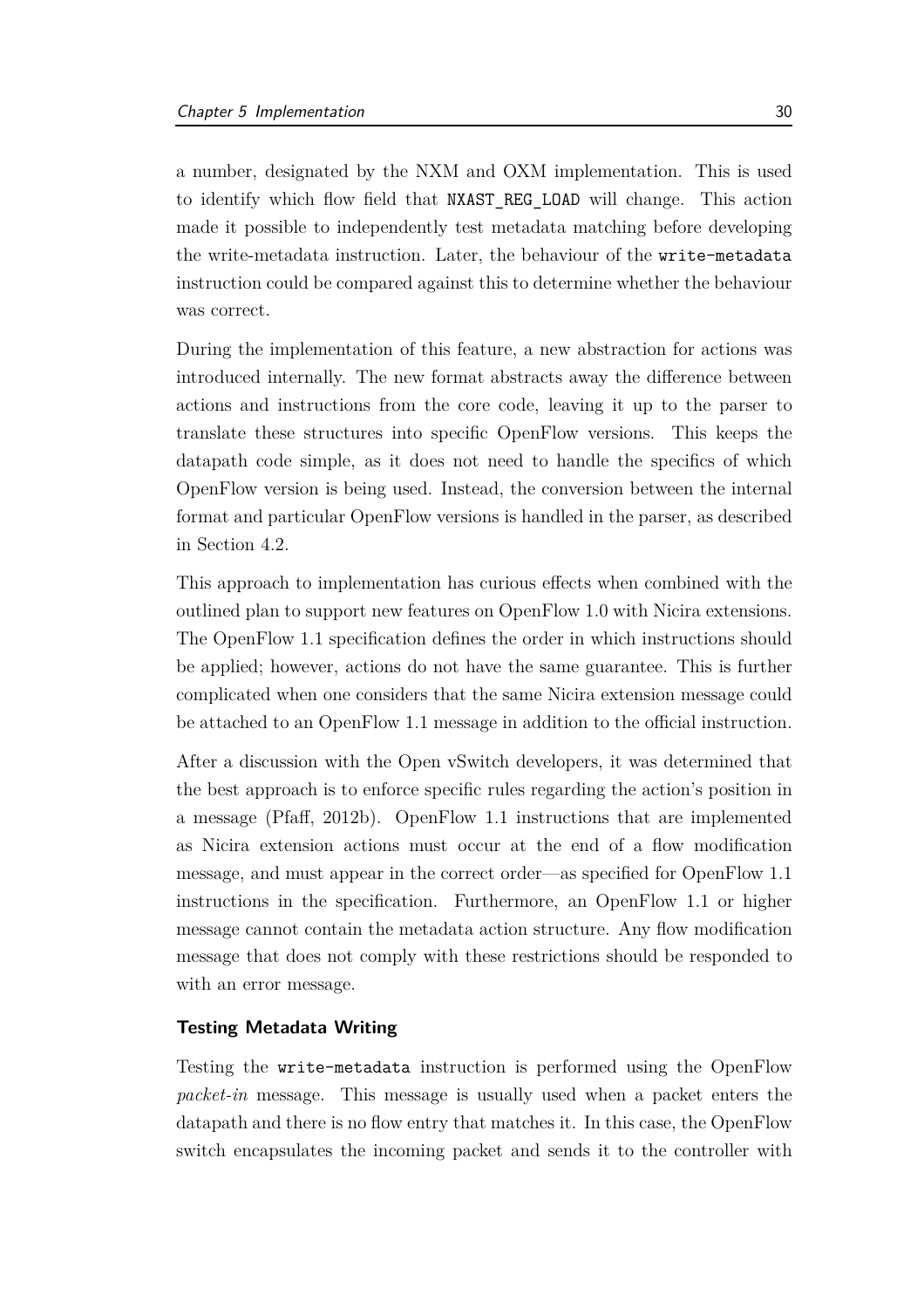any additional contextual information that it can gather. The controller may then investigate the packet and create a rule to match it. In Nicira extensions (and later, OpenFlow 1.2), this message also passes back any metadata that is attached to the packet. A flow entry can also explicitly specify that matching packets should be sent to the controller. This particular behaviour is used to test the writing of metadata.

The test procedure is carried out as follows: Firstly, a flow entry is installed on the datapath to match all traffic and apply the following actions:

- Attach some specific metadata value to the flow
- Send the packet back to the controller

Secondly, a packet that matches the flow entry is sent to the datapath. The datapath matches the packet, and performs the actions specified—attaching metadata and sending a packet-in message to the controller. The message can then be examined to determine whether the metadata was written as expected.

There was a particular counter-intuitive test case with the expected functionality. There are no instructions in OpenFlow 1.0, so the write-metadata instruction is implemented as a vendor extension to the actions. When ovs-ofctl is used to test the conversion of this message to a OpenFlow 1.0 action structure, the tool outputs a Nicira extension structure. However, when the same is done for converting to a OpenFlow 1.1 structure, the metadata is not displayed.

This could be mistaken as an example of the OpenFlow 1.1 parser failing to parse instruction messages correctly. The actual case is that in OpenFlow 1.1, this message will only be represented as an instruction. This test case only uses ovs-ofctl to convert into action structures, while the actual behaviour in practice is that an OpenFlow 1.1 message will be parsed for both instructions and actions. Hence, the expected output from the test is actually to drop the action.

### <span id="page-38-0"></span>**5.3 [SCTP](#page-5-0) Support**

[SCTP](#page-5-0) is a transport protocol similar to TCP or UDP [\(Stewart](#page-49-8), [2007\)](#page-49-8). [SCTP](#page-5-0) is used by the telecommunications industry to interconnect various systems in their [networks, in particular newer billing and authorisation systems \(](#page-47-10)Calhoun et al., [2003\)](#page-47-10). As a relatively recent protocol (first introduced 2000), it is of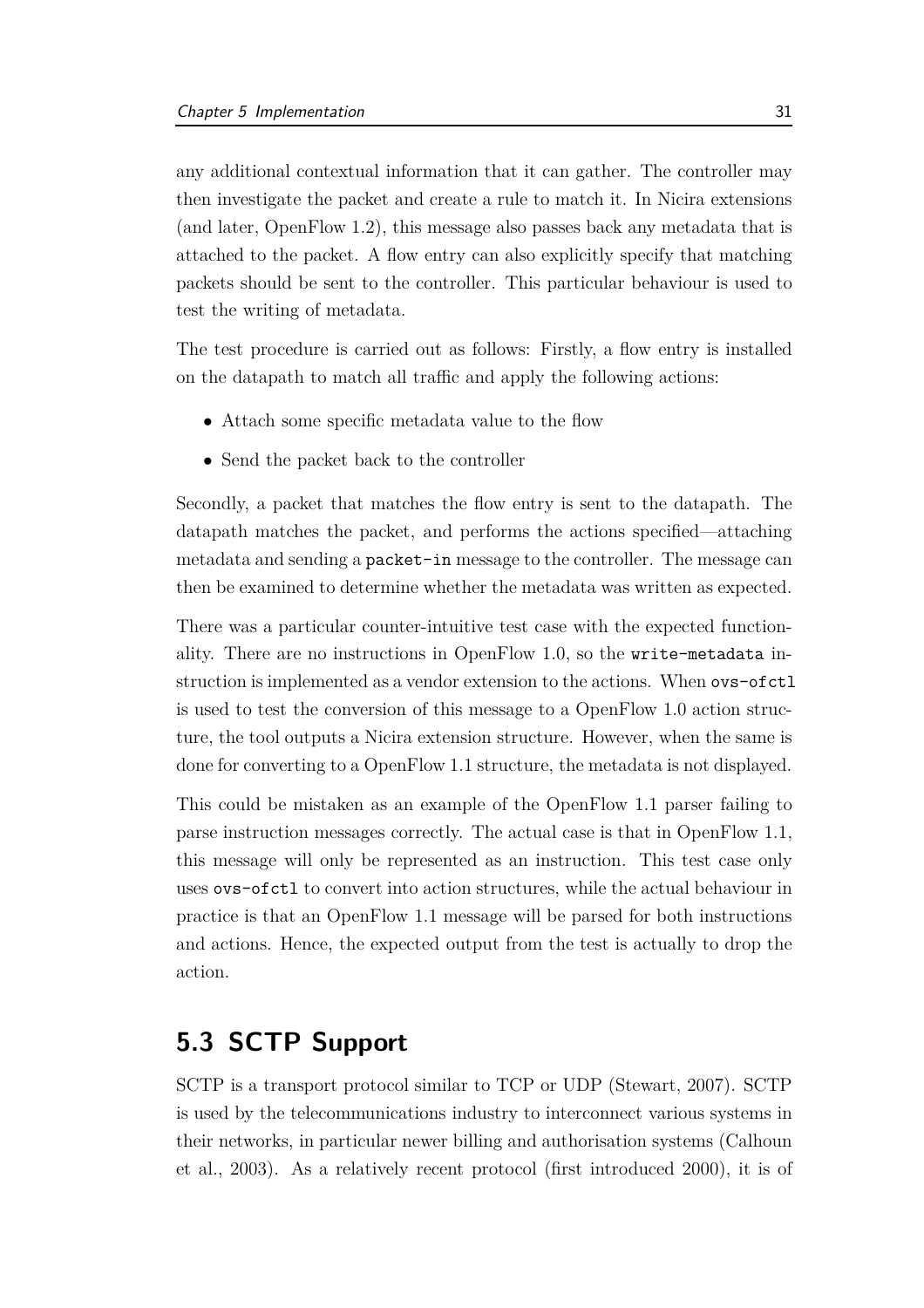interest to researchers to experiment with its behaviour and compare it to traditional transport protocols.

The implementation of this feature was split into four areas: introducing a CRC32c checksum implementation for use in the userspace datapath, parsing OpenFlow matches for [SCTP,](#page-5-0) and support for matching [SCTP](#page-5-0) in each of the userspace and kernelspace datapaths. Section [3.4.2](#page-23-0) described the considerations for including a CRC32c implementation, and the previous two sections outlined the modifications required to support a new OpenFlow match type. Therefore, this section will focus on the implementation of [SCTP](#page-5-0) in the datapaths.

The [SCTP](#page-5-0) support in OpenFlow 1.1 refers to the ability to perform matching and actions using [SCTP](#page-5-0) source and destination port numbers. These port numbers allow hosts to distinguish between multiple connections with the same destination. This functionality mirrors that of several other protocols, including TCP and UDP. Furthermore, the location within a packet for these port fields is also identical. As such, some of the functionality for this feature was implemented in the same format as the code for these other protocols. This was the case for the matching support; the logic consists of looking at a particular byte offset into a packet to find the port, and using the value to compare with the relevant flow entry.

The feature support that deviates the most from these other protocols provides support for the set-field action. This action allows particular fields of a packet to be altered by the datapath as it passes through the pipeline. When altering part of a packet in this manner, the checksum for the packet must also be updated—hence the need for an implementation of CRC32c.

Another consideration was revealed during discussion of this feature with upstream developers. In typical ethernet networks, when a switch receives a packet that has an invalid checksum, the expected behaviour is to forward the packet normally. The end host will recognise that the packet is corrupt and deal with it accordingly. However, consider the case where a set-field action is used on a corrupt packet. To behave in the expected manner, this error in the checksum must be propagated across the field change.

This is performed in the following manner:

1. Take a copy of the initial checksum from the packet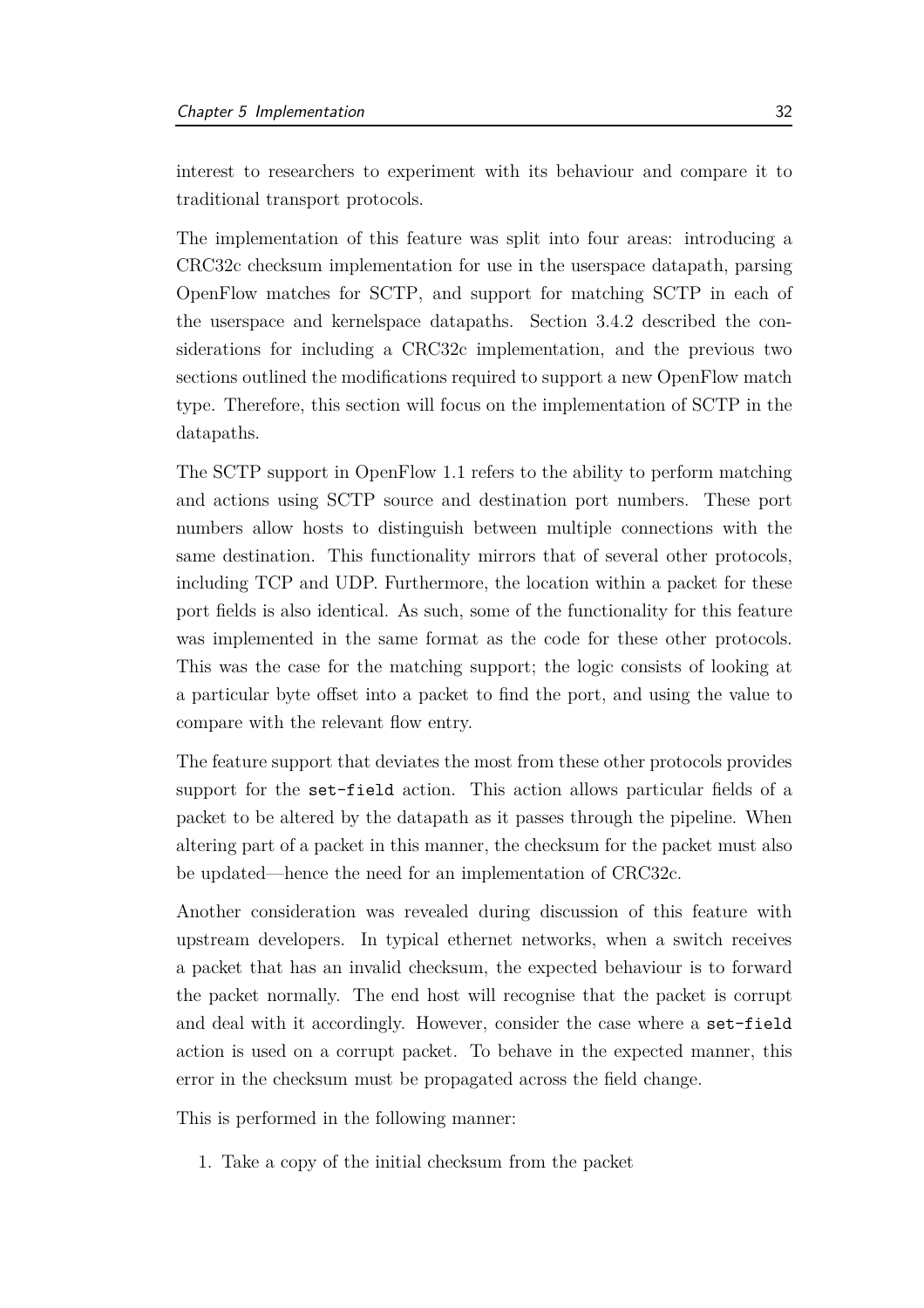- 2. Calculate the correct checksum for the original packet
- 3. Modify a field in the packet
- 4. Calculate the new checksum for the modified packet
- 5. If the first two are not identical, apply the difference to the new checksum
- 6. Place the new checksum into the packet

In the case where the original checksum is correct, the resulting checksum will be correct for the packet. Therefore, the destination host for the packet will see a valid packet. In the case where the original checksum was incorrect, the destination host will receive a packet with an invalid checksum. If the behaviour was not written in this manner, then it would be possible for an invalid packet to arrive at the destination host with a valid checksum.

#### <span id="page-40-0"></span>**5.3.1 End-to-End Testing**

A virtualised test environment was constructed to test the implementation of this feature. Figure [5.2](#page-40-1) shows the test setup. The test PC is running Debian GNU/Linux 6.05, with the modified version of Open vSwitch connected to two Virtual Machines [\(VMs](#page-5-13)). Each of the [VMs](#page-5-13) has Linux Kernel SCTP [\(lksctp\)](#page-5-14) [\(IBM Corporation, 2001\)](#page-48-9) installed for testing. One [VM](#page-5-13) acts as a server, listening for [SCTP](#page-5-0) traffic while the other is instructed to send [SCTP](#page-5-0) packets to the other host.

<span id="page-40-1"></span>

**Figure 5.2:** SCTP test setup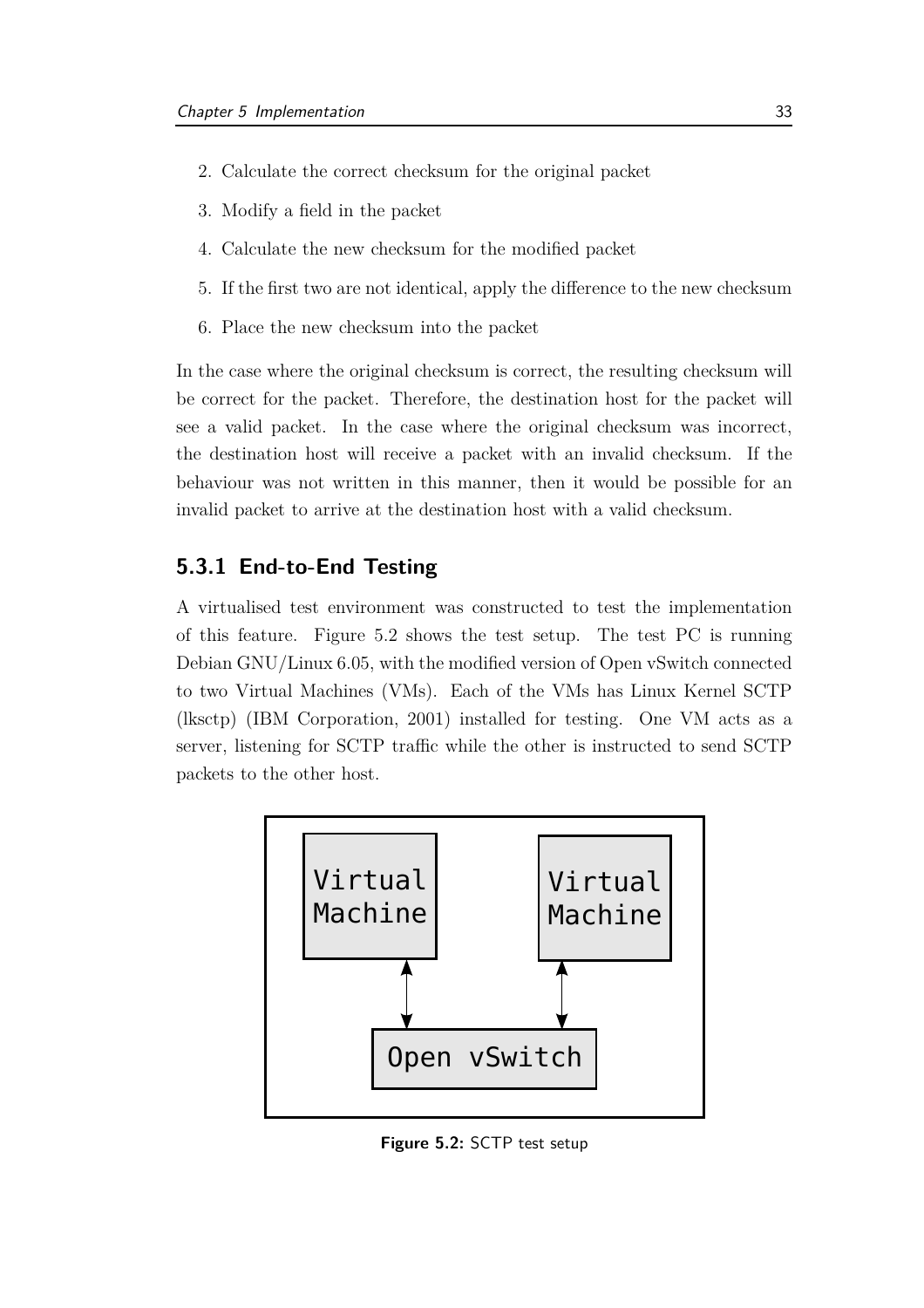Initially, Open vSwitch acts as a standard ethernet switch—learning how to forward packets between the hosts, and allowing traffic to freely pass between them. A rule is installed into Open vSwitch to drop all [SCTP](#page-5-0) traffic on the port being used. Subsequently, the [SCTP](#page-5-0) traffic cannot reach the other host. Another application is used to test reachability between the two hosts, and indicates that the hosts can still communicate normally. Finally, the flow entry is deleted from Open vSwitch and the [SCTP](#page-5-0) connection is observed to re-establish.

The first attempt at setting up this test environment was made using Linux Containers [\(LXC\)](#page-5-15). [LXC](#page-5-15) is a lightweight virtualisation software that provides isolated Linux systems based on the host operating system [\(Lezcano](#page-48-10), [2008\)](#page-48-10). This minimises the set up required to run the containers. Additionally, the virtual environment will have access to the same software that is installed on the host. [LXC](#page-5-15) provides a kernel module that allows the containers to have a separate process and network space. Unfortunately, despite the support for [SCTP](#page-5-0) in the rest of the Linux networking stack, this module does not support [SCTP.](#page-5-0) After a query regarding this behaviour on the lxc-users mailing-list, the developers confirmed this lack of support [\(Lezcano, 2012](#page-48-11)).

For the second attempt, a more established virtualiser was chosen: QEMU [\(Bellard, 2003](#page-47-11)). Libvirt [\(Red Hat, Inc](#page-49-9), [2005\)](#page-49-9) and Kernel-based Virtual Machine [\(KVM\)](#page-5-16) [\(Red Hat, Inc](#page-49-10), [2007](#page-49-10)) were also used to speed up the installation and management of the [VMs](#page-5-13). This process involved installing a copy of Linux into each [VM](#page-5-13) and installing [lksctp.](#page-5-14) With these [VMs](#page-5-13) set up, the test was carried out for the userspace datapath and the kernelspace datapath. This testing provided confirmation that the [SCTP](#page-5-0) port matching was operating correctly.

Before spending more time on implementing and writing automated tests for the remaining functionality in [SCTP](#page-5-0) support, the patchset for this feature was submitted to the openvswitch-dev mailing-list. This was planned to give assurance that the approach was correct, particularly with the implementation of the kernel datapath code. This review process was delayed due to the acquisition of Nicira [\(Herrod, 2012\)](#page-48-2), and was not carried out in time for this feature to be completed to the expected quality. The remaining time of this project was spent working on the OpenFlow Testing Framework and writing this report.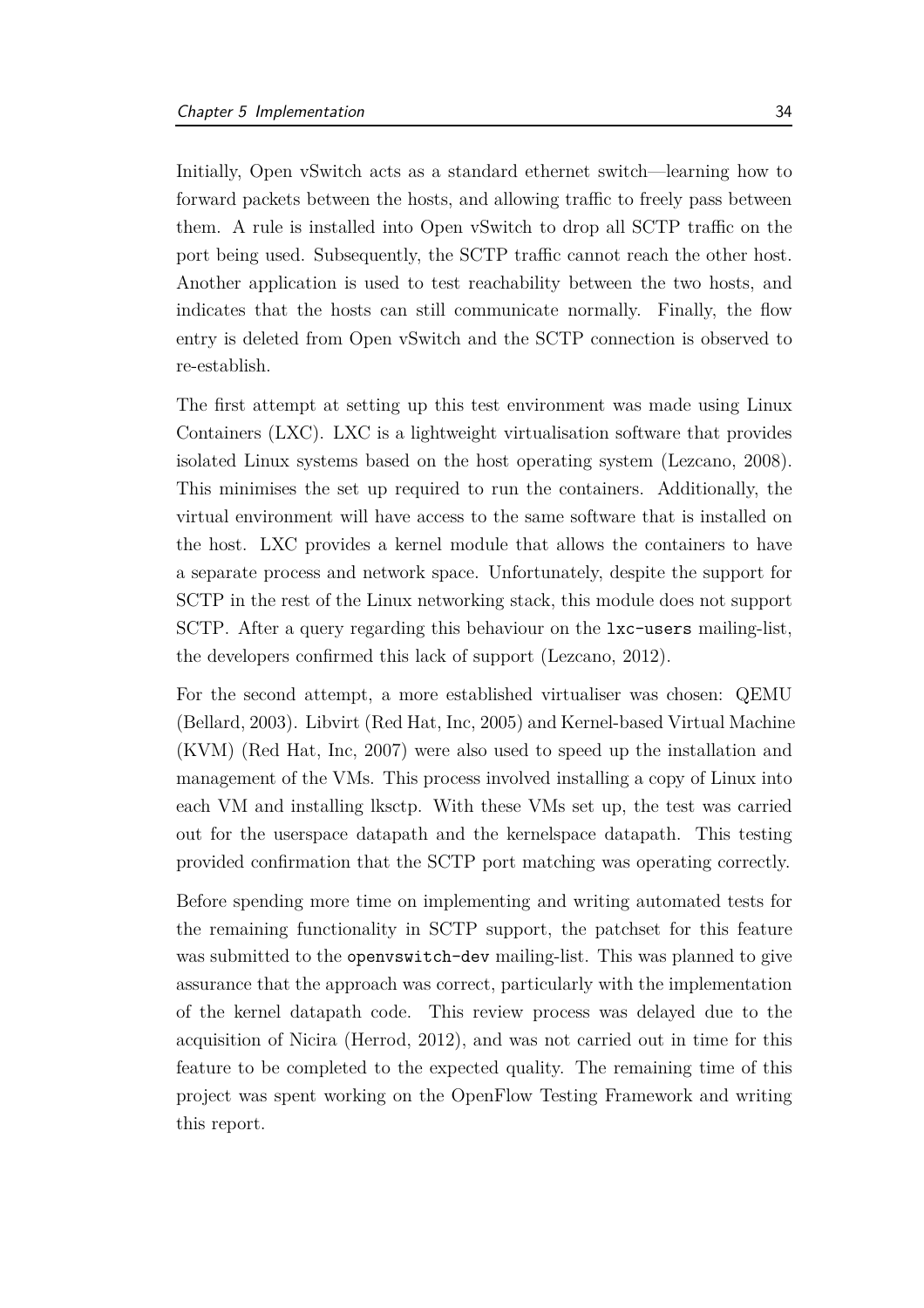### <span id="page-42-0"></span>**5.4 Evaluation**

Each prior section in this chapter has described the uses, implementation and testing of a feature individually. This section describes how well the implementation lines up with the goals set at the outset of this project.

### <span id="page-42-1"></span>**5.4.1 Code Review**

The primary goal for this project was for all implementation to be accepted upstream. As of publication, eleven patches have been accepted into the Open vSwitch codebase. Table [5.1](#page-42-2) shows a summary of the development over the course of this project. The development time includes time spent learning the tools and processes, but does not include any time spent after the first submission of that patchset. The review time is counted from the first submission of the patch until it is submitted into the upstream repository. With the exception of [SCTP](#page-5-0) and misc patches, the implementation phase was usually carried out after the review process of the previous feature. Time not accounted for in the table includes time spent on testing using the OpenFlow Testing Framework.

The notable delay in the review process for write-metadata is due to two factors: the patch was based against another patchset from the community which needed to go through the review process; and the acquisition of Nicira further delayed this process. This delay also affected the work on [SCTP](#page-5-0) support. At the time of writing, the [SCTP](#page-5-0) support is yet to be accepted upstream. The patch has received one round of review to date. However, due to time constraints, this round of feedback could not be integrated into the implementation.

The number of reviews conducted for the first three features appears to increase each time. The first round for each usually solicited a discussion on the

<span id="page-42-2"></span>

| Feature            | Patches         | Reviews | Development | Review Time |
|--------------------|-----------------|---------|-------------|-------------|
| Arbitrary ethernet |                 |         | 7 weeks     | 2 weeks     |
| Metadata matching  |                 |         | 3 weeks     | 1 week      |
| Metadata writing   |                 |         | 5 weeks     | 14 weeks    |
| <b>SCTP</b>        | $\ddot{\Omega}$ |         | 9 weeks     |             |
| Misc               | b.              | 1ea     |             |             |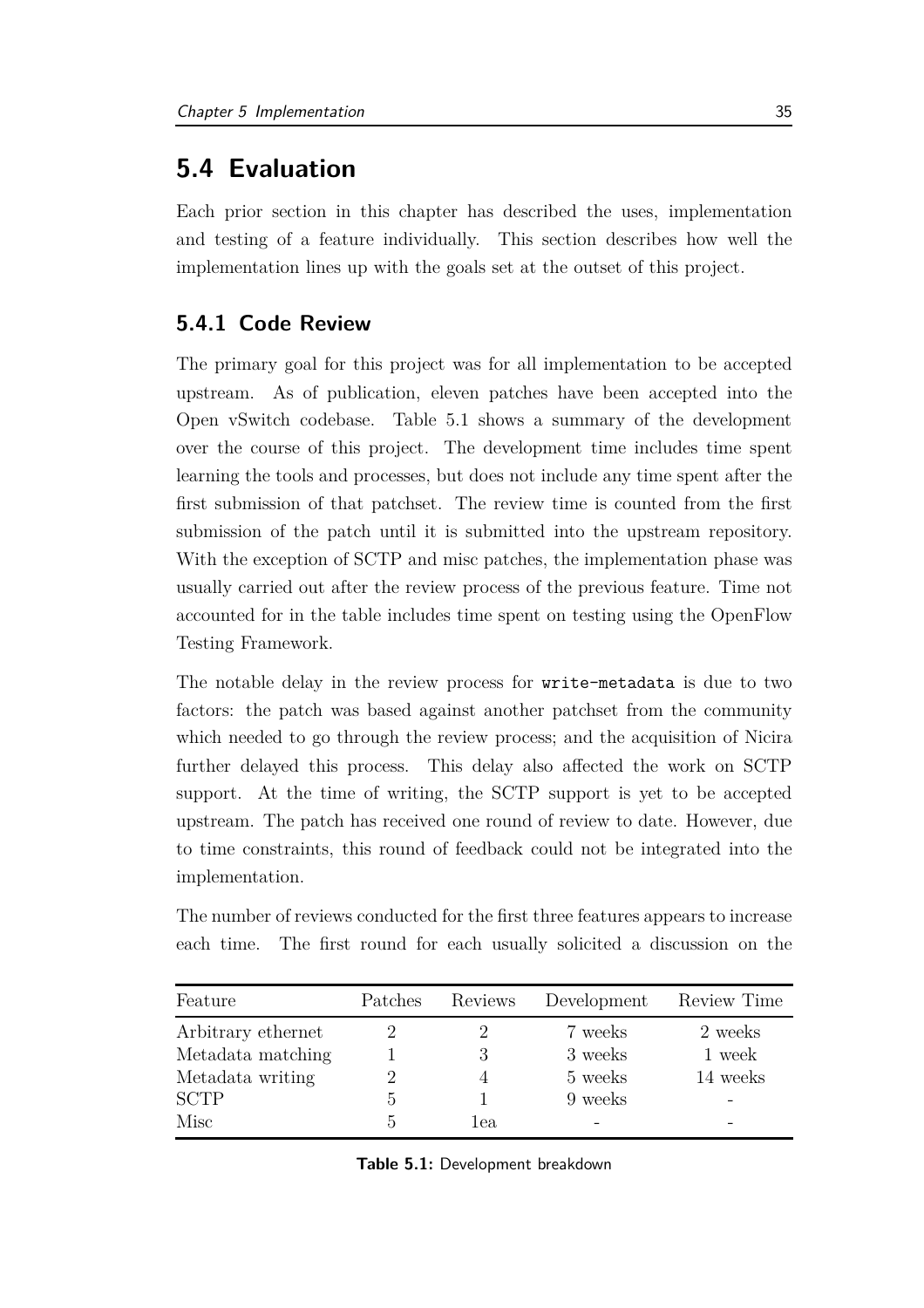implementation approach for the feature or an explanation of the architecture of Open vSwitch. In the case of metadata matching, one of the reviews was a simple request to remove an unused function which was unintentionally included in the patch.

Metadata writing had the most reviews to date, in part due to the discussion on how the feature should be represented, and also due to the decision made to base the patch on an alternative branch of the codebase. In retrospect, this decision slowed development and provided additional workload for the developers involved. The recommendation from this experience is to use alternative branches of the codebase only in cases where branch is likely to be integrated into the main development branch before completion of the feature.

#### <span id="page-43-0"></span>**5.4.2 Testing features**

Each of the features that was accepted upstream included unit-tests with the code submission. These tests demonstrated the compliance with the OpenFlow protocol. This is reinforced by the reviews conducted by upstream developers, most of whom have had some involvement in the creation of the OpenFlow specifications.

An additional guarantee of code compliance was also investigated—the use of the OpenFlow Testing Framework. However, several issues impeded the use of this software. These consist of problems running the framework, and problems with the representation of OpenFlow messages.

Despite the goal for the testing framework to be easy to set up and use, there were particular hurdles faced in this area. Two versions of the framework were used: One from Ericsson Research, and one from [CPqD.](#page-5-5) The latter of these required an additional library that is not developed primarily for Linux. There was some work involved in patching this codebase to have it build correctly on the test PC. Even when the framework was successfully installed, it exhibited unusual behaviour; the failure of one test would prevent the next test from running correctly. This behaviour was traced to the way in which it reserved addresses on the local host for sending OpenFlow messages.

Furthermore, despite the support of various OpenFlow 1.1 features in Open vSwitch, the current behaviour is to only use these through Nicira extensions. As of publication, the ofproto component that brokers connections with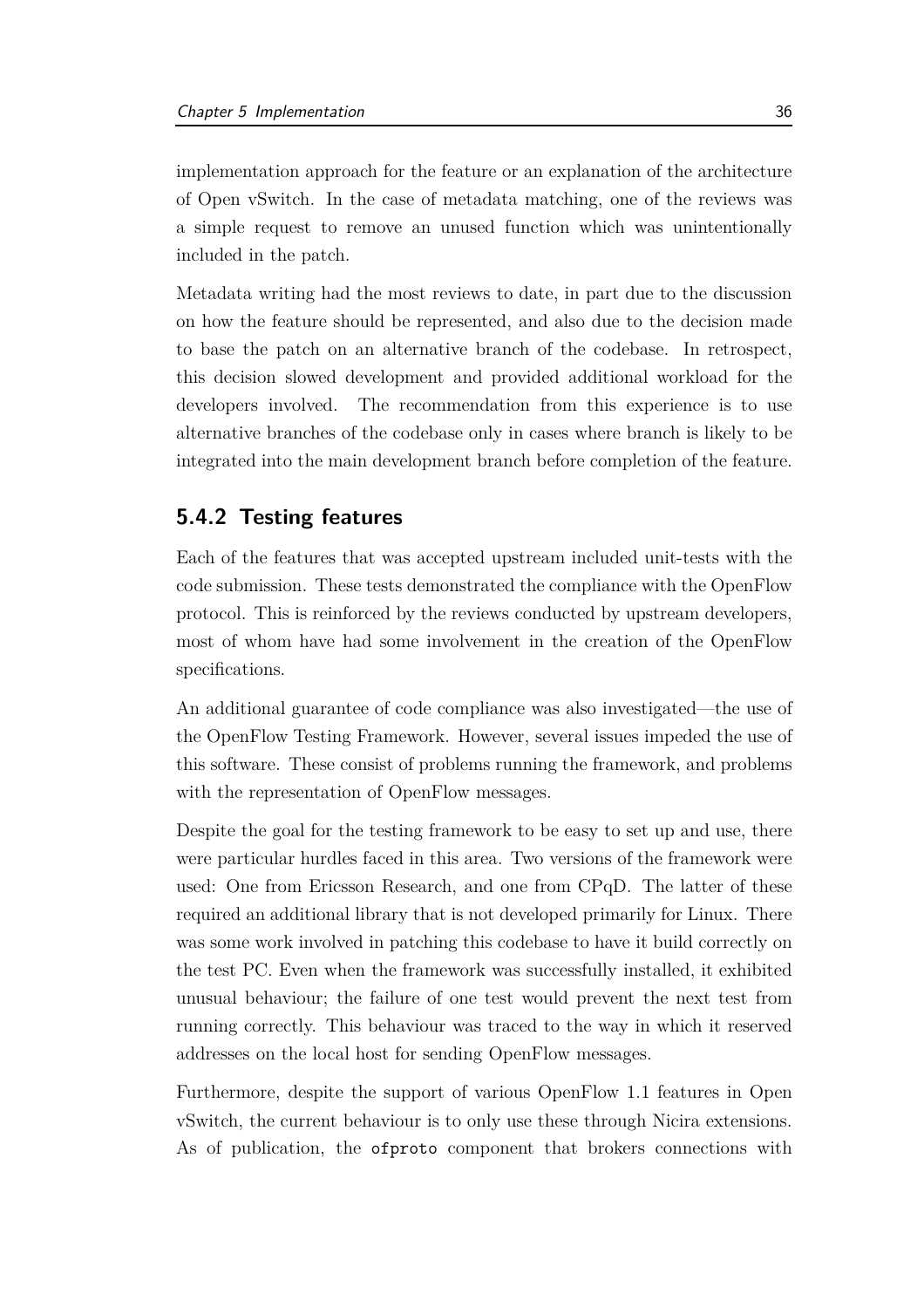OpenFlow controllers will not negotiate an OpenFlow 1.1 connection. A patchset to add this feature is currently undergoing review on the mailinglist. However, due to time constraints, this patchset could not be used to test the functionality of this project.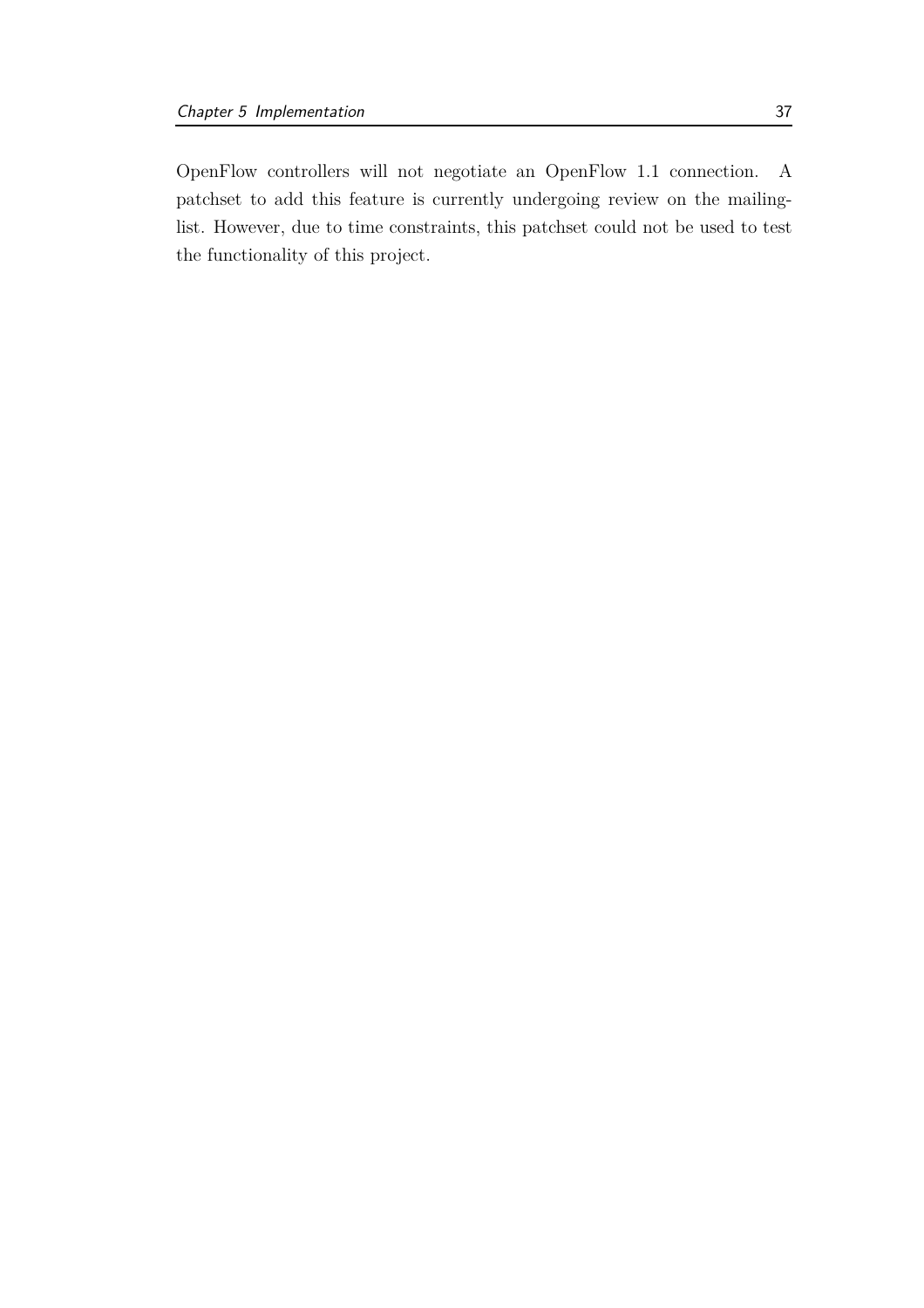## <span id="page-45-0"></span>**Chapter 6**

## **Conclusion**

This report has documented the process of learning about a large open source project and contributing features to the codebase. This process involved a cycle of learning about the project and its architecture, discussing how modifications should be made, implementing those modifications, and the steps involved in ultimately getting the code into the upstream codebase.

An exploration of the computer networking concepts was presented, to provide a basis for this project—Software-Defined Networks, OpenFlow, and how Open vSwitch implements these. This was expanded upon with specific reference to the OpenFlow specifications and Open vSwitch design documentation. The use of OpenFlow features such as instructions, experimenter extensions and extensible matches was described and linked to the architecture of Open vSwitch.

These elements—the concepts, process, and existing architecture—provided a basis for the implementation of arbitrary ethernet masking, metadata support, and [SCTP](#page-5-0) support. The details of each of these features as explained and linked to how they were implemented in the Open vSwitch codebase. Finally, the implementation of each feature was assessed programmatically through software tests and independently by upstream developers. This resulted in the acceptance of eleven patches into the mainline codebase.

### <span id="page-45-1"></span>**6.1 Impact**

This project resulted in the addition of new OpenFlow features and general improvements to the Open vSwitch codebase. With the completion of the review process for [SCTP](#page-5-0) support, this will also involve the inclusion of code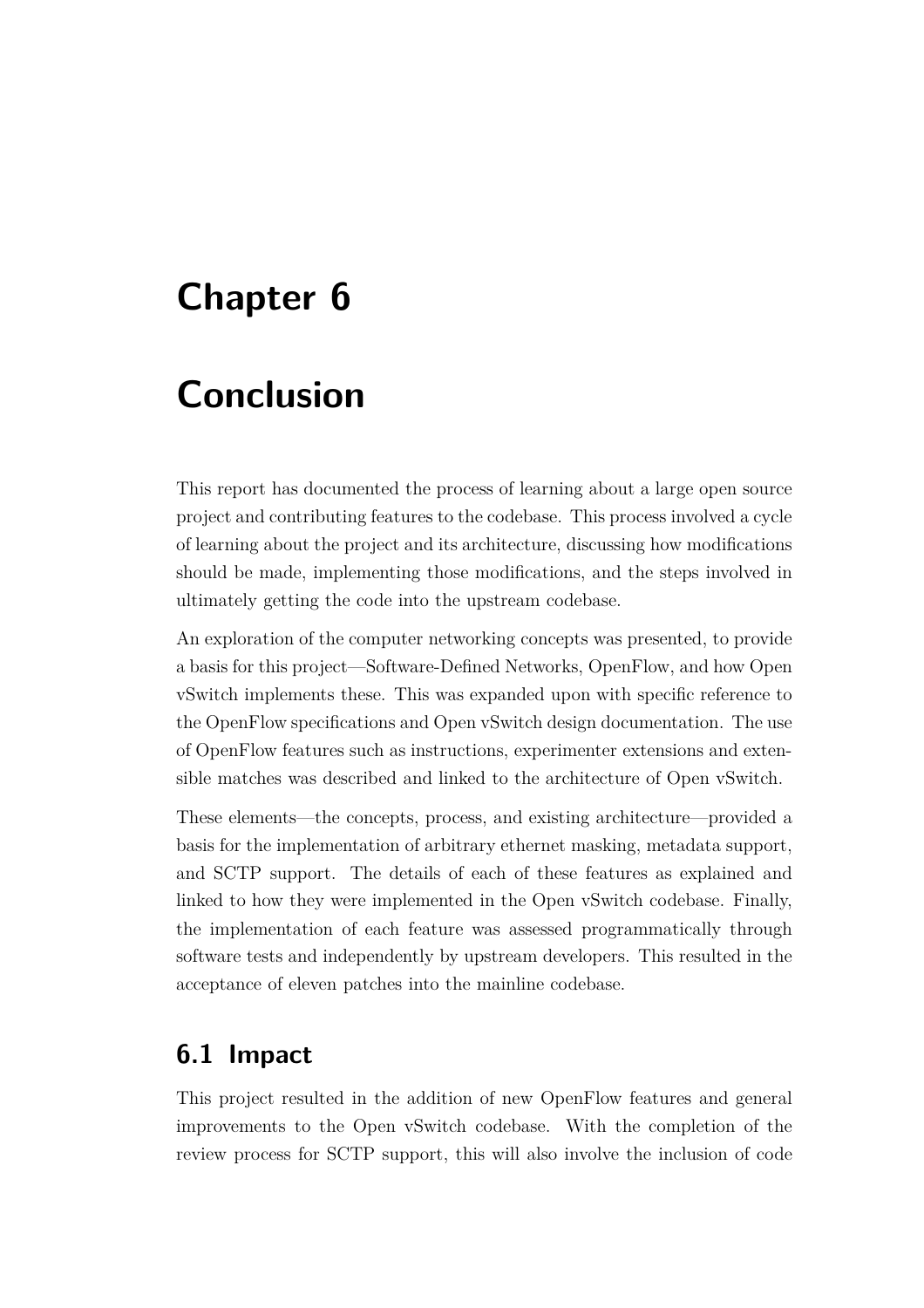into the Linux kernel. This work provides additional flexibility to researchers seeking to use a production-quality software switch in their experiments.

In terms of its positioning as part of Project W, this project pushes one of the [LSR](#page-5-1) components closer to compatibility with OpenFlow 1.1. This version of the protocol standardised extensions used by [Kempf et al.](#page-48-3) for the original OpenFlow-based [LSR](#page-5-1) platform. The contributions of this project are step towards providing a more accessible open source [LSR.](#page-5-1)

### <span id="page-46-0"></span>**6.2 Future Work**

Implementing features for OpenFlow 1.1 and above in Open vSwitch is an active development area. While the majority of work towards OpenFlow 1.1 support in Open vSwitch has been contributed, there are some remaining features. To provide an interoperable platform with support for a wide range of features, support for the later 1.2 and 1.3 protocols will also need to be developed. These developments would provide the research community with a fully OpenFlow-compliant datapath. Further work will need to be carried out in the broader community to provide support for these versions of OpenFlow in controller software.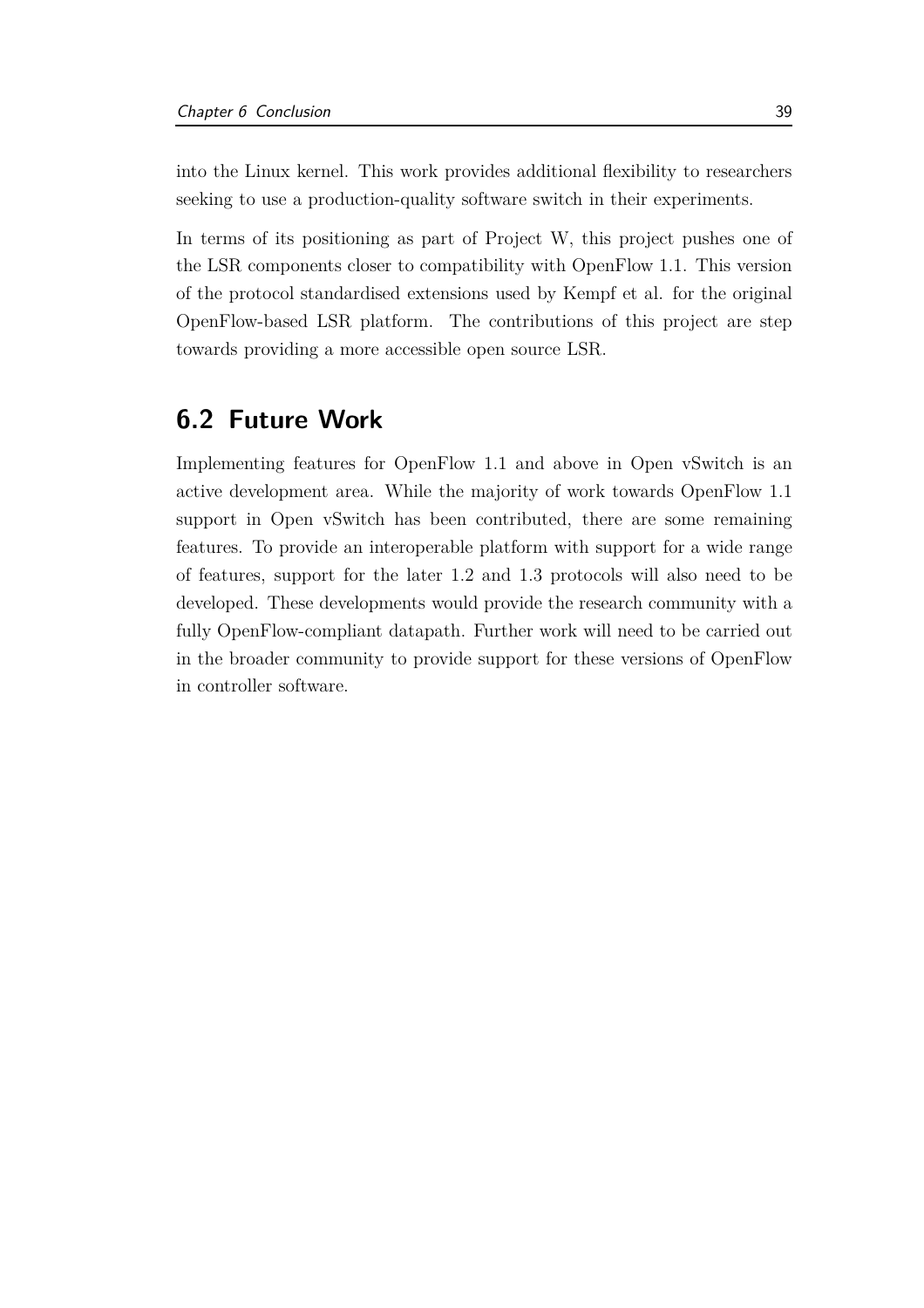## **References**

- <span id="page-47-11"></span><span id="page-47-0"></span>Bellard, F. (2003). QEMU. Retrieved 20 October, 2012, from <http://www.qemu.org/>.
- <span id="page-47-2"></span>Bianco, A., Birke, R., Giraudo, L., Palacin, M. (2010). OpenFlow Switching: Data Plane Performance. In *ICC*, pp. 1–5. IEEE.
- <span id="page-47-3"></span>Big Switch Networks (2011). Indigo - Open Source OpenFlow Switches. Retrieved 8 October, 2012, from <http://www.openflowhub.org/display/Indigo>.
- <span id="page-47-6"></span>Big Switch Networks (2012). OFTest—Validating OpenFlow Switches. Retrieved 8 October, 2012, from <http://oftest.openflowhub.org/>.
- <span id="page-47-7"></span>Bird, C., Nagappan, N. (2012). Who? Where? What? Examining distributed development in two large open source projects. In Lanza, M., Penta, M. D., Xi, T. (Eds.), *MSR*, pp. 237–246. IEEE.
- <span id="page-47-10"></span>Calhoun, P. R., Loughney, J., Arkko, J., Guttman, E., Zorn, G. (2003). Diameter Base Protocol. RFC 3588.
- <span id="page-47-8"></span>Calleja, D. (2012). Linux 3.3. Retrieved 22 October, 2012, from [http://kernelnewbies.org/Linux](http://kernelnewbies.org/Linux_3.3)\_3.3.
- <span id="page-47-5"></span>[CPqD](#page-5-5) (2012). OpenFlow Software Switch. Retrieved 8 October, 2012, from <http://github.com/CPqD/>.
- <span id="page-47-9"></span>Donnet, B., Bonaventure, O. (2008). On BGP communities. *SIGCOMM Comput. Commun. Rev.*, *38* (2), 55–59. doi:10.1145/1355734.1355743.
- <span id="page-47-1"></span>Ericsson Research (2011a). OFTest for OpenFlow 1.1. Retrieved 8 October, 2012, from <http://github.com/TrafficLab/oftest11>.
- <span id="page-47-4"></span>Ericsson Research (2011b). OpenFlow 1.1 Software Switch. Retrieved 8 October, 2012, from <http://github.com/TrafficLab/of11softswitch>.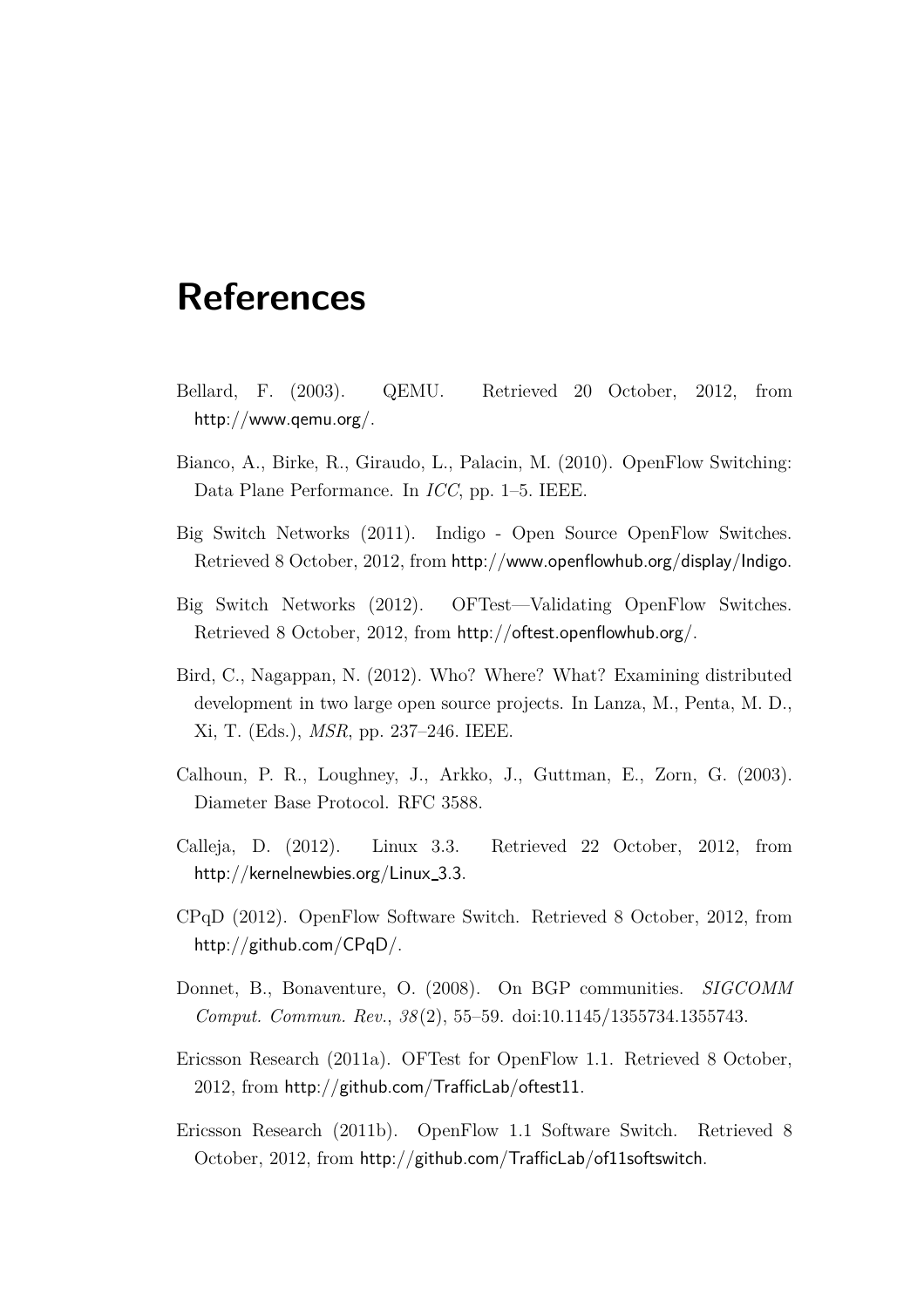- <span id="page-48-4"></span>Erlang Solutions (2012). FlowForwarding/LINC-Switch. Retrieved 8 October, 2012, from <http://github.com/FlowForwarding/LINC-Switch>.
- <span id="page-48-2"></span>Herrod, S. (2012). VMware and Nicira—Advancing the Software-Defined Datacenter. Retrieved 23 September, 2012, from <http://blogs.vmware.com/console/2012/07/>.
- <span id="page-48-1"></span>Hölzle, U. (2012). OpenFlow @ Google. Open Networking Summit.
- <span id="page-48-9"></span>IBM Corporation (2001). LKSCTP. Retrieved 20 October, 2012, from <http://lksctp.sourceforge.net/>.
- <span id="page-48-8"></span>IEEE Computer Society (2002). *IEEE Standard for Local and Metropolitan Area Networks: Overview and Architecture*. New York, NY: IEEE.
- <span id="page-48-3"></span>Kempf, J., Whyte, S., Ellithorpe, J., Kazemian, P., Haitjema, M., Beheshti, N., Stuart, S., Green, H. (2011). OpenFlow MPLS and the open source label switched router. In *Proceedings of the 23rd International Teletraffic Congress*, ITC '11, pp. 8–14. ITCP.
- <span id="page-48-10"></span>Lezcano, D. (2008). lxc Linux Containers. Retrieved 20 October, 2012, from <http://lxc.sourceforge.net/>.
- <span id="page-48-11"></span>Lezcano, D. (2012). Re: [Lxc-users] Alternative network protocols. Retrieved 20 October, 2012, from <http://www.mail-archive.com/lxc-users@lists.sourceforge.net/msg03826.html>.
- <span id="page-48-0"></span>McKeown, N., Anderson, T., Balakrishnan, H., Parulkar, G., Peterson, L., Rexford, J., Shenker, S., Turner, J. (2008). OpenFlow: enabling innovation in campus networks. *SIGCOMM Comput. Commun. Rev.*, *38* (2), 69–74.
- <span id="page-48-7"></span>Open Networking Foundation (2012). The OpenFlow Switch Specification (1.2 and above). Retrieved 22 March, 2012, from <http://www.opennetworking.org/about/onf-documents>.
- <span id="page-48-6"></span>Open vSwitch (2012a). Open vSwitch Documentation. Retrieved 20 October, 2012, from <http://openvswitch.org/support/>.
- <span id="page-48-5"></span>Open vSwitch (2012b). Open vSwitch Mailing Lists. Retrieved 20 October, 2012, from <http://openvswitch.org/mlists/>.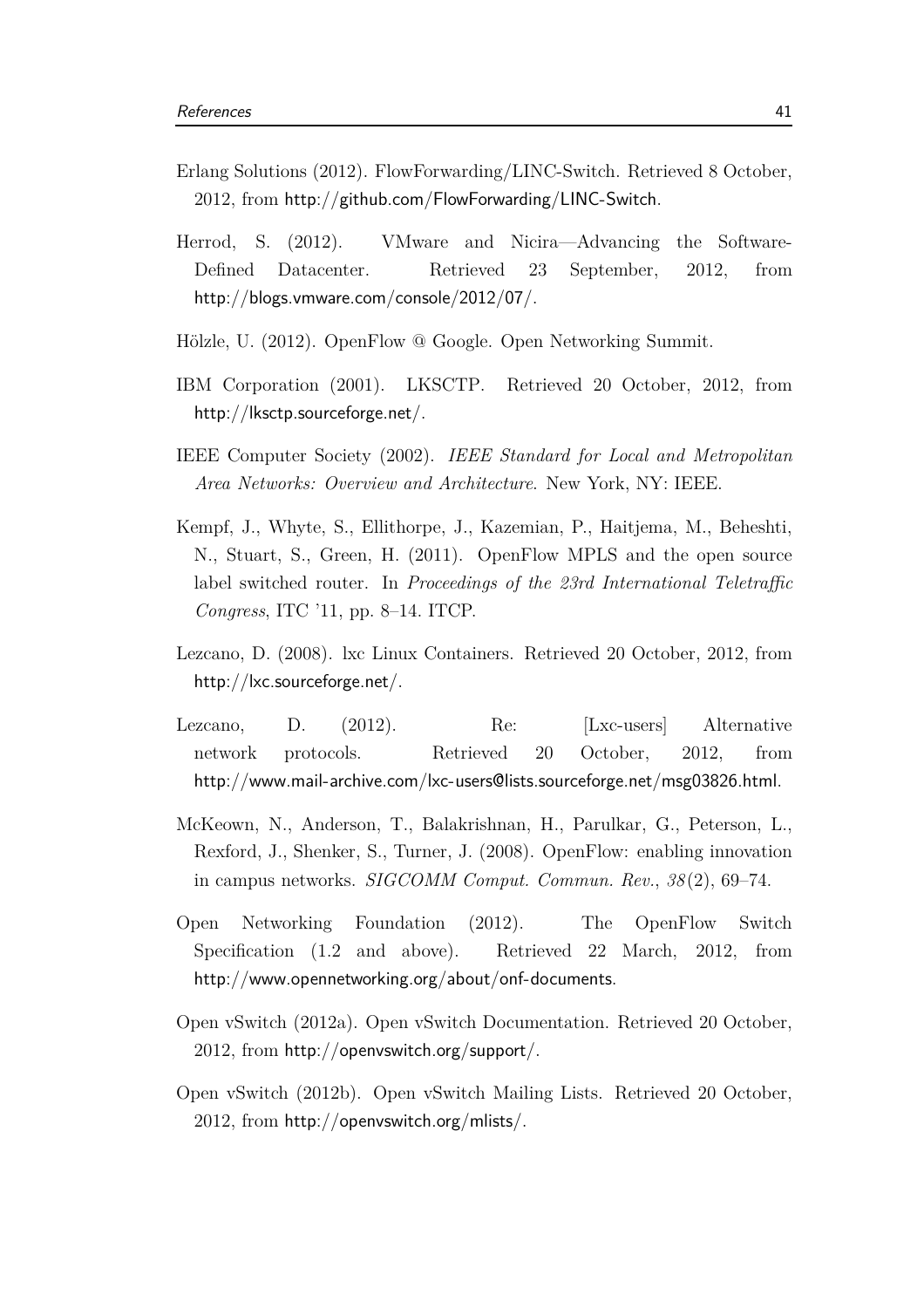- <span id="page-49-2"></span>OpenFlow.org (2011). The OpenFlow Switch Specification (1.0,1.1). Retrieved 22 October, 2012, from <http://www.openflow.org/wp/documents/>.
- <span id="page-49-3"></span>Pfaff, B. (2011). Call for assistance: OpenFlow 1.1 and 1.2 support in Open vSwitch. Retrieved 21 March, 2012, from <http://www.mail-archive.com/dev@openvswitch.org/msg06532.html>.
- <span id="page-49-4"></span>Pfaff, B. (2012a). [PATCH v2 00/11] instruction applyactions/goto-table support. Retrieved 20 October, 2012, from <http://www.mail-archive.com/dev@openvswitch.org/msg11500.html>.
- <span id="page-49-7"></span>Pfaff, B. (2012b). [PATCH v2] ofp-actions: Implement writing to metadata field. Retrieved 20 October, 2012, from <http://www.mail-archive.com/dev@openvswitch.org/msg11290.html>.
- <span id="page-49-1"></span>Pfaff, B., Pettit, J., Koponen, T., Amidon, K., Casado, M., Shenker, S. (2009). Extending networking into the virtualization layer. In *HotNets-VIII*.
- <span id="page-49-9"></span>Red Hat, Inc (2005). Libvirt: The virtualization API. Retrieved 20 October, 2012, from <http://libvirt.org/>.
- <span id="page-49-10"></span>Red Hat, Inc (2007). Kernel Based Virtual Machine. Retrieved 20 October,  $2012$ , from <http://www.linux-kvm.org/>.
- <span id="page-49-5"></span>Riel, R. (2006). UpstreamMerge/SubmitChecklist. Retrieved 22 October, 2012, from <http://kernelnewbies.org/UpstreamMerge/SubmitChecklist>.
- <span id="page-49-0"></span>Stanford University (2012). Clean Slate Design for the Internet. Retreived 12 October, 2012, from <http://cleanslate.stanford.edu/>.
- <span id="page-49-8"></span>Stewart, R. R. (2007). Stream Control Transmission Protocol. RFC 4960.
- <span id="page-49-6"></span>Traina, P., Chandrasekeran, R., Li, T. (1996). BGP Communities Attribute. RFC 1997.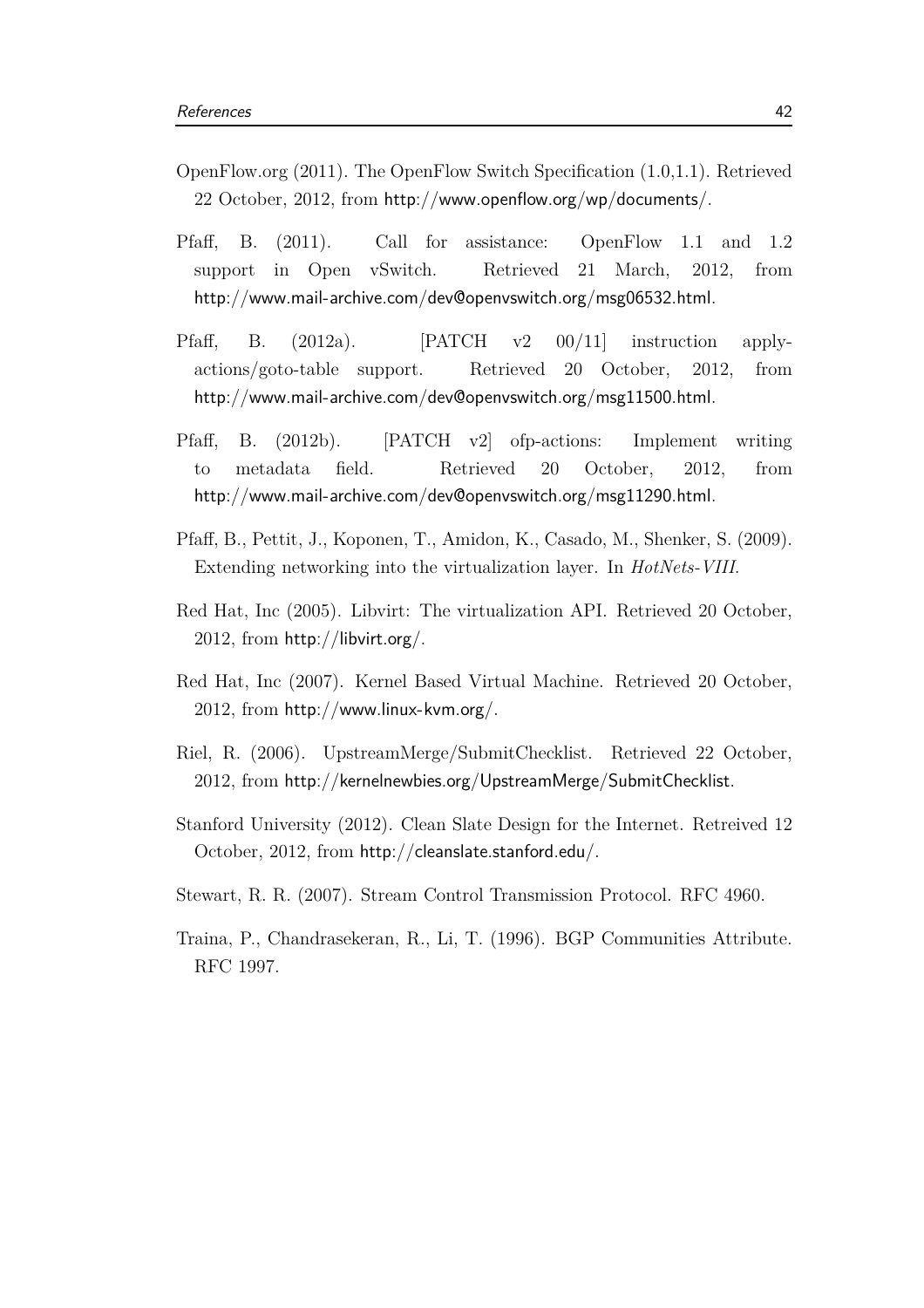## **Glossary**

action How the forwarding element should handle particular matches .

- AutoTest Allows developers to create platform-independent test cases. Part of GNU Build tools .
- BGP Border Gateway Protocol. The de facto standard protocol for sharing routes with other organisations .
- black-box Testing the behaviour of a component based on sending particular inputs to the component, and monitoring the outputs .
- controller The part of a forwarding element which is responsible for route aggregation and advertisement .
- CRC32c The checksum algorithm used in [SCTP](#page-5-0) to detect transmission or storage errors for the data contained in a packet .
- datapath The part of a forwarding element which is responsible for the forwarding of packets. Typically used to refer to a software or hardware switch .
- flow A class of packets, as determined through a set of common attributes such as the same source or destination address. .
- flow entry A combination of a match and action.
- forwarding element A router or switch .
- Forwarding Information Base A table which stores forwarding entries for fast packet switching .
- Host Byte Order The endianness of bytes when the data is stored in memory. Architecture dependent .